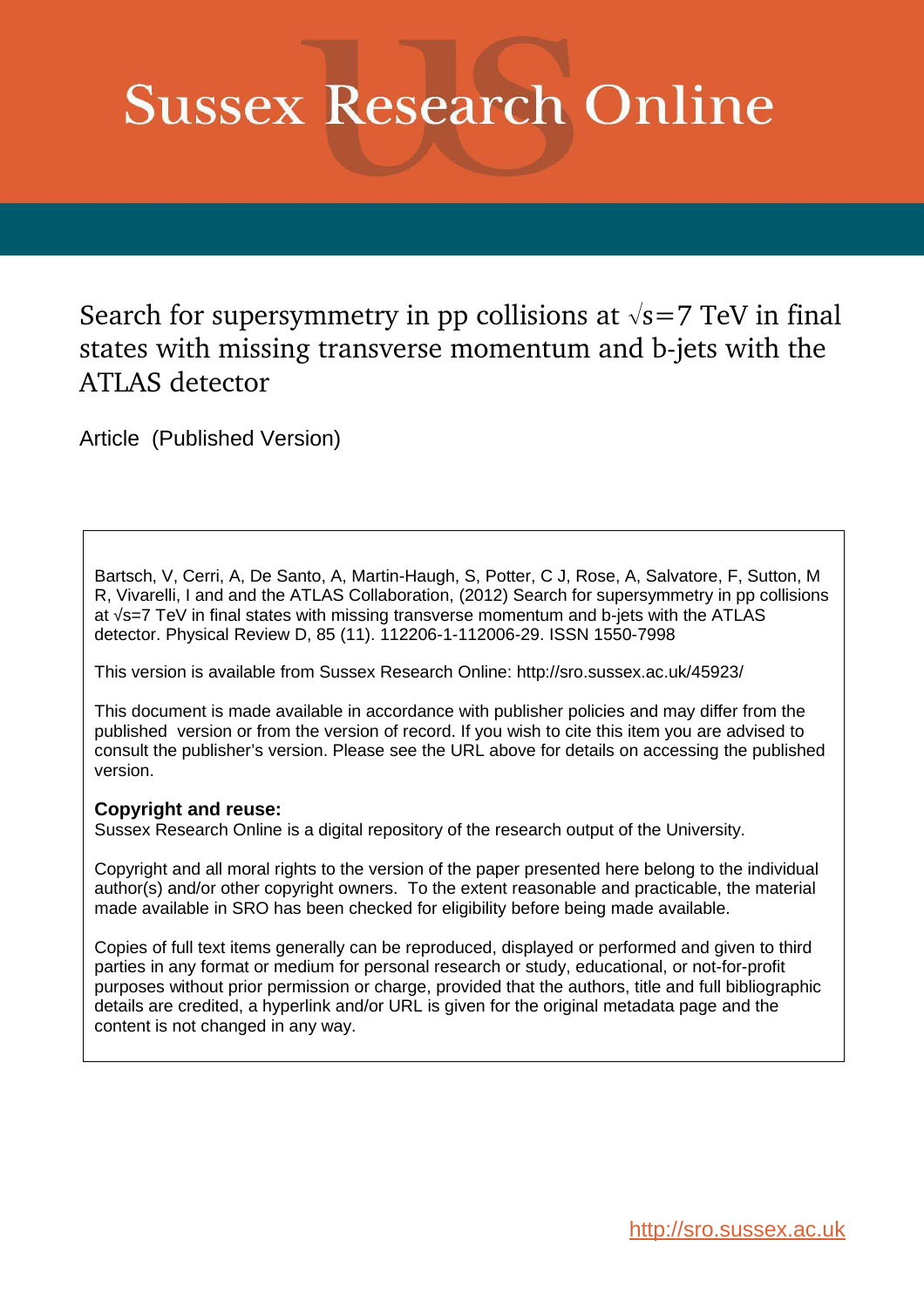## Search for supersymmetry in pp collisions at  $\sqrt{s} = 7$  TeV in final states with missing transverse momentum and b-jets with the ATLAS detector

<span id="page-1-0"></span>G. Aad *et al.*\*

(ATLAS Collaboration) (Received 28 March 2012; published 15 June 2012)

The results of a search for supersymmetry in events with large missing transverse momentum and heavy-flavor jets using an integrated luminosity corresponding to 2.05 fb<sup>-1</sup> of pp collisions at  $\sqrt{s}$ 7 TeV recorded with the ATLAS detector at the Large Hadron Collider are reported. No significant excess is observed with respect to the prediction for standard model processes. Results are interpreted in a variety of R-parity conserving models in which scalar bottoms and tops are the only scalar quarks to appear in the gluino decay cascade, and in an  $SO(10)$  model framework. Gluino masses up to  $600-900$  GeV are excluded, depending on the model considered.

DOI: [10.1103/PhysRevD.85.112006](http://dx.doi.org/10.1103/PhysRevD.85.112006) PACS numbers: 12.60.Jv

### I. INTRODUCTION

Supersymmetry (SUSY)  $[1-9]$  $[1-9]$  $[1-9]$  is a framework that provides an extension of the standard model (SM) and naturally resolves the hierarchy problem  $[10-13]$  $[10-13]$  $[10-13]$  $[10-13]$  by introducing supersymmetric partners of the known bosons and fermions. In the MSSM  $[14–18]$  $[14–18]$  $[14–18]$ , which is an R-parity conserving minimal supersymmetric extension of the SM, SUSY particles are produced in pairs and the lightest supersymmetric particle (LSP) is stable, providing a possible candidate for dark matter. In a large variety of models, the LSP is the lightest neutralino,  $\tilde{\chi}_1^0$ . The colored superpartners of quarks and gluons, the squarks  $(\tilde{q})$  and gluinos  $(\tilde{g})$ , are expected to be produced in strong interaction processes at the center-of-mass energy of the Large Hadron Collider (LHC). Their decays via cascades ending with the LSP would produce striking experimental signatures. The undetected LSP results in missing transverse momentum (its magnitude is referred to as  $E_{\rm T}^{\rm miss}$  in the following). The final states also contain multiple jets and possibly leptons. In the MSSM, the scalar partners of righthanded and left-handed quarks,  $\tilde{q}_R$  and  $\tilde{q}_L$ , can mix to form two mass eigenstates. The mixing effect is proportional to the corresponding SM fermion masses and therefore becomes important for the third generation. Large mixing can yield scalar bottom (sbottom,  $\tilde{b}_1$ ) and scalar top (stop,  $\tilde{t}_1$ ) mass eigenstates which are significantly lighter than other squarks. Consequently,  $\tilde{b}_1$  and  $\tilde{t}_1$  could be produced with large cross sections at the LHC, either directly in pairs, or through  $\tilde{g} \tilde{g}$  production with subsequent  $\tilde{g} \rightarrow \tilde{b}_1 b$  or  $\tilde{g} \rightarrow \tilde{g}$  $\tilde{t}_1 t$  decays (gluino-mediated production).

In this paper, a search for scalar top and bottom quarks using an integrated luminosity corresponding to 2.05 fb<sup>-1</sup> of  $\sqrt{s} = 7$  TeV proton-proton collisions at the LHC is presented. Events are selected by requiring large  $E_{\rm T}^{\rm miss}$ , several jets, including b-quark jets (b-jets), and either vetoing (0-lepton channel) or requiring (1-lepton channel) charged leptons. The search is mostly sensitive to the gluino-mediated production of third generation squarks. Results are interpreted in the framework of various simplified models in which scalar bottoms and tops are the only squarks that appear in the gluino decay cascade, and in specific grand unification theories (GUTs) based on the gauge group  $SO(10)$  [[19,](#page-14-6)[20](#page-14-7)]. The GUT group  $SO(10)$  is especially compelling since it allows for gauge and matter unification. In the two  $SO(10)$  models considered in this paper, we also expect  $t - b - \tau$  third generation Yukawa coupling unification at  $Q = M<sub>GUT</sub>$ .

The paper is an update of a search presented by the ATLAS Collaboration using  $35$  pb<sup>-1</sup> of data collected in  $2010$   $[21]$  $[21]$  $[21]$ , with a number of improvements. The analysis has been extended by including more signal regions which profit from the increased available integrated luminosity and maximize the sensitivity to a large variety of SUSY scenarios. Data-driven methods are employed to estimate the contributions of SM background processes. Searches for scalar bottom quarks via  $\tilde{g} \tilde{g}$  production have been also reported by the CMS [\[22\]](#page-14-9) Collaboration. Searches sensitive to direct scalar bottom production irrespective of gluino mass have been published by the ATLAS Collaboration [\[23\]](#page-14-10) using the same data set employed in this paper.

#### II. THE ATLAS DETECTOR

The ATLAS detector [\[24\]](#page-14-11) comprises an inner detector surrounded by a thin superconducting solenoid and a calorimeter system. Outside the calorimeters is an extensive muon spectrometer in a toroidal magnetic field.

The inner detector system is immersed in a 2 T axial magnetic field and provides tracking information for

<sup>\*</sup>Full author list given at the end of the article.

*Published by the American Physical Society under the terms of the [Creative Commons Attribution 3.0 License.](http://creativecommons.org/licenses/by/3.0/) Further distribution of this work must maintain attribution to the author(s) and the published article's title, journal citation, and DOI.*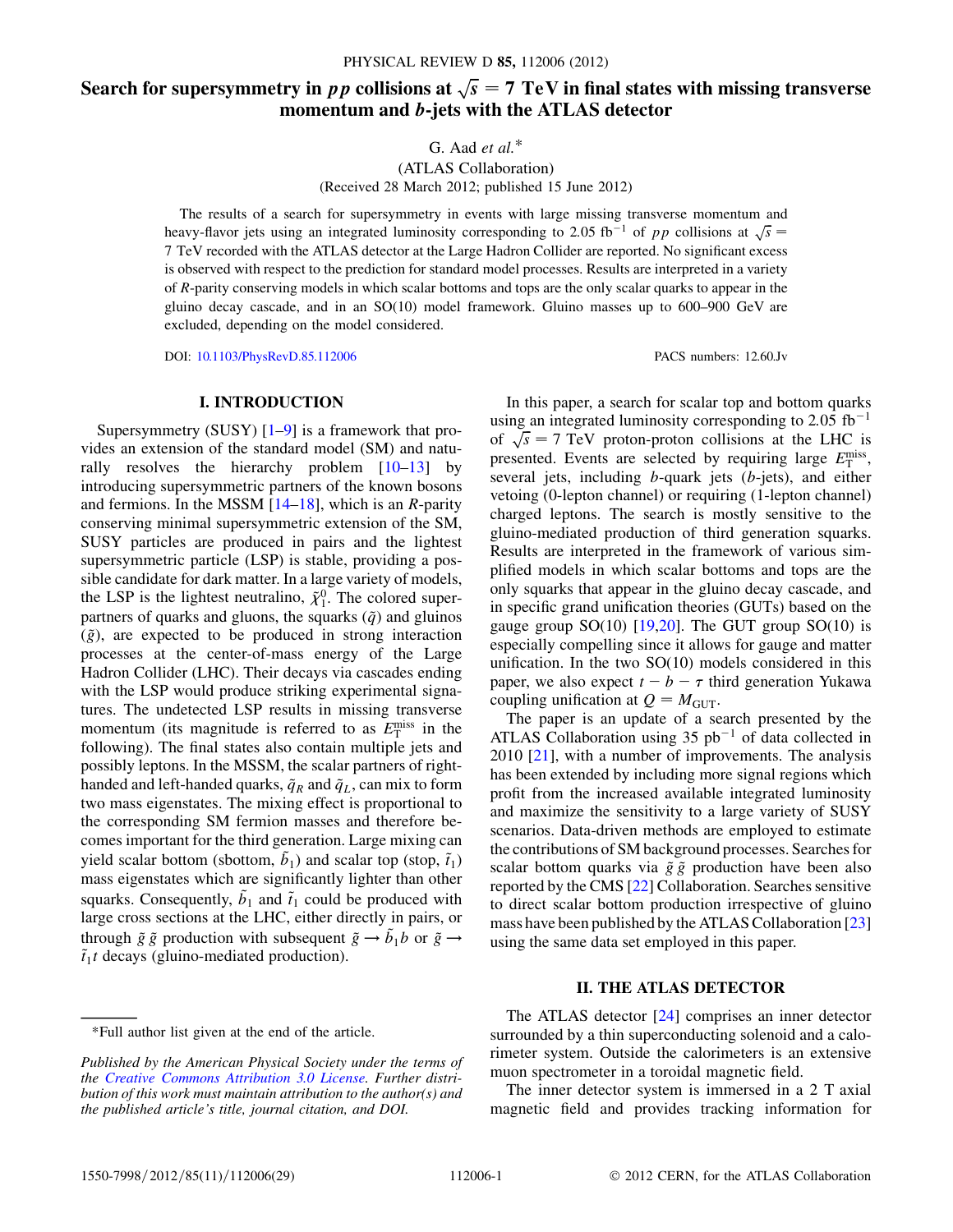charged particles in a pseudorapidity range  $|\eta|$  < 2.5 [[25\]](#page-14-12). The highest granularity is achieved around the vertex region using silicon pixel and microstrip (SCT) detectors. These detectors allow for an efficient tagging of jets originating from b-quark decays using impact parameter measurements and the reconstruction of secondary decay vertices. The transition radiation tracker (TRT), which surrounds the silicon detectors, contributes to track reconstruction up to  $|\eta| = 2.0$  and improves electron identification by the detection of transition radiation.

The calorimeter system covers the pseudorapidity range  $|\eta|$  < 4.9. The highly segmented electromagnetic calorimeter consists of lead absorbers with liquid argon as the active material and covers the pseudorapidity range  $|\eta|$  < 3.2. In the region  $|\eta|$  < 1.8, a presampler detector using a thin layer of liquid argon is used to correct for the energy lost by electrons and photons upstream of the calorimeter. The hadronic tile calorimeter is a steel/ scintillating-tile detector and is situated directly outside the envelope of the electromagnetic calorimeter. The two hadronic end-cap calorimeters have liquid argon as the active material, and copper absorbers. The calorimeter coverage is completed by forward calorimeters with liquid argon and copper and tungsten absorber material.

Muon detection is based on the deflection of muon tracks in the large superconducting air-core toroid magnets. Three eight-coil toroids, a barrel and two end-caps, generate the field for the muon spectrometer in the range  $|\eta|$  < 2.7. The toroids are instrumented with separate trigger and high-precision chambers.

#### III. MONTE CARLO SIMULATION

Simulated event samples are used to aid in the description of the background and to model the SUSY signal. Top quark pair and single top quark production are simulated with MC@NLO [[26](#page-14-13)], fixing the top quark mass at 172.5 GeV, and using the next-to-leading-order (NLO) parton density function (PDF) set CTEQ6.6 [\[27\]](#page-14-14). Additional Monte Carlo (MC) samples generated with POWHEG [[28](#page-14-15)] and ACERMC [\[29\]](#page-14-16) are used to estimate the event-generator systematic uncertainties. Samples of  $W + \text{jets}$ ,  $Z + \text{jets}$  with lightand heavy-flavor jets, and  $t\bar{t}$  with additional b-jets,  $t\bar{t}bb$ , are generated with ALPGEN [\[30\]](#page-14-17) and the PDF set CTEQ6L1 [\[31\]](#page-14-18). The fragmentation and hadronization for the ALPGEN and MC@NLO samples are performed with HERWIG [\[32\]](#page-14-19), using JIMMY [\[33\]](#page-14-20) for the underlying event. Samples of  $Zt\bar{t}$ and  $Wt\bar{t}$  are generated with MADGRAPH [\[34\]](#page-14-21) interfaced to PYTHIA [\[35\]](#page-14-22). Diboson (WW, WZ, ZZ) samples are generated with HERWIG. The signal samples are generated using the HERWIG++ [[36](#page-14-23)] v2.4.2 Monte Carlo program. The SUSY sample yields are normalized to the results of NLO calculations, as obtained using the PROSPINO [\[37](#page-14-24)] v2.1 program, and the parametrization of the PDFs is done with CTEQ6.6M [\[38\]](#page-15-0). The MC samples are produced using parameters tuned as described in Refs. [\[39](#page-15-1)[,40\]](#page-15-2) and are processed through a

TABLE I. The most important background processes and their production cross sections, multiplied by the relevant branching ratios (BR). The  $\ell$  indicates all three types of leptons  $(e, \mu, \tau)$ summed together. Contributions from higher-order QCD corrections are included for W and Z boson production, for  $t\bar{t}$  production, and for diboson production. The  $Z/\gamma^* \rightarrow \ell^+ \ell^-$  cross section is given for events with a dilepton invariant mass of at least 40 GeV. The cross sections for the b and  $t\bar{t} + W/Z$  production are given at leading order.

| Physics process                        | $\sigma$ . BR [nb] (perturbative order) |                    |  |
|----------------------------------------|-----------------------------------------|--------------------|--|
| $W \rightarrow \ell \nu$               | 31.4 (NNLO)                             | $[43 - 45]$        |  |
| $Z/\gamma^* \rightarrow \ell^+ \ell^-$ | 3.20 (NNLO)                             | $[43 - 45]$        |  |
| $Z \rightarrow \nu \bar{\nu}$          | 5.82 (NNLO)                             | $[43 - 45]$        |  |
| $t\overline{t}$                        | $0.165$ (NLO + NNLL)                    | $[46 - 48]$        |  |
| Single top                             | $0.085$ (NLO + NNLL)                    | $[46 - 48]$        |  |
| $t\bar{t}bb$                           | $0.9 \times 10^{-3}$ (LO)               | [30]               |  |
| $t\overline{t} + W/Z$                  | $0.4 \times 10^{-3}$ (LO)               | $\lceil 34 \rceil$ |  |
| WW, WZ, ZZ                             | 0.071 (NLO)                             | [49, 50]           |  |

detector simulation [[41](#page-15-3)] based on GEANT4 [[42](#page-15-4)]. The collision events considered in this search contain on average five proton-proton interactions per bunch crossing. This effect is included in the simulation, and MC events are reweighted to reproduce the mean expected number of collisions per bunch crossing estimated for data.

The background predictions, normalized to theoretical cross sections, including higher-order QCD corrections when available, are compared to data in control regions. The cross sections times branching ratio in the relevant final states used for each standard model background pro-cess are listed in Table [I.](#page-1-0) The W and  $Z/\gamma^*$  production processes are normalized to the next-to-next-to-leadingorder (NNLO) cross sections while the  $t\bar{t}$  and single top production are normalized to the  $NLO + NNLL$  (next-tonext-to-leading logarithms) cross sections. The normalization of the diboson production is based on cross sections determined at NLO using MCFM  $[49,50]$  $[49,50]$  $[49,50]$  $[49,50]$  $[49,50]$ . The  $t\bar{t}$  production in association with  $W/Z$  or bb is normalized to LO.

For background from jet production from parton scattering processes (multijet in the following), no reliable prediction can be obtained from a leading-order Monte Carlo simulation and data-driven methods are used to determine the residual contributions of this background to the selected event samples, as discussed in Sec. [VI](#page-3-0).

#### IV. OBJECT RECONSTRUCTION

A preselection of electron and muon candidates is used to estimate the contribution from nonisolated leptons and misidentified electrons, to veto on additional leptons in the event when required, and to calculate the value of  $E_{\rm T}^{\rm miss}$ . More stringent identification criteria are then applied for the final selections.

Electrons are reconstructed from energy clusters in the electromagnetic calorimeter matched to a track in the inner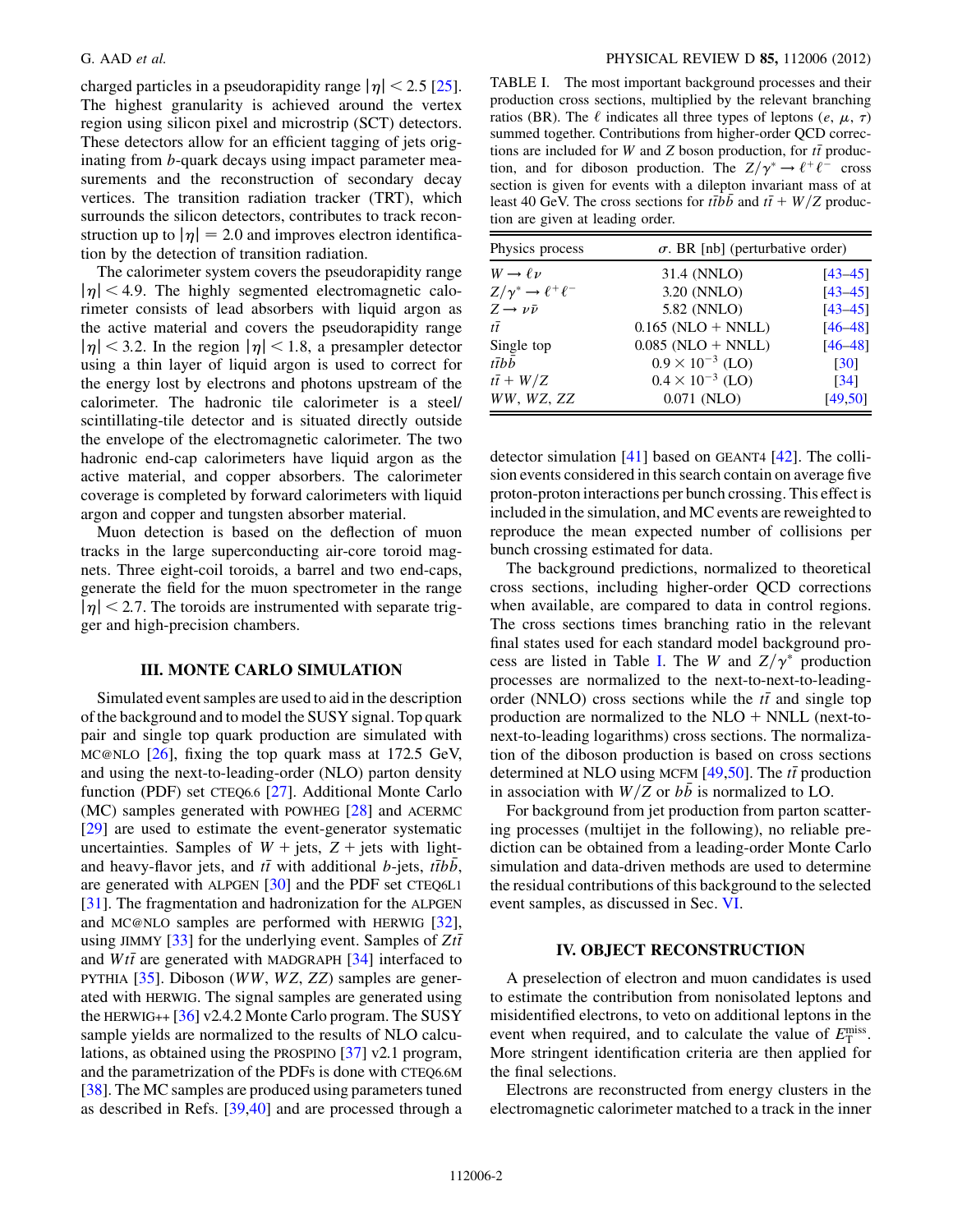detector. Candidates for the electron preselection must satisfy the "medium" [\[51\]](#page-15-11) selection based on calorimeter shower shape, inner-detector track quality, and track-tocalorimeter cluster matching. Electrons used in the final selection are required to pass the "tight" [\[51\]](#page-15-11) electron definition, which adds requirements on the ratio  $E/p$  between the calorimeter cluster energy E and the track momentum  $p$ , on the detection of transition radiation in the TRT, and on the isolation of the candidate. The scalar transverse momentum  $(p_T)$  sum of tracks within a cone in the  $\eta$ ,  $\phi$  plane of radius  $\Delta R = 0.2$  around the electron candidate (excluding the electron track  $p_{\text{T}}$  itself),  $\Sigma_{p_{\text{T}}}$ , must be less than 10% of the electron  $p<sub>T</sub>$ . Medium electrons are required to pass kinematic requirements of  $p<sub>T</sub>$  > 20 GeV and  $|\eta|$  < 2.47, while the  $p_T$  threshold is raised to 25 GeV for tight electrons. In addition, electrons with a distance to the closest jet of  $0.2 < \Delta R < 0.4$  are discarded.

Muons are identified as a match between an extrapolated inner detector track and one or more track segments in the muon spectrometer. A requirement on the minimum number of hits in each tracking device ensures the quality of the inner detector track reconstruction. Muons with a distance to the closest jet of  $\Delta R < 0.4$  are discarded. In order to reject muons resulting from cosmic rays, tight criteria are applied on the proximity of the muon trajectories to the primary vertex (PV) [[52](#page-15-12)]:  $|z_{\mu} - z_{\text{PV}}| < 1$  mm and  $|d_0| <$ 0.2 mm, where  $z_{\mu}$  is the z coordinate of the extrapolated muon track at the point of closest approach to the PV,  $z_{PV}$  is the coordinate of the PV, and  $|d_0|$  is the magnitude of the impact parameter of the muon in the transverse plane. Preselected muons are required to satisfy all these requirements, and in addition to have  $p_T > 10$  GeV and  $\eta < 2.4$ . For muons in the final selection, the  $p_T$  requirement is raised to 20 GeV and the muon is required to be isolated with  $\Sigma_{p_{\rm T}}$  < 1.8 GeV.

<span id="page-3-1"></span>Jets are reconstructed from three-dimensional calorimeter energy clusters by using the anti- $k_t$  jet algorithm [\[53,](#page-15-13)[54\]](#page-15-14) with a radius parameter of 0.4. The measured jet energy is corrected for inhomogeneities and for the noncompensating nature of the calorimeter by using  $p_T$ - and  $\eta$ -dependent correction factors [\[55\]](#page-15-15). Jets are required to have  $p<sub>T</sub>$  > 20 GeV and  $|\eta|$  < 2.8. Events with jets failing jet quality criteria against noise and noncollision backgrounds are rejected. The quality criteria used are the same as in Ref. [[55](#page-15-15)]. Additionally, in the 0-lepton channel the three leading jets, if central ( $|\eta|$  < 2), are required to have a jet charged fraction (defined as the scalar sum of the transverse momenta of the tracks associated with the jet divided by the jet  $p_T$ ) of at least 5%. Jets within a distance of  $\Delta R = 0.2$  of a preselected electron are rejected, since these jets are likely to be electrons also reconstructed as jets. For jets in the signal regions, the  $p_T$  requirement is tightened to 50 GeV to remove jets that are not associated with the hard scattering of interest.

A b-tagging algorithm exploiting both impact parameter and secondary vertex information [\[56](#page-15-16)] is used to identify jets <span id="page-3-0"></span>containing a *b*-hadron decay. This algorithm has a  $60\%$ efficiency for tagging *b*-jets in a MC sample of  $t\bar{t}$  events, with a mistag rate for light quarks and gluons of less than  $1\%$ and for c quarks of less than 10%. These b-jets are identified within the nominal acceptance of the inner detector ( $|\eta|$  < 2.5) and they are required to have  $p_T > 50$  GeV.

The value of  $E_{\rm T}^{\rm miss}$  [\[57](#page-15-17)] is the magnitude of the vector  $\vec{E}_{\rm T}^{\rm miss}$ , which is calculated as the vector sum of the transverse momenta of all reconstructed jets with  $p_T > 20 \text{ GeV}$ and  $|\eta|$  < 4.5, all preselected electrons and muons, and calorimeter energy clusters which do not belong to other reconstructed objects.

During a fraction of the data-taking period (about 40% of the total integrated luminosity), a localized electronics failure in the liquid argon barrel calorimeter created a dead region in the second and third calorimeter layers ( $\Delta \eta \times$  $\Delta \phi \approx 1.4 \times 0.2$ ) in which on average 30% of the incident jet energy is not measured. Negligible impact is found on the reconstruction efficiency for jets with  $p_T > 20$  GeV. For events selected during this data period, if any jet with  $p_T > 50$  GeV falls in the aforementioned region, the event is rejected. The loss in signal acceptance is smaller than 10% in the affected period for the models considered.

<span id="page-3-2"></span>In the event selection, a number of variables derived from the reconstructed objects are used. The transverse mass  $m<sub>T</sub>$ formed by  $E_{\text{T}}^{\text{miss}}$  and the  $p_{\text{T}}$  of the lepton is defined as

$$
m_{\rm T} = \sqrt{2p_{\rm T}^{\rm lep} E_{\rm T}^{\rm miss} - 2\vec{\mathbf{p}}_{\rm T}^{\rm lep} \cdot \vec{\mathbf{E}}_{\rm T}^{\rm miss}}.
$$
 (1)

The effective mass  $m_{\text{eff}}$  is obtained as the scalar  $p_{\text{T}}$  sum of all selected objects in the event:

$$
m_{\text{eff}} = \sum_{i} (p_{\text{T}}^{\text{jet}})_{i} + E_{\text{T}}^{\text{miss}} + \sum_{j} (p_{\text{T}}^{\text{lep}})_{j}, \tag{2}
$$

where the sums are over the number of jets,  $i$ , and the zero or one leptons, j, in a given signal region.

Finally,  $\Delta\phi_{\min}$  is defined as the minimum azimuthal separation between the selected jets in a given signal region and the  $\vec{E}_{\text{T}}^{\text{miss}}$  direction.

#### V. EVENT SELECTION

This search uses proton-proton collisions recorded from March to August 2011 at a center-of-mass energy of 7 TeV. After the application of beam, detector, and data quality requirements, the data set consists of a total integrated luminosity of  $2.05 \pm 0.08$  fb<sup>-1</sup> [[58](#page-15-18),[59](#page-15-19)]. Two groups of signal regions are defined based on the presence, or otherwise, of a charged lepton ( $\ell = e, \mu$ ) in the final state and are further referred to as 0-lepton and 1-lepton channels. In the 0-lepton channel, a veto on preselected leptons is applied, while exactly one lepton is required in the 1-lepton channel. Events containing two or more leptons are the subject of a different study [\[60\]](#page-15-20).

The data are selected with a three-level trigger system. A trigger requiring a high transverse momentum jet and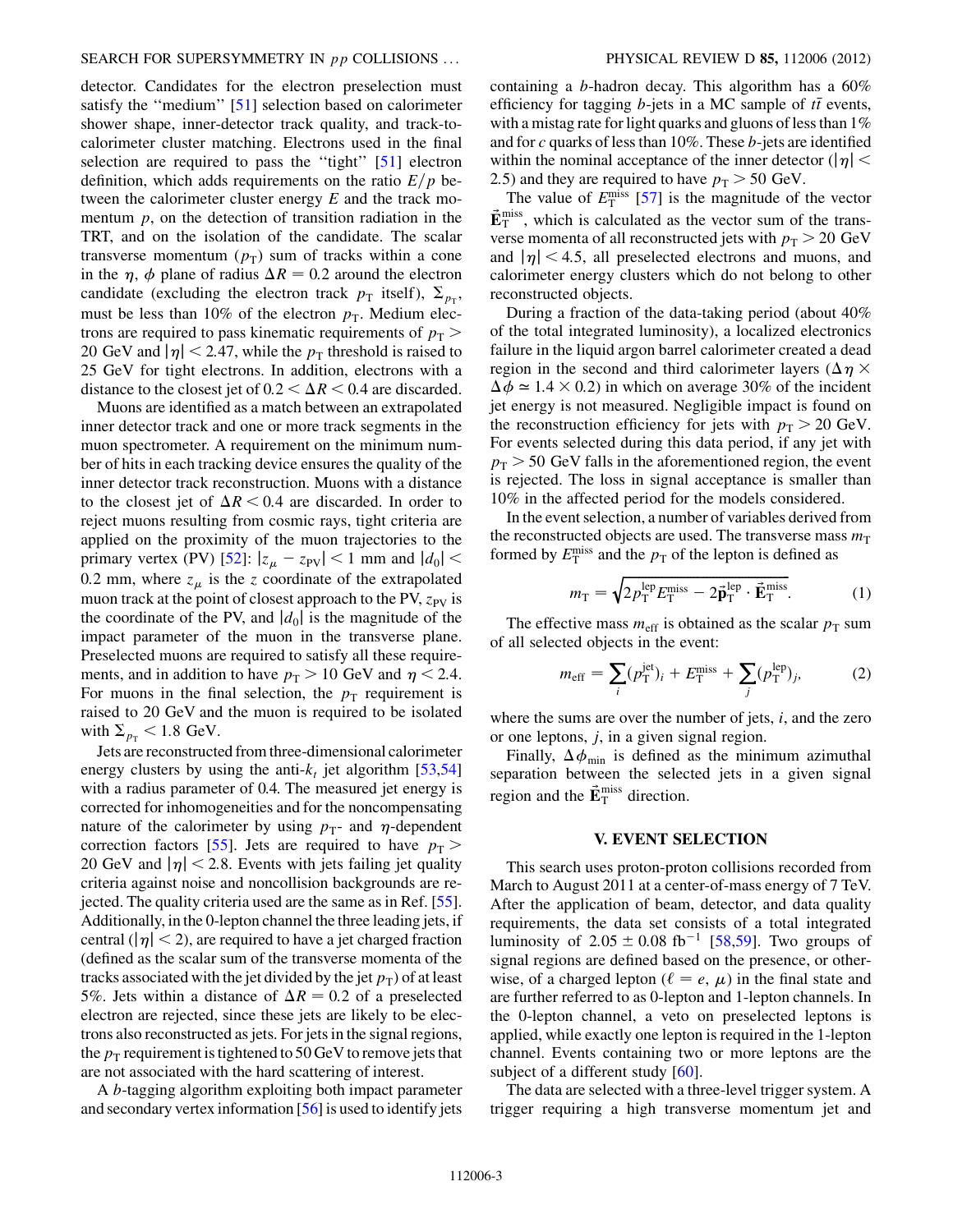<span id="page-4-0"></span>missing transverse momentum is used to select events for the 0-lepton channel. The plateau efficiency is reached for jets with  $p_T > 130 \text{ GeV}$  and  $E_T^{\text{miss}} > 130 \text{ GeV}$ . A single electron trigger, reaching the plateau efficiency for offline electrons with  $p_T \geq 25$  GeV, and a combined muon-jet trigger, reaching the plateau efficiency for muons with  $p_T \geq 20$  GeV and jets with  $p_T \geq 60$  GeV, are used for the 1-lepton channel.

Events are required to have a reconstructed primary vertex associated with five or more tracks with  $p<sub>T</sub>$  > 0:4 GeV, and must pass basic quality criteria against detector noise and noncollision backgrounds.

<span id="page-4-1"></span>For the 0-lepton selection, at least one jet with  $p<sub>T</sub>$  > 130 GeV, at least two additional jets with  $p_T > 50$  GeV, and  $E_{\rm T}^{\rm miss} > 130$  GeV are required. At least one of the selected jets is required to be b-tagged. To reduce the amount of multijet background, where  $E_{\rm T}^{\rm miss}$  results from misreconstructed jets or from neutrinos emitted close to the direction of the jet axis, additional requirements of  $\Delta\phi_{\text{min}} > 0.4$  and  $E_{\text{T}}^{\text{miss}}/m_{\text{eff}} > 0.25$  are applied.

Six signal regions are defined in order to obtain good signal sensitivity for the various models and parameter values studied. The regions are chosen by optimizing the expected significance in models in which pair-produced gluinos decay with 100% branching ratio to on- and/or offshell scalar bottom quarks. The signal regions are characterized by the minimum number of  $b$ -jets in the final state and by different thresholds on  $m_{\text{eff}}$ . The regions are labeled with the prefix SR0, and are listed in the upper section of Table [II,](#page-3-1) together with a summary of the full selection applied.

For the 1-lepton channel, events are required to have exactly one lepton, a leading jet with  $p_T > 60$  GeV, three further jets with  $p_T > 50$  GeV, and  $E_T^{\text{miss}} > 80$  GeV. At least one jet is required to be b-tagged. SM background processes that lead to the production of a W boson in the final state are rejected by requiring  $m<sub>T</sub> > 100$  GeV. Two signal regions, labeled with the prefix SR1 and summarized in Table [II](#page-3-1), are defined, based on different thresholds applied on the effective mass and the missing transverse momentum.

#### VI. BACKGROUND ESTIMATION

Standard model processes contributing to the total background in the signal regions are top quark production (single and in pairs), the production of a W or a Z boson in association with heavy-flavor quarks (mostly  $b$ , but also c), and multijet production. The last enters in the signal regions if missing transverse momentum is produced in the final state, either because of the mismeasurement of one or more of the jets in the event, or because of the semileptonic decay of a heavy-flavor hadron.

*Top and*  $W/Z$  *background estimation*. The dominant SM background contributions to the signal regions are evaluated using control regions with low expected yields from the targeted SUSY signals. They are defined by selecting events containing exactly one lepton, large  $m_{\text{eff}}$ , and low  $m<sub>T</sub>$ . The background estimation in each signal region is obtained by multiplying the number of events observed in the corresponding control region by a transfer factor, defined as the ratio of the MC predicted yield in the signal region to that in the control region:

$$
N_{\rm SR} = \frac{N_{\rm SR}^{\rm MC}}{N_{\rm CR}^{\rm MC}} (N_{\rm CR}^{\rm obs} - N_{\rm CR}^{\rm res}) = T_f (N_{\rm CR}^{\rm obs} - N_{\rm CR}^{\rm res}),\tag{3}
$$

where  $N_{CR}^{obs}$  denotes the observed yield in the control region and  $N_{\text{CR}}^{\text{res}}$  includes contributions from multijet production and, in the 0-lepton case, W and Z production. The advantage of this approach is that systematic uncertainties that are correlated between the numerator and the denominator of  $T_f$  largely cancel out, provided that the event kinematics in the corresponding signal and control region are similar. Two control regions are defined for the 0-lepton channel, differing only in the number of  $b$  tags required. These are used to determine the top background in the six signal regions. They are obtained by applying the same thresholds on the three jets and  $E_{\rm T}^{\rm miss}$  as for the SR0, but requiring exactly one signal electron or muon. The transverse mass must be in the range 40 GeV  $\le m_T < 100$  GeV and the effective mass  $m_{\text{eff}}$  should be larger than 600 GeV. The region CR0-1 is required to have at least one  $b$  tag, and CR0-2 is required to have at least two b tags. The definition

TABLE II. Signal regions' definition for the 0-lepton and 1-lepton channels. The first column summarizes the common preselection applied, while the last column specifies the selection defining the different signal regions.

| Preselection                                                                       | Signal region name              | <b>Selection</b>                                               |
|------------------------------------------------------------------------------------|---------------------------------|----------------------------------------------------------------|
| No leptons, at least three jets, $p_T(i)$                                          | $SR0-A1$                        | At least one <i>b</i> tag, $m_{\text{eff}} > 500 \text{ GeV}$  |
| 130 GeV, $p_T(j2, j3) > 50$ GeV, $E_T^{\text{miss}} >$                             | $SR0-B1$                        | At least one <i>b</i> tag, $m_{\text{eff}} > 700 \text{ GeV}$  |
| 130 GeV, $E_{\rm T}^{\rm miss}/m_{\rm eff} > 0.25$ , $\Delta \phi_{\rm min} > 0.4$ | SR <sub>0</sub> -C <sub>1</sub> | At least one <i>b</i> tag, $m_{\text{eff}} > 900 \text{ GeV}$  |
|                                                                                    | $SR0-A2$                        | At least two b tags, $m_{\text{eff}} > 500 \text{ GeV}$        |
|                                                                                    | $SR0-B2$                        | At least two b tags, $m_{\text{eff}} > 700 \text{ GeV}$        |
|                                                                                    | SR <sub>0</sub> -C <sub>2</sub> | At least two <i>b</i> tags, $m_{\text{eff}} > 900 \text{ GeV}$ |
| One lepton, at least four jets, $p_T(i)$                                           | SR <sub>1</sub> -D              | $m_{\text{eff}}$ > 700 GeV                                     |
| 60 GeV, $p_T(j2, j3, j4) > 50$ GeV, $E_T^{\text{miss}} >$                          | $SR1-E$                         | $m_{\rm eff} > 700$ GeV, $E_{\rm T}^{\rm miss} > 200$ GeV      |
| 80 GeV, $m_T > 100$ GeV, at least one <i>b</i> tag                                 |                                 |                                                                |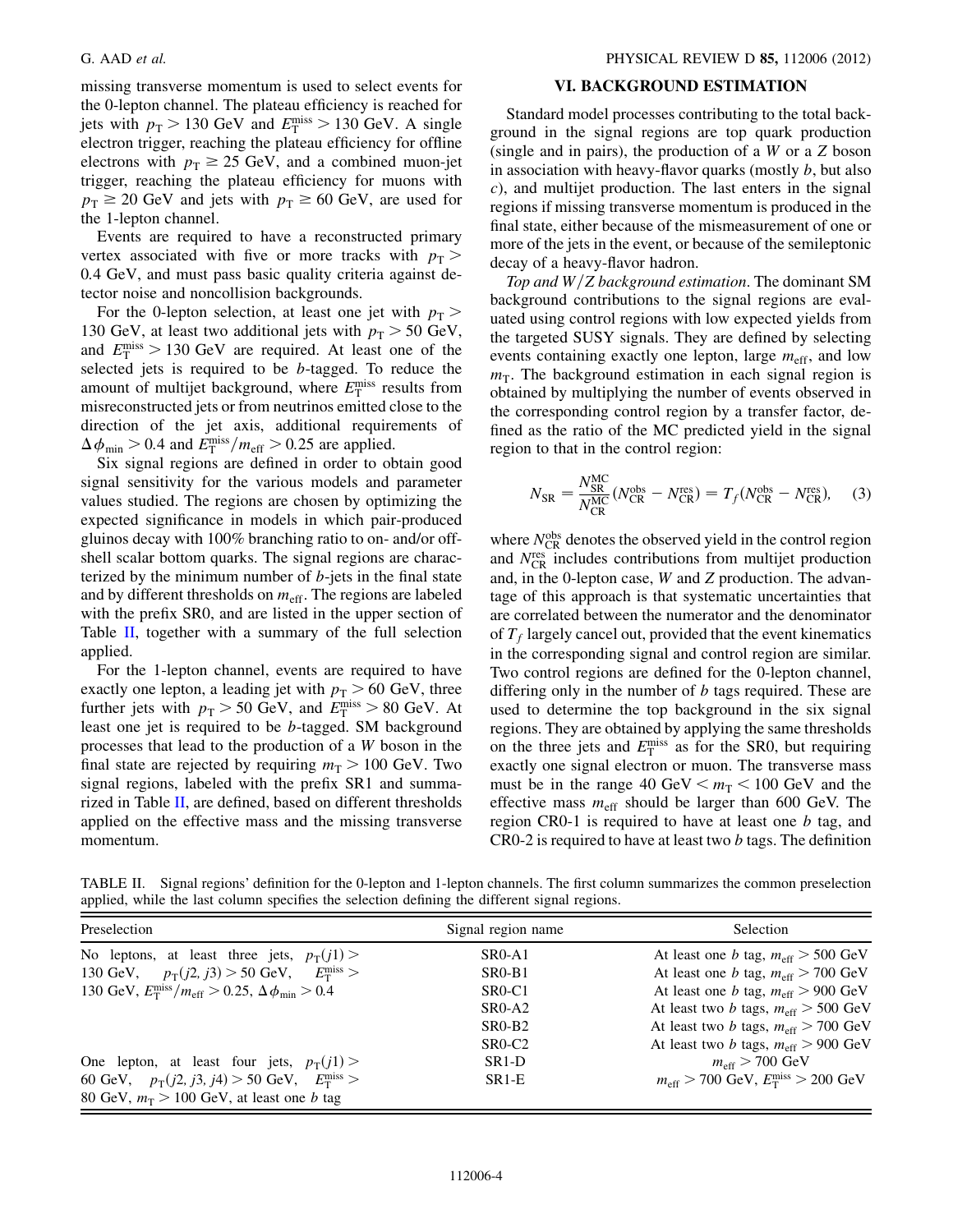#### SEARCH FOR SUPERSYMMETRY IN *pp* COLLISIONS ... PHYSICAL REVIEW D 85, 112006 (2012)

<span id="page-5-0"></span>TABLE III. Control regions' definition for the 0-lepton and 1-lepton channels. The first column summarizes the common preselection applied, while the last column specifies the selection defining the control regions.

| Preselection                                                                                                         | Control region name | <b>Selection</b>           |
|----------------------------------------------------------------------------------------------------------------------|---------------------|----------------------------|
| One lepton, at least three jets, $p_T(j1) > 130$ GeV, $p_T(j2, j3) > 50$ GeV,                                        | $CR0-1$             | At least one <i>b</i> tag  |
| $E_{\rm T}^{\rm miss}$ > 130 GeV, 40 GeV $\lt m_{\rm T}$ $\lt$ 100 GeV, $m_{\rm eff}$ > 600 GeV                      | $CR0-2$             | At least two <i>b</i> tags |
| One lepton, at least four jets, $p_T(i) > 60$ GeV, $p_T(i) > 50$ GeV,                                                | CR <sub>1</sub>     | At least one <i>b</i> tag  |
| $E_{\rm T}^{\rm miss} > 80 \text{ GeV}, 40 \text{ GeV} < m_{\rm T} < 100 \text{ GeV}, m_{\rm eff} > 500 \text{ GeV}$ |                     |                            |

of the control regions for the 0-lepton channel is summarized in the upper part of Table [III](#page-4-0). Figures [1](#page-4-1) and [2](#page-5-0) show the  $E_{\rm T}^{\rm miss}$  and  $m_{\rm eff}$  distributions obtained in CR0-1 and CR0-2, respectively, for the 1-electron and 1-muon case.

The formula used to obtain the top background prediction in each of the six signal regions is

$$
N_{\text{SRO-}\alpha j} = T_f^{\alpha j} (N_{\text{CRO-}j}^{\text{obs}} - N_{\text{CRO-}j}^{\text{non-top}}),\tag{4}
$$



FIG. 1 (color online). Distribution of the effective mass (top) and  $E_T^{\text{miss}}$  (bottom) in the CR0-1 control region for the 1-electron (left) and 1-muon (right) channels. The color labeled ''others'' includes contributions from Z, diboson, and multijet production processes. The hatched band shows the systematic uncertainty, which includes both experimental uncertainties (among which JES and b-tagging uncertainties are dominant) and theoretical uncertainties on the background normalization and shape. The small insets show the ratio between the observed distribution and that predicted for the standard model background. Although the distributions are presented separately for e and  $\mu$ , the background estimation uses the sum of the e and  $\mu$  yields in the CR0.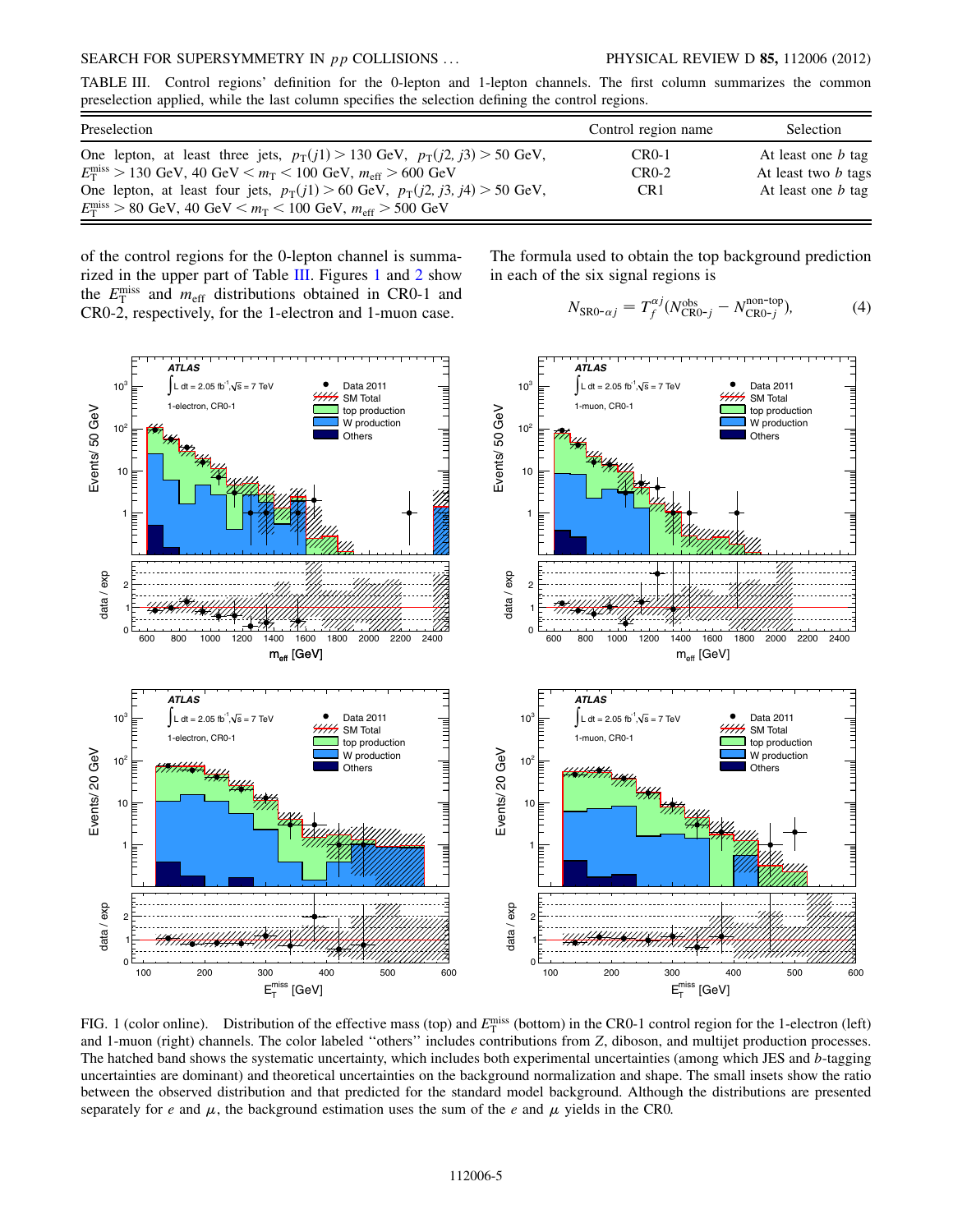<span id="page-6-0"></span>

FIG. 2 (color online). Distribution of the effective mass (top) and  $E_T^{\text{miss}}$  (bottom) in the CR0-2 control region for the 1-electron (left) and 1-muon (right) channels. The hatched band shows the systematic uncertainty, which includes both experimental uncertainties (among which JES and b-tagging uncertainties are dominant) and theoretical uncertainties on the background normalization and shape. The small insets show the ratio between the observed distribution and that predicted for the standard model background. Although the distributions are presented separately for e and  $\mu$ , the background estimation uses the sum of the e and  $\mu$  yields in the CR0.

<span id="page-6-1"></span>
$$
T_f^{\alpha j} = \frac{N_{\text{SRO}-\alpha j}^{\text{MC,top}}}{N_{\text{CRO}-j}^{\text{MC,top}}},\tag{5}
$$

where  $\alpha = A, B, C, j = 1, 2$  denote the six signal regions,  $N_{\text{CRO}-i}^{\text{non-top}}$  $\frac{100-10p}{CRO-j}$  includes the estimate for W, Z and multijet production in the control region j, and all numbers are the sum of the corresponding electron and muon channel yields.

The remaining SM contributions to the SR0 are mainly from W and Z production in association with heavy-flavor quarks. This corresponds to about 30% (10%) of the total background in the signal regions defined with one  $b$  tag (two  $b$  tags), and it is estimated from MC simulation.

For the 1-lepton channel signal regions, the total SM background (more than 90% of which consists of top quark production) is determined using a similar technique, but using one single transfer factor for top,  $W/Z$ , and diboson production processes. In this case, only one control region (CR1) is defined, requiring the same kinematic cuts applied in SR1-D, with the exception that the transverse mass should be in the range  $40 \text{ GeV} < m_T < 100 \text{ GeV}$  and that  $m_{\text{eff}} > 500 \text{ GeV}$ . The last row of Table [III](#page-4-0) summarizes the event selection for the 1-lepton control region. Figure [3](#page-6-0) shows the  $E_{\rm T}^{\rm miss}$  and  $m_{\rm eff}$  distributions in CR1.

*Multijet background estimation*. The small contribution of multijet background in the SR0 signal region is estimated with the use of a jet response smearing technique [[61\]](#page-15-21).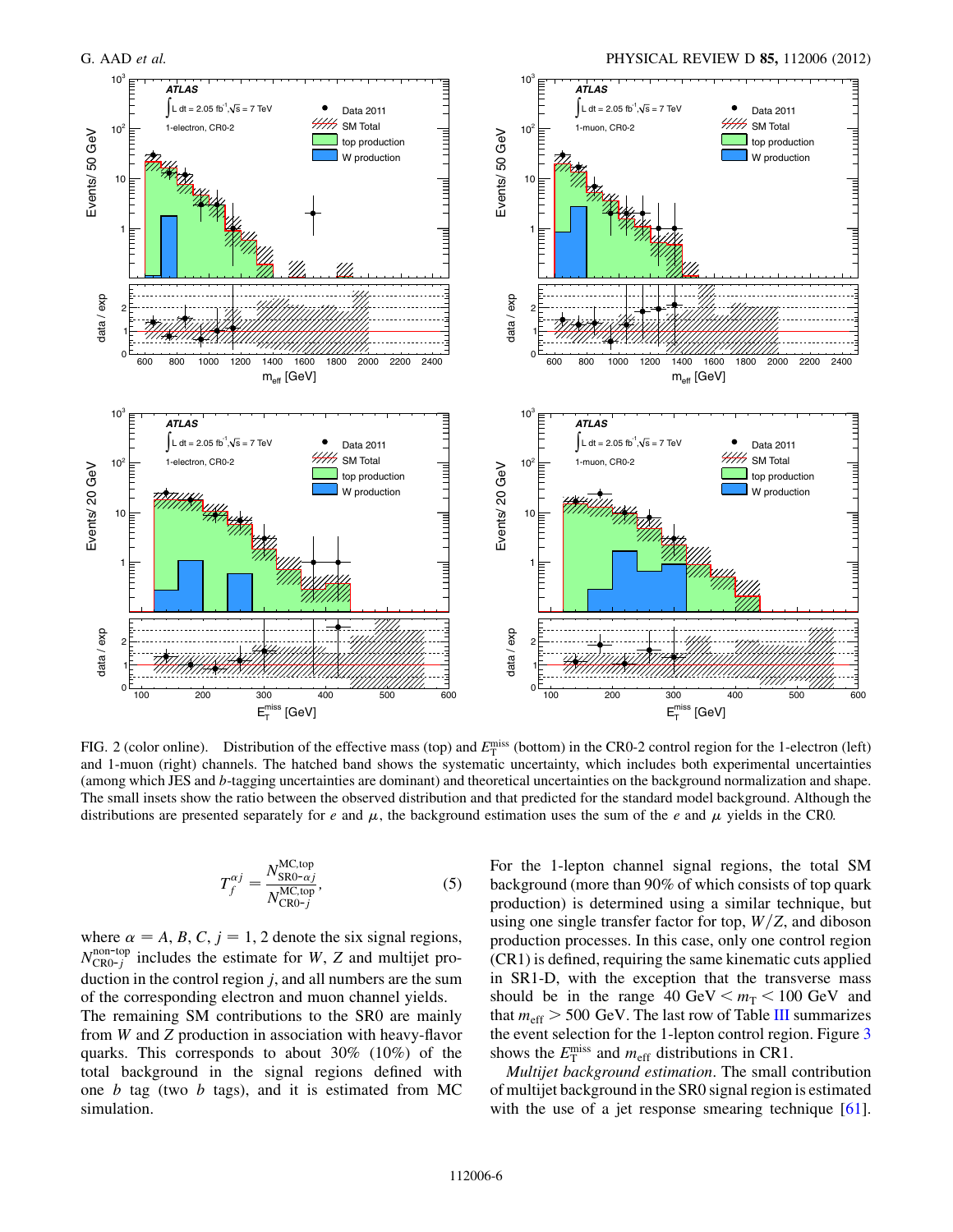

FIG. 3 (color online). Distribution of the effective mass (top) and  $E_T^{\text{miss}}$  (bottom) in the CR1 control region for the 1-electron (left) and 1-muon (right) channels. The color labeled others includes contributions from Z, diboson, and multijet production processes. The hatched band shows the systematic uncertainty, which includes both experimental uncertainties (among which JES and b-tagging uncertainties are dominant) and theoretical uncertainties on the background normalization and shape. The small insets show the ratio between the observed distribution and that predicted for the standard model background.

Multijet events with possibly large  $E_{\rm T}^{\rm miss}$  are obtained by smearing jet energies in low  $E_{\rm T}^{\rm miss}$  "seed" events according to jet response functions obtained with the MC simulation. The Gaussian core of the response function is tuned to data

by considering the jet balance in dijet events, while its non-Gaussian tail is adapted to reproduce the response in threejet events where the  $E_{\rm T}^{\rm miss}$  can be unambiguously associated to a single jet.

TABLE IV. Expected background composition and comparison of the predicted total SM event yield to the measured event yield for 2.05  $fb^{-1}$  for each of the control regions defined in the text. The column "top" includes contributions from the single top,  $t\bar{t}$ ,  $t\bar{t}b\bar{b}$ , and  $t\bar{t} + W/Z$  production processes. The quoted uncertainty on the SM prediction includes only experimental systematic uncertainties (among which jet energy scale and b-tagging uncertainties are dominant).

| Control region  | Top | W/Z                         | Multijet/diboson | <b>SM</b>     | Data $(2.05 \text{ fb}^{-1})$ |
|-----------------|-----|-----------------------------|------------------|---------------|-------------------------------|
| CR0-1 $(1 e)$   | 187 | 48                          |                  | $235 \pm 45$  | 217                           |
| CR0-1 $(1 \mu)$ | 146 | 22                          |                  | $169 \pm 45$  | 177                           |
| $CR0-2(1e)$     | 53  | $\mathcal{D}_{\mathcal{L}}$ | 0.1              | $55 \pm 20$   | 64                            |
| CR0-2 $(1 \mu)$ | 42  | 3                           | 0.1              | $45 \pm 17$   | 62                            |
| CR1 $(1e)$      | 414 | 40                          | 3.6              | $460 \pm 100$ | 465                           |
| CR1 $(1 \mu)$   | 377 | 25                          | 5.2              | $410 \pm 110$ | 420                           |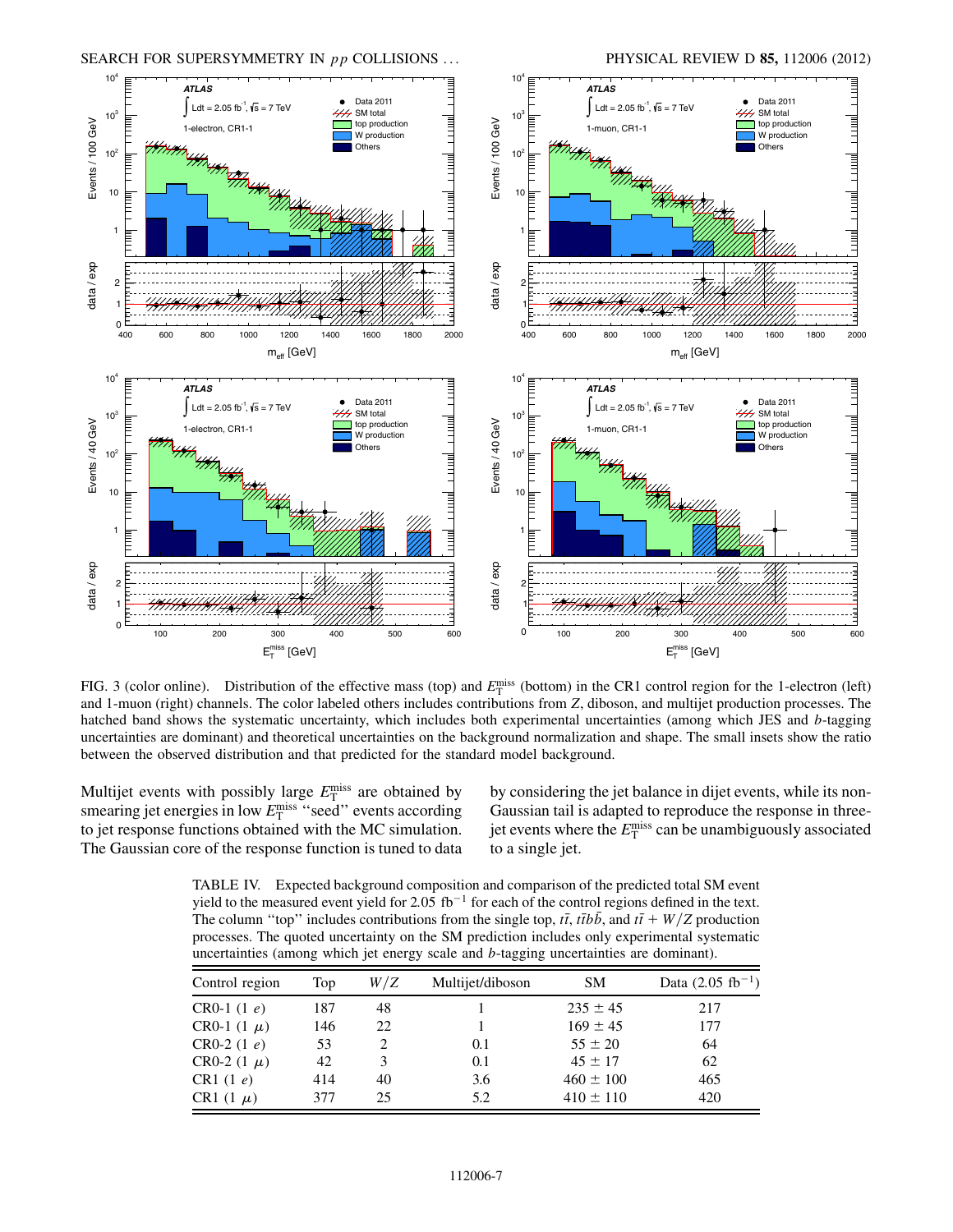<span id="page-8-0"></span>The number of multijet events in the CR0, CR1 control regions and SR1 signal regions is estimated using a matrix method similar to the one described in Ref. [\[62\]](#page-15-22). The probability of misidentifying a tight lepton is estimated by computing the probability that preselected leptons are identified as signal leptons in low- $E_{\rm T}^{\rm miss}$  control regions dominated by multijet events.

*Total background*. The number of expected events for 2.05 fb<sup>-1</sup> of integrated luminosity as predicted by the MC and by the data-driven multijet estimate for all control regions is compared to that obtained in data in Table [IV.](#page-6-1) The uncertainty quoted on the standard model prediction includes experimental systematic uncertainties (jet energy scale and resolution, b-tagging efficiency, lepton identification and energy scale, and luminosity determination).

Further selection regions are used to validate the MC prediction in different kinematic regimes (in particular, for small and large values of  $m<sub>T</sub>$  at low value of  $m<sub>eff</sub>$ , for both the 0-lepton and 1-lepton channels). In all cases, a good agreement between the data and MC predictions is found.

### <span id="page-8-1"></span>VII. SYSTEMATIC UNCERTAINTIES ON BACKGROUND ESTIMATION

Various systematic uncertainties affecting the background rates in the signal regions have been considered. Their treatment is discussed in the following paragraphs, and their impact on the absolute predicted event yield in the control and signal regions is evaluated. Such uncertainties are used either directly (W, Z for the 0-lepton channel) in the evaluation of the predicted background in the signal regions or to compute the  $T_f$ . In the latter case, the uncertainties on the absolute predicted event yield in the control regions and signal regions are propagated using Eq. ([3\)](#page-3-2) to obtain the signal region uncertainties.

Experimental systematic uncertainties arise from several sources:

*Jet energy scale and resolution uncertainty*. The uncertainty on the jet energy scale (JES), derived using single particle response and test beam data, varies as a function of the jet  $p_{\text{T}}$  and pseudorapidity and it is about 2% at  $p_{\text{T}} =$ 50 GeV in the central detector region. Additional systematic uncertainties arise from the dependence of the jet response on the number of expected interactions per bunch crossing and on the jet flavor. The total jet energy scale uncertainty at  $p_T = 50$  GeV in the central detector region is about 5% [\[55\]](#page-15-15). The jet energy scale uncertainty is propagated to obtain an uncertainty on the event yield by varying it by  $\pm 1\sigma$  in the MC simulation. Uncertainties related to the jet energy resolution (JER) are obtained with an *in situ* measurement of the jet response asymmetry in dijet events [[63](#page-15-23)]. Their impact on the event yield is estimated by applying an additional smearing to the jet transverse momenta. The JES and JER relative uncertainties on the event yield amount to a total of 20%–40% (depending on the signal region) and are completely dominated by the JES uncertainty.

b*-tagging efficiency and mistagging uncertainties*. The uncertainty associated with the tagging procedure used to identify b-jets is evaluated by varying the b-tagging efficiency and mistagging rates within the uncertainties evaluated on the central values measured *in situ* [\[56\]](#page-15-16). The resulting relative uncertainty on the event yield is about  $20\%$  (35%) in the one b tag (two b tags) signal region.

*Further experimental uncertainties*. Other systematic uncertainties arise from the imperfect knowledge of the lepton identification efficiency and energy scale, from the rate of lepton misidentification, and from the luminosity determination. Their contribution to the final uncertainty is found to be negligibly small.

All the experimental systematic uncertainties are included, together with process-specific uncertainties, in the evaluation of the background uncertainty:

*Multijet background*. The systematic uncertainty on the estimation of the multijet background in the SR0 is determined by taking into account statistical uncertainties and possible biases in the selection of the seed events, as well as uncertainties in the tuning of the tail of the jet response function in the three-jet events. The relative uncertainty varies between 50% and 70% depending on the SR0 considered.

The estimated multijet background in the SR1 is affected by systematic uncertainties related to the determination of the lepton misidentification rate and to the subtraction of nonmultijet contributions to the event yield in the multijet enhanced region. The estimated relative uncertainty is 90% in SR1-D and 100% and SR1-E.

W *and* Z *production processes*. Systematic uncertainties on W and Z production are evaluated by varying the relative cross sections of the samples generated with the ALPGEN MC with different numbers of outgoing partons [\[64\]](#page-15-24), resulting in an uncertainty of about 30%. Additional uncertainties of about 70% on the production cross section of W and Z bosons in association with  $b$  quarks are considered. They are derived from direct measurements [\[23](#page-14-10)[,65\]](#page-15-25), and extrapolated using the MC simulation to include differences in the phase space regions probed by this analysis. Uncertainties related to the parton density function choice have been evaluated and found to be small compared to the large uncertainty already considered.

*Top production processes*. Theoretical uncertainties on the shape of  $t\bar{t}$  and single top kinematic distributions are evaluated by comparing different LO and NLO generators (ALPGEN or POWHEG, the latter using both PYTHIA and HERWIG as parton shower), and using different parton shower tunes, still consistent with data from previous experiments [[64](#page-15-24)]. An additional uncertainty of 100% is considered for  $t\bar{t}$  production in association with  $b\bar{b}$  or  $W/Z$ .

The  $T_f$ , used for the top and total SM background determination in the SR0 and SR1, respectively, are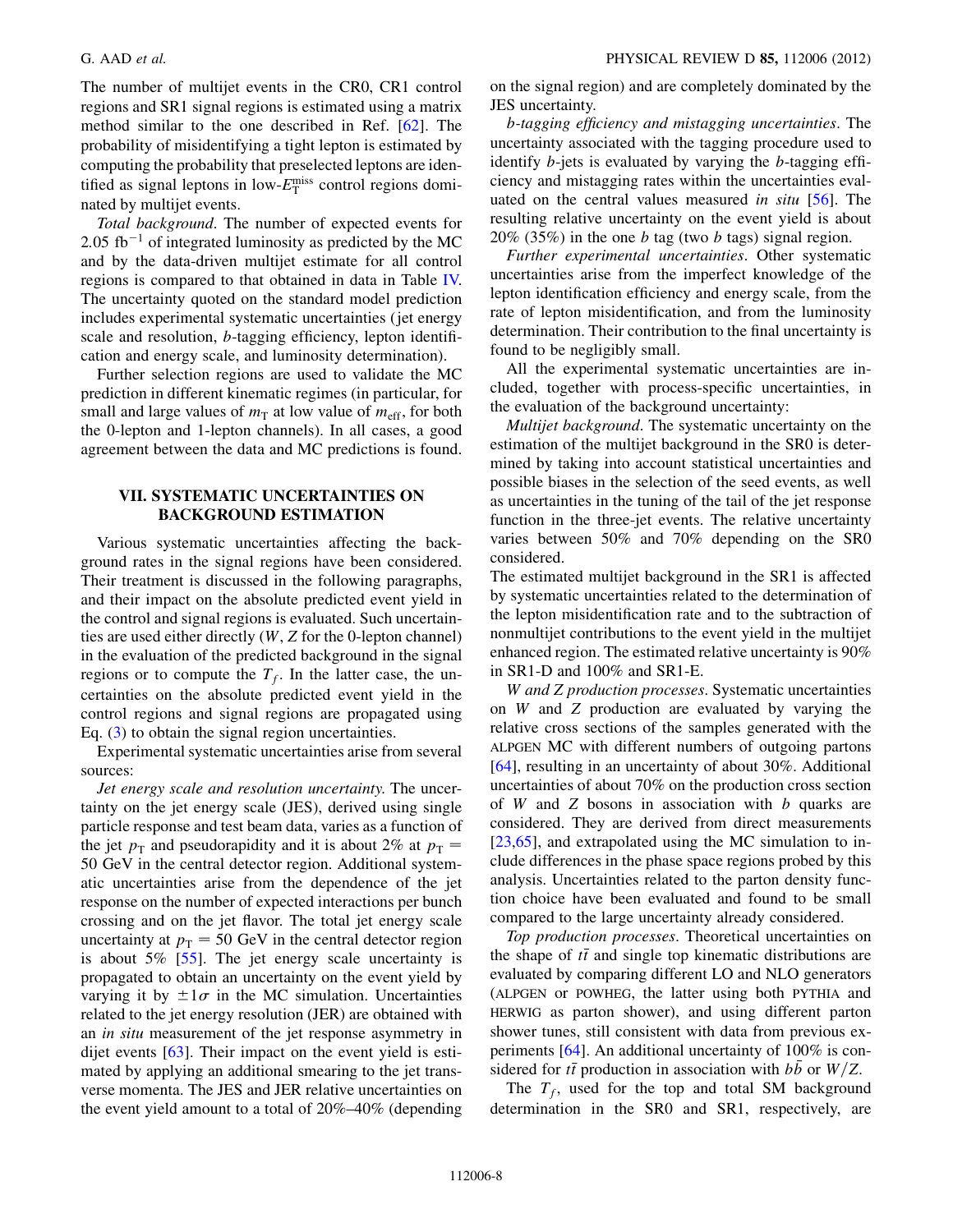#### SEARCH FOR SUPERSYMMETRY IN pp COLLISIONS ... PHYSICAL REVIEW D 85, 112006 (2012)

<span id="page-9-0"></span>TABLE V. Relative systematic uncertainties (in percent) associated with the background estimated by using transfer factors for all the signal regions considered. The column ''others'' includes statistical uncertainties on the event yield in the control regions, and, in the case of the 0-lepton channel, systematic uncertainties on the nontop production contributions subtracted from the control regions. The column ''theory'' contains theoretical uncertainties on the top production process addressed as discussed in the text.

| <b>SR</b>                       |   |                             | JES/JER $b$ tag Lepton ID Theory |    | Others | Total |
|---------------------------------|---|-----------------------------|----------------------------------|----|--------|-------|
| $SR0-A1$                        |   | 3                           | $\mathcal{D}_{\mathcal{A}}$      | 11 | 10     | 15    |
| <b>SR0-B1</b>                   | 3 | 3                           | $\mathfrak{D}$                   | 20 | 10     | 22    |
| $SR0-C1$                        | 3 | 4                           | $\mathfrak{D}$                   | 35 | 11     | 37    |
| SR <sub>0</sub> -A <sub>2</sub> | 3 | 3                           | $\mathfrak{D}$                   | 15 | 11     | 19    |
| SR <sub>0</sub> -B <sub>2</sub> | 3 | 4                           | $\mathfrak{D}$                   | 20 | 10     | 22    |
| $SR0-C2$                        | 3 | $\mathcal{D}_{\mathcal{L}}$ | $\mathcal{D}_{\mathcal{A}}$      | 30 | 12     | 32    |
| $SR1-D$                         | 6 |                             |                                  | 34 |        | 35    |
| SR <sub>1</sub> -E              |   |                             |                                  | 53 | 10     | 55    |

computed using MC predictions. Their values span from 1.8 to 0.05 depending on the signal region considered. Their associated uncertainty arises from both experimental (JES and JER, b-tagging efficiency and fake rate, lepton identification and energy scale) and event-generator level uncertainties. The use of control regions with similar kinematical properties to those of the signal regions strongly suppresses experimental uncertainties. Theoretical uncertainties typically dominate the total uncertainty on the  $T_f$ , which varies between 15% and 35%.

A summary of the systematic uncertainties for the background estimates with the use of transfer factors is shown in Table [V.](#page-8-0)

#### VIII. RESULTS

The  $m_{\text{eff}}$  and  $E_{\text{T}}^{\text{miss}}$  distributions are shown in Fig. [4](#page-8-1) for SR0-A1 and SR0-A2, and in Fig. [5](#page-9-0) for SR1-D. Tables [VI](#page-9-1) and [VII](#page-10-0) show the standard model background predictions



<span id="page-9-1"></span>FIG. 4 (color online). Distribution of the effective mass (top) and  $E_T^{\text{miss}}$  (bottom) in SR0-A1 (left) and SR0-A2 (right). The hatched band shows the systematic uncertainty, which includes both experimental uncertainties (among which JES and b-tagging uncertainties are dominant) and theoretical uncertainties on the background normalization and shape. The small insets show the ratio between the observed distribution and that predicted for the standard model background.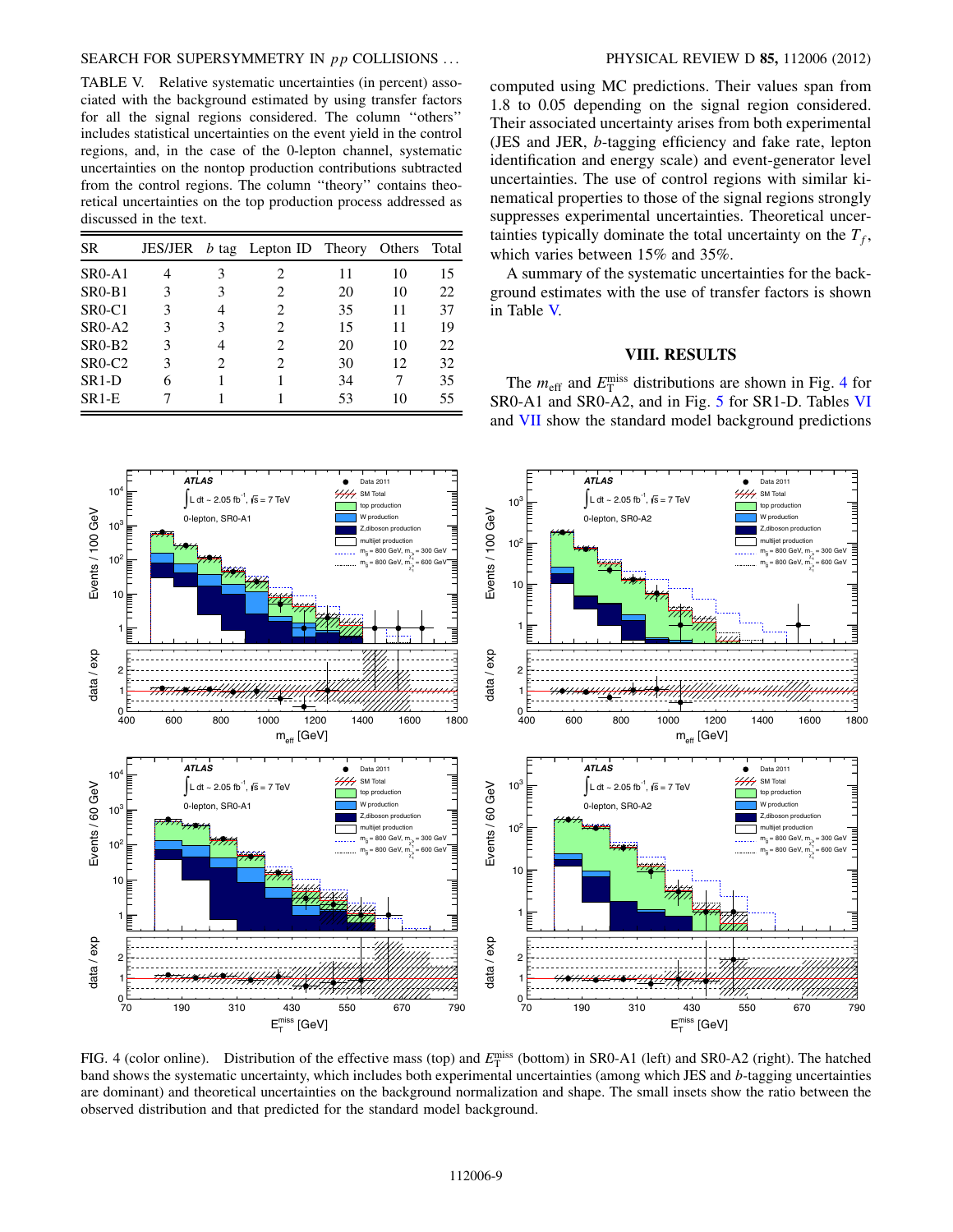<span id="page-10-0"></span>

FIG. 5 (color online). Distribution of the effective mass (top) and  $E_T^{\text{miss}}$  (bottom) for the 1-electron (left) and 1-muon (right) channel in SR1-D. The color labeled ''others'' includes contributions from Z, diboson, and multijet production processes. The hatched band shows the systematic uncertainty, which includes both experimental uncertainties (among which JES and b-tagging uncertainties are dominant) and theoretical uncertainties on the background normalization and shape. The small insets show the ratio between the observed distribution and that predicted for the standard model background.

<span id="page-10-1"></span>and the observed number of events corresponding to  $2.05$  fb<sup>-1</sup> in all signal regions. The top background in the 0-lepton signal regions is estimated making use of the transfer factors, and its uncertainty corresponds to the total systematic uncertainty of Table [V.](#page-8-0) In parentheses, the MC prediction is reported for comparison. The  $W/Z$ background and uncertainty in the SR0 are estimated directly with the MC simulation. The multijet background

TABLE VI. Summary of the expected and observed event yields corresponding to 2.05 fb<sup>-1</sup> in the six 0-lepton channel signal regions. The errors on the top contribution correspond to the total errors of Table [V.](#page-8-0) The errors quoted for all background processes include all the systematic uncertainties discussed in the text. The numbers in parentheses in the ''top'' column are the yields predicted by the MC simulation.

| <b>SR</b>                       | Top                 | W/Z           | Multijet/diboson | Total          | Data |
|---------------------------------|---------------------|---------------|------------------|----------------|------|
| $SR0-A1$                        | $705 \pm 110$ (725) | $248 \pm 150$ | $53 \pm 21$      | $1000 \pm 180$ | 1112 |
| $SR0-B1$                        | $119 \pm 26$ (122)  | $67 \pm 42$   | $7.3 \pm 4.7$    | $190 \pm 50$   | 197  |
| SR <sub>0</sub> -C <sub>1</sub> | $22 \pm 8(22)$      | $16 \pm 11$   | $1.5 \pm 1$      | $39 \pm 14$    | 34   |
| $SR0-A2$                        | $272 \pm 52$ (212)  | $23 \pm 15$   | $21 \pm 12$      | $316 \pm 54$   | 299  |
| $SR0-B2$                        | $47 \pm 10(37)$     | $4.5 \pm 3$   | $2.8 \pm 1.7$    | $54 \pm 11$    | 43   |
| SR <sub>0</sub> -C <sub>2</sub> | $8.5 \pm 3(6.6)$    | $0.8 \pm 1$   | $0.5 \pm 0.4$    | $9.8 \pm 3.2$  | 8    |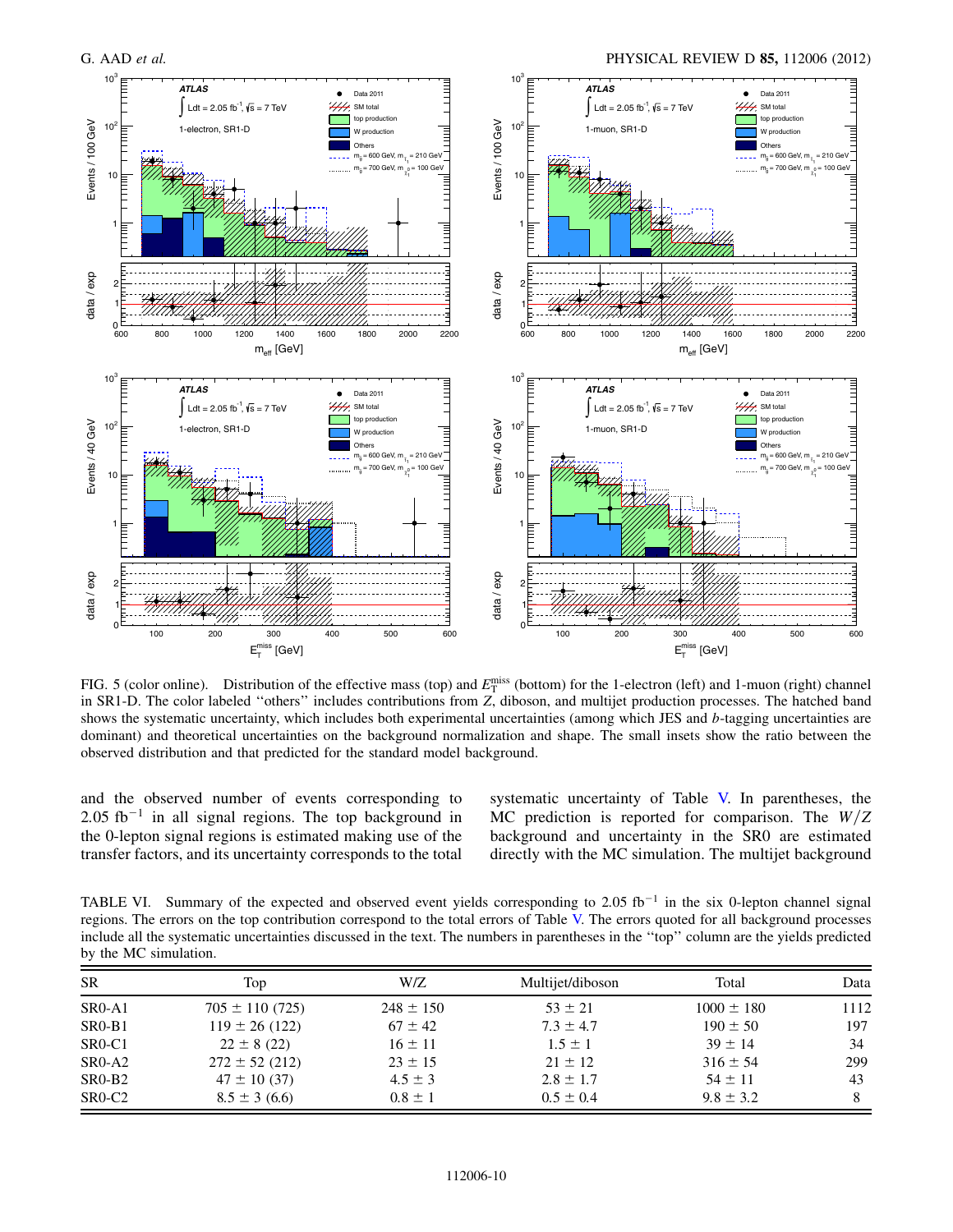TABLE VII. Summary of the expected and observed event yields corresponding to 2.05  $fb^{-1}$  in the two 1-lepton channel signal regions. The standard model estimation is derived with the data-driven method discussed in the text. The numbers in parentheses in the ''SM background'' column are the sum of the yield predicted by the MC and the data-driven estimate for the multijet background.

| <b>SR</b>     | SM background       | Data |
|---------------|---------------------|------|
| $SR1-D(e)$    | $39 \pm 12(39)$     | 43   |
| SR1-D $(\mu)$ | $38 \pm 14$ (37)    | 38   |
| $SR1-E(e)$    | $8.1 \pm 3.4$ (7.9) | 11   |
| SR1-E $(\mu)$ | $6.3 \pm 4.2$ (6.1) | 6    |

contribution in the SR0, obtained with a data-driven estimate, is summed together with that of the diboson background. The SM background uncertainty in the SR1 corresponds to the total systematic uncertainty of Table [V,](#page-8-0) plus a small contribution arising from the datadriven estimate of the multijet background.

The results are consistent with the standard model predictions, and they are therefore translated into 95% confidence-level (CL) upper limits on contributions from new physics using the  $CL<sub>s</sub>$  prescription [[66](#page-15-26)]. The likelihood function used is written as  $L(n|s, b, \theta) = P_s \times C_{\text{Syst}}$ , where  $n$  represents the number of observed events in data,  $s$ is the SUSY signal under consideration,  $b$  is the background, and  $\theta$  represents the systematic uncertainties. The  $P_s$  function is a Poisson-probability distribution for event counts in the defined signal region and  $C_{\text{Syst}}$  represents the constraints on systematic uncertainties, which are treated as nuisance parameters with a Gaussian probability density function and correlated when appropriate.

Upper limits at 95% CL on the number of signal events in the signal regions are obtained independently of new physics models and assuming no signal contamination in

TABLE VIII. Observed and expected 95% CL upper limits on the non-SM contributions to all signal regions. Limits are given on the number of signal events and in terms of visible cross sections. No assumptions are made on the possible presence of non-SM signal in the control regions. The systematic uncertainties on the SM background estimation are included.

| <b>SR</b>                       | 95% CL upper limit  |                         |  |  |
|---------------------------------|---------------------|-------------------------|--|--|
|                                 | N events            | $\sigma_{\rm vis}$ (fb) |  |  |
|                                 | observed (expected) | observed (expected)     |  |  |
| $SR0-A1$                        | 580 (520)           | 283 (254)               |  |  |
| $SR0-B1$                        | 133 (133)           | 65(65)                  |  |  |
| SR <sub>0</sub> -C <sub>1</sub> | 31.6 (34.6)         | 15.4(16.9)              |  |  |
| $SR0-A2$                        | 124 (134)           | 61 (66)                 |  |  |
| $SR0-B2$                        | 29.6(31.0)          | 14.4 (15.0)             |  |  |
| SR <sub>0</sub> -C <sub>2</sub> | 8.9(10.3)           | 4.3(5.0)                |  |  |
| SR <sub>1</sub> -D              | 45.5(42.1)          | 22.2(20.5)              |  |  |
| $SR1-E$                         | 17.5(15.3)          | 8.5(7.5)                |  |  |

<span id="page-11-0"></span>the control regions for the 0-lepton and 1-lepton final states. Results for observed and expected upper limits on the number of non-SM events in the signal regions are shown in Table [VIII,](#page-10-1) as well as upper limits on the visible cross section,  $\sigma_{\text{vis}}$ , defined as cross section times experimental acceptance and efficiency.

### IX. INTERPRETATION IN SIMPLIFIED SUSY MODELS

The interpretation of the results in terms of 95% CL exclusion limits is given for several SUSY scenarios. The exclusion limit contours are derived by subtracting possible signal contributions from the data yield in the control regions employed to estimate the SM background. The signal contamination is not negligible only for SUSY models leading to leptonic final states and accounts for less than 5% of the SM predictions around the expected exclusion limit contours.

Simplified models are characterized by well-defined SUSY particle production and decay modes yielding the final states under study. In the scenarios considered here scalar bottoms and tops are the only squarks to appear in the gluino decay cascade, leading to final states with large b-jet multiplicity. The models listed below are addressed (in parentheses the channel which is used for the interpretation of the result is given):

*Gluino-sbottom models (0-lepton)*. MSSM scenarios where the  $\tilde{b}_1$  is the lightest squark, all other squarks are heavier than the gluino, and  $m_{\tilde{g}} > m_{\tilde{b}_1} > m_{\tilde{\chi}_1^0}$ , such that the branching ratio for  $\tilde{g} \rightarrow \tilde{b}_1 b$  decays is 100%. Sbottoms are produced via  $\tilde{g}~\tilde{g}$  or by direct pair production  $\tilde{b}_1 \tilde{b}_1$  and are assumed to decay exclusively via  $\tilde{b}_1 \rightarrow b \tilde{\chi}_1^0$ , where  $m_{\tilde{\chi}_1^0}$  is set to 60 GeV. Exclusion limits are presented in the  $(m_{\tilde{g}}, m_{\tilde{b}_1})$ plane.

*Gbb models (0-lepton)*. Simplified scenarios, where  $\tilde{b}_1$  is the lightest squark but  $m_{\tilde{g}} < m_{\tilde{b}_1}$ . Pair production of gluinos is the only process taken into account since the mass of all other sparticles apart from the  $\tilde{\chi}_1^0$  is set above the TeV scale. A three-body decay via off-shell sbottom is assumed for the gluino, such that  $\tilde{b}_1^{(*)} \rightarrow b \tilde{\chi}_1^0$  (BR = 100% for  $\tilde{g} \rightarrow$  $b\bar{b}\tilde{\chi}_1^0$ ). Exclusion limits are presented in the  $(m_{\tilde{g}}, m_{\tilde{\chi}_1^0})$ plane.

*Gluino-stop models (1-lepton)*. MSSM scenarios where the  $\tilde{t}_1$  is the lightest squark, all other squarks are heavier than the gluino, and  $m_{\tilde{g}} > m_{\tilde{t}_1} + m_t$ , such that the branching ratio for  $\tilde{g} \rightarrow \tilde{t}_1 t$  decays is 100%. Stops are produced via  $\tilde{g} \tilde{g}$  and  $\tilde{t}_1 \tilde{t}_1$  and are assumed to decay exclusively via  $\tilde{t}_1 \rightarrow b \tilde{\chi}_1^{\pm}$ . The neutralino mass is set to 60 GeV, the chargino mass to 120 GeV, and the latter is assumed to decay through a virtual W boson  $[BR(\tilde{\chi}_1^{\pm} \to \tilde{\chi}_1^0 l^{\pm} \nu) = 11\%]$ . If  $m_{\tilde{t}_1} > m_{\tilde{\chi}_1^0} + m_t$ , the decay  $\tilde{t}_1 \rightarrow t \tilde{\chi}_1^0$  is also kinematically allowed, with BR depending on the MSSM parameters settings. However, this mode is not considered for this interpretation, leading to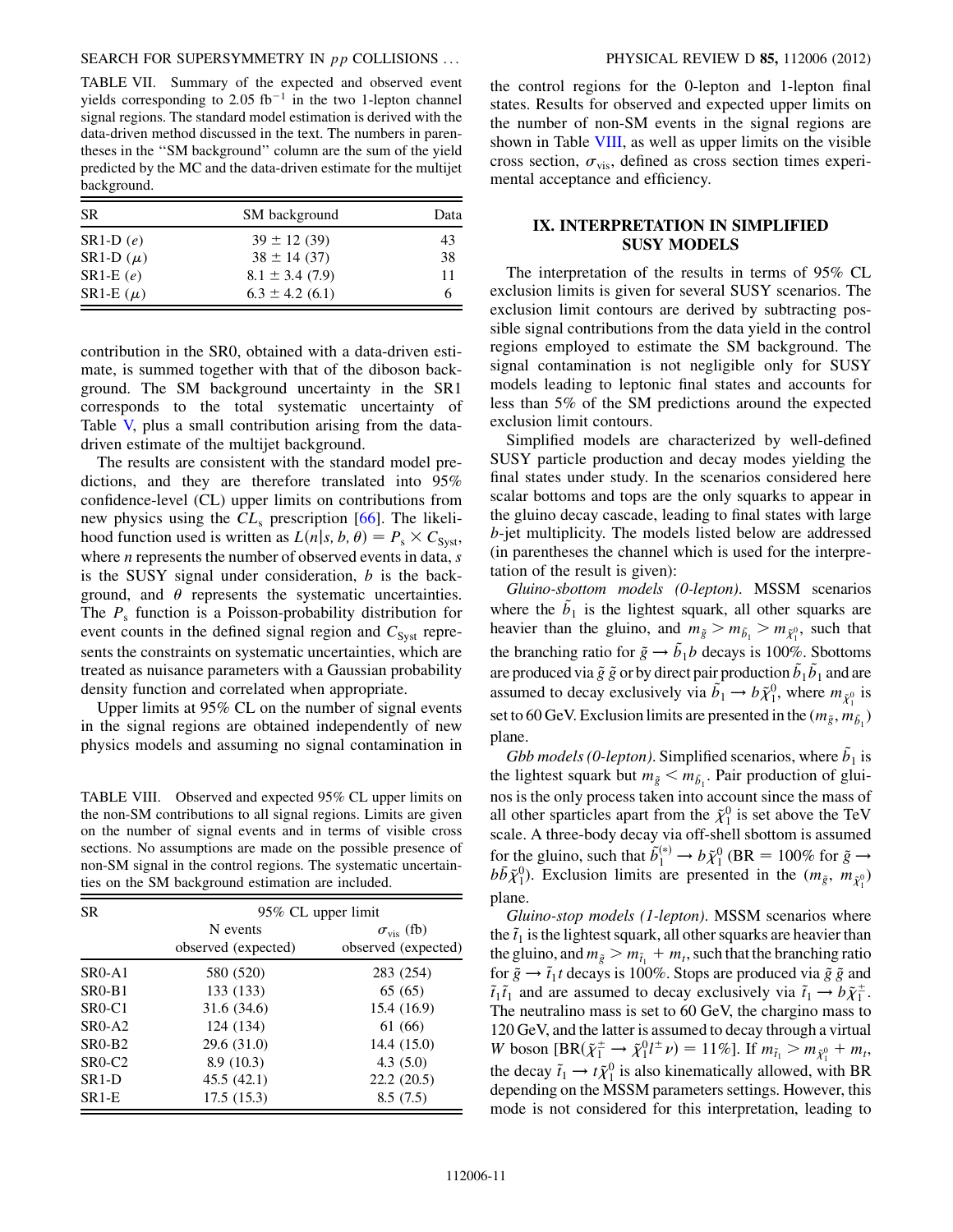<span id="page-12-0"></span>conservative results, and is adopted in the Gtt scenario, described below. Exclusion limits are presented in the  $(m_{\tilde{g}}, m_{\tilde{t}_1})$  plane.

*Gtt models (1-lepton)*. Simplified scenarios, where  $\tilde{t}_1$  is the lightest squark but  $m_{\tilde{g}} < m_{\tilde{t}_1}$ . Pair production of gluinos is the only process taken into account since the mass of all other sparticles apart from the  $\tilde{\chi}_1^0$  is set above the TeV scale. A three-body decay via off-shell stop is assumed for the gluino, such that  $\tilde{t}_1^{(*)} \rightarrow t \tilde{\chi}_1^0$  (BR = 100% for  $\tilde{g} \rightarrow t \tilde{t} \tilde{\chi}_1^0$ ). Exclusion limits are presented in the  $(m_{\tilde{g}}, m_{\tilde{\chi}_1^0})$  plane.

*Gtb models (1-lepton)*. Simplified scenarios, where  $\tilde{b}_1$ and  $\tilde{t}_1$  are the lightest squarks but  $m_{\tilde{g}} < m_{\tilde{b}_1, \tilde{t}_1}$ . As for the models above, pair production of gluinos is the only process taken into account, with gluinos decaying via virtual stops or sbottoms with a BR of 100% assumed for  $\tilde{t}_1 \rightarrow$  $b + \tilde{\chi}_1^{\pm}$  and  $\tilde{b}_1 \rightarrow t + \tilde{\chi}_1^{\pm}$ , respectively. The mass difference between charginos and neutralinos is set to 2 GeV, such that the products of  $\tilde{\chi}_1^{\pm} \rightarrow \tilde{\chi}_1^0 + ff'$  are invisible to the event selection, and gluino decays result in three-body final states ( $b\bar{t}\tilde{\chi}_{1}^{0}$  or  $t\bar{b}\tilde{\chi}_{1}^{0}$ ). Exclusion limits are presented in the  $(m_{\tilde{g}}, m_{\tilde{\chi}_1^0})$  plane.

<span id="page-12-1"></span>The 0-lepton analysis is mostly sensitive to the SUSY scenarios where sbottom production dominates, while the 1-lepton analysis results are employed to set exclusion limits in models characterized by on-shell or off-shell stop production, where top-enriched final states are expected. Since several signal regions are defined for each analysis, the SR with the best expected sensitivity at each point in parameter space is adopted as the nominal result across the different planes.

The efficiency times acceptance of the selection strongly depends on the parameters of the model and the signal region considered. It varies between 5% and 50% in the proximity of the expected limit for the gluino-sbottom model. For the *Gbb* models, the efficiency times acceptance is highly dependent on the difference in mass between the gluino and the neutralino. It is about 1% for a mass difference of about 200 GeV, and it increases up to 45% for larger mass splitting. In the *Gtb*, gluino-stop, and *Gtt* models, the efficiency times acceptance varies typically between 1% and 20% in the proximity of the expected limit.

Systematic uncertainties on the signal include experimental (JES, JER, b-tagging) and theoretical uncertainties. Experimental uncertainties are considered fully correlated with those obtained for the background, and they typically amount to 10%–30% depending on the signal region and model considered. Theoretical uncertainties on the expected SUSY signal are estimated by varying the factorization and renormalization scales in PROSPINO between half and twice their default values and by considering the PDF uncertainties provided by CTEQ6. Uncertainties are calculated for individual production processes and are typically 20%–35% in the vicinity of the expected limit.

Figure [6](#page-11-0) shows the observed and expected exclusion regions in the  $(m_{\tilde{g}}, m_{\tilde{b}_1})$  plane for the gluino-sbottom

<span id="page-12-3"></span>

FIG. 6 (color online). Observed and expected 95% CL exclusion limits in the  $(m_{\tilde{g}}, m_{\tilde{b}_1})$  plane (gluino-sbottom models). For each scenario, the signal region providing the best expected limit is chosen. The neutralino mass is assumed to be 60 GeVand the NLO cross sections are calculated using PROSPINO. The result is compared to previous results from ATLAS [\[21](#page-14-8)] and CDF [\[69](#page-15-27)] searches which assume the same gluino-sbottom decays hypotheses. Exclusion limits from the CDF [\[70\]](#page-15-28), D0 [\[71](#page-15-29)], and ATLAS [[23\]](#page-14-10) experiments on direct sbottom pair production are also shown.

<span id="page-12-2"></span>model. The selection SR0-C2 provides the best sensitivity in most cases. If  $m_{\tilde{g}} - m_{\tilde{b}_1} < 100$  GeV, signal regions with one  $b$  tag are preferred, due to the lower number of expected b-jets above  $p_T$  thresholds. Gluino masses below 920 GeV are excluded for sbottom masses up to about 800 GeV. The exclusion is less stringent in the region with low  $m_{\tilde{g}} - m_{\tilde{b}_1}$ , where low  $E_{\text{T}}^{\text{miss}}$  is expected. This search extends the previous ATLAS exclusion limit in the same scenario by about 200 GeV, and it is complementary to direct searches for sbottom pair production published by the ATLAS Collaboration [\[23\]](#page-14-10) using the same data set. The limits do not strongly depend on the neutralino mass assumption as long as  $m_{\tilde{g}} - m_{\tilde{\chi}_0}$  is larger than 300 GeV, due to the harsh kinematic cuts.

The interpretation of the results in the *Gbb* models, defined in the  $(m_{\tilde{g}}, m_{\tilde{\chi}_{1}^{0}})$  plane at sbottom mass larger than 1 TeV, can be considered complementary to the previous one, defined in  $m_{\tilde{g}}, m_{\tilde{b}_1}$  at fixed  $\tilde{\chi}_1^0$  mass. Figure [7](#page-12-0) shows the expected and observed exclusion limit contours and the maximum 95% upper cross section limit for each model. Gluino masses below 900 GeV are excluded for neutralino masses up to about 300 GeV.

Figures [8](#page-12-1)[–10](#page-12-2) report the interpretations of the 1-lepton analysis results in different scenarios. As for the 0-lepton results, the selection yielding the best expected limit for a given parameter point is used.

Figure [8](#page-12-1) shows upper limits in the  $(m_{\tilde{g}}, m_{\tilde{t}_1})$  plane for the gluino-stop model. Gluino masses below 620 GeV are excluded at 95% CL for stop masses up to 440 GeV. The observed and expected upper limits at 95% CL extracted in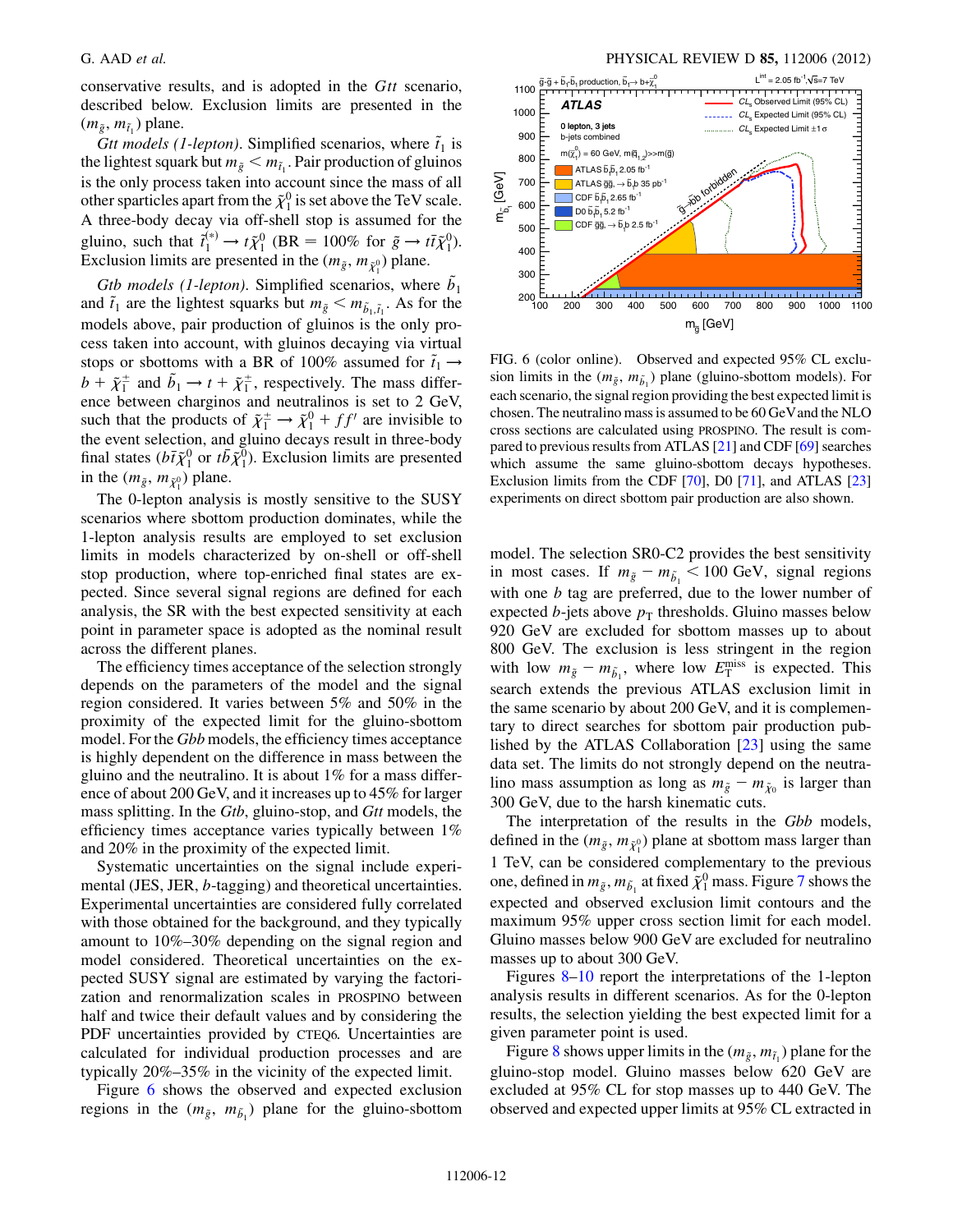<span id="page-13-0"></span>

<span id="page-13-1"></span>FIG. 7 (color online). Observed and expected 95% CL exclusion limits in the  $(m_{\tilde{g}}, m_{\tilde{\chi}_1^0})$  plane (*Gbb* models). For each scenario, the signal region selection providing the best expected limit is chosen.



FIG. 8 (color online). The observed and expected 95% CL exclusion limits in the  $(m_{\tilde{g}}, m_{\tilde{t}_1})$  plane (gluino-stop models) using the best expected limit between SR1-D and SR1-E for each signal point. The result is compared to previous results from ATLAS [[21](#page-14-8)] searches which assume the same gluino-stop decays hypotheses.

the  $(m_{\tilde{g}}, m_{\tilde{\chi}_1^0})$  plane for the *Gtt* models are shown in Fig. [9.](#page-12-3) The upper cross section limits at 95% CL are also reported for each MSSM scenario. In this case, gluino masses below 750 GeV are excluded at 95% CL for  $m_{\tilde{\chi}^0_1} = 50 \text{ GeV}$  while neutralino masses below 160 GeV are excluded at 95% CL for  $m_{\tilde{g}} = 700$  GeV.

Figure [10](#page-12-2) shows upper limits at 95% CL for the *Gtb* models. Only scenarios with chargino masses above the experimental limits from LEP experiments are considered, and gluino masses below 720 GeV are excluded at 95% CL for  $m_{\tilde{\chi}_1^0} = 100 \text{ GeV}$  while neutralino masses below 200 GeV are excluded at 95% CL for  $m_{\tilde{g}} = 600$  GeV.



FIG. 9 (color online). The observed and expected 95% CL exclusion limits in the  $(m_{\tilde{g}}, m_{\tilde{\chi}_1^0})$  plane (*Gtt*) using the best expected limit between SR1-D and SR1-E for each signal point. The observed and expected 95% CL exclusion limits in the  $(m_{\tilde{g}},$  $m_{\tilde{\chi}_1^0}$ ) plane (*Gtb* models) using the best expected limit between SR1-D and SR1-E for each signal point.



FIG. 10 (color online). The observed and expected 95% CL exclusion limits in the  $(m_{\tilde{g}}, m_{\tilde{\chi}_1^0})$  plane (*Gtb* models) using the best expected limit between SR1-D and SR1-E for each signal point.

The contribution of the 0-lepton channel signal regions to the significance has been also evaluated for this scenario and found to be lower than that of the 1-lepton channel.

#### X. INTERPRETATION IN SO(10) MODELS

In addition to the simplified model interpretation, results are interpreted in the context of two  $SO(10)$  models  $[67]$ with  $t - b - \tau$  Yukawa coupling unification : the D-term splitting model, DR3, and the Higgs splitting model, HS. For both models the SUSY particle mass spectrum is characterized by the low masses of the gluinos (300–600 GeV), charginos (100–180 GeV), and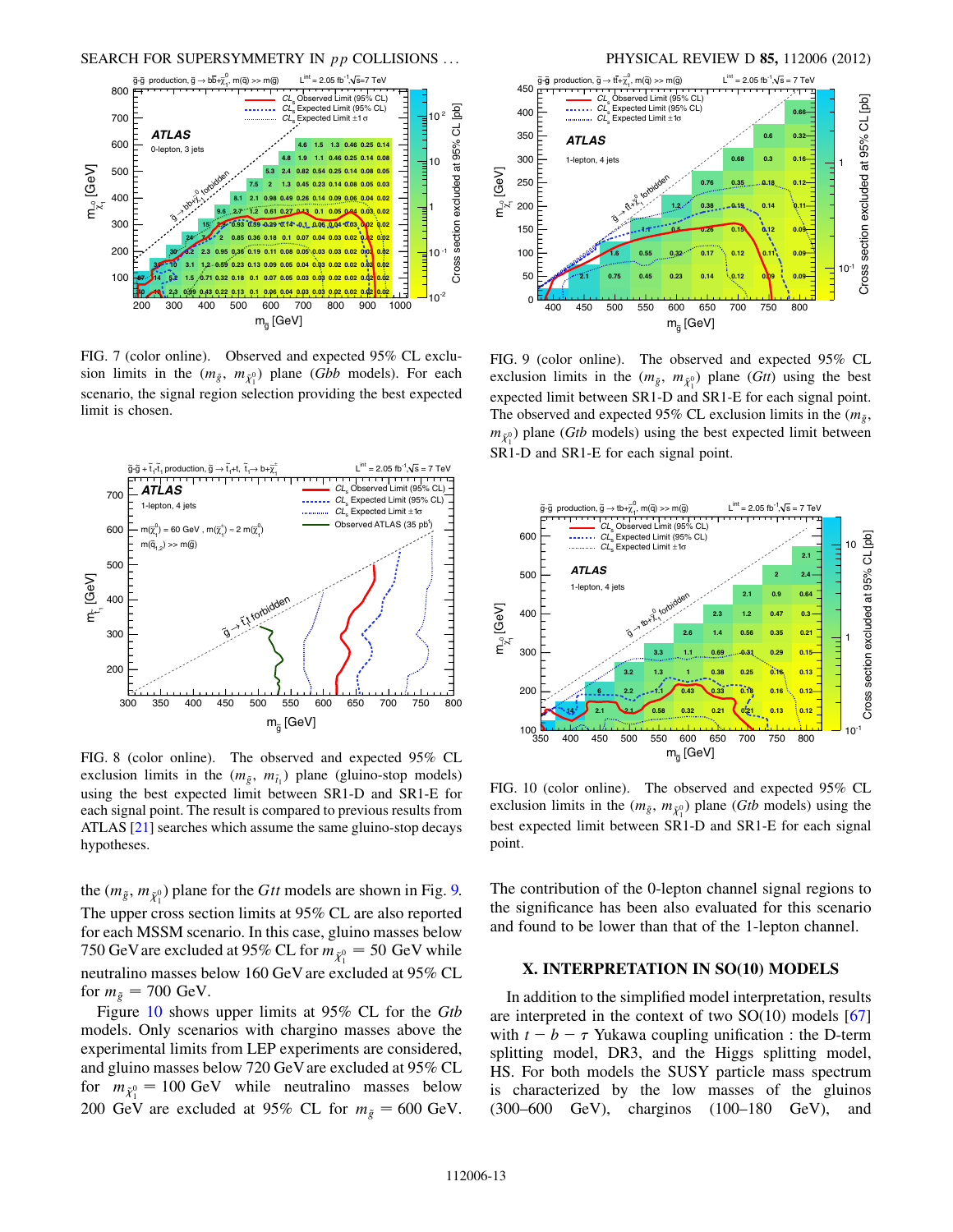

FIG. 11 (color online). Cross sections as a function of the gluino mass for DR3 (a) and HS (b) models. The observed and expected 95% CL exclusion limits are shown, respectively, by red solid and blue dotted lines. For each gluino mass, the signal region yielding the best expected limit is used. The NLO theoretical cross section from PROSPINO is shown in black. Previous limits obtained by ATLAS [[21](#page-14-8)] with  $\mathcal{L} = 35 \text{ pb}^{-1}$  are superimposed for reference.

<span id="page-14-0"></span>neutralinos (50–90 GeV), whereas all scalar particles have masses beyond the TeV scale. Depending on the sparticle masses, chargino-neutralino or gluino-pair production dominates. At low gluino masses, the three-body gluino decays  $\tilde{g} \to b\bar{b}\tilde{\chi}_1^0$  and  $\tilde{g} \to b\bar{b}\tilde{\chi}_2^0$  dominate in the DR3 and the HS model, respectively. Final states with high  $b$ -jet multiplicities are then expected in both models with a harder  $E_{\rm T}^{\rm miss}$  spectrum in the DR3 scenario due to the direct gluino decay into  $\chi_1^0$  and with a higher lepton content in the HS scenario due to the subsequent decay  $\tilde{\chi}_2^0 \rightarrow \ell \bar{\ell} \tilde{\chi}_1^0$ . For heavy gluinos, the gluino decay modes  $\tilde{g} \to bt\tilde{\chi}_1^{\pm}$  and  $\tilde{g} \to$  $t\bar{t}\tilde{\chi}_{1}^{0}$  become more relevant, enhancing final states with leptons in both scenarios.

<span id="page-14-4"></span><span id="page-14-3"></span><span id="page-14-2"></span><span id="page-14-1"></span>Results of both 0-lepton and 1-lepton analyses have been employed to extract exclusion limits at 95% CL on the gluino mass in the two SO(10) scenarios, DR3 and HS. The 0-lepton analysis has the best sensitivity at low gluino masses while the lepton-based selection is more sensitive to heavy gluinos. For each gluino mass, the signal region leading to the best expected significance is used to extract the 95% CL exclusion limits. Figure [11](#page-13-0) shows the PROSPINO NLO cross section and the observed and expected upper limit at  $95\%$  CL for the DR3 [Fig. [11\(a\)\]](#page-13-1) and HS  $[Fig. 11(b)]$  $[Fig. 11(b)]$  $[Fig. 11(b)]$  models as a function of the gluino mass. At the nominal NLO cross section, gluino masses below 650 GeV and 620 GeV are excluded at 95% CL for the DR3 and HS models, respectively.

<span id="page-14-9"></span><span id="page-14-8"></span><span id="page-14-7"></span><span id="page-14-6"></span><span id="page-14-5"></span>These limits on the gluino masses can be interpreted in terms of Yukawa coupling unification in the third generation. The degree of Yukawa unification is quantified by

$$
R = \max(f_t, f_b, f_\tau) / \min(f_t, f_b, f_\tau), \tag{6}
$$

<span id="page-14-11"></span><span id="page-14-10"></span>where  $f_t, f_b, f_\tau$  are the t, b, and  $\tau$  Yukawa couplings evaluated at the scale  $Q = M<sub>GUT</sub>$ . In both DR3 and HS <span id="page-14-12"></span>model lines, the degree of Yukawa unification increases together with the gluino mass, and Yukawa coupling unification occurs at a few percent level only for  $m_{\tilde{g}} \leq$ 500 GeV. Consequently, the most favored range of gluino masses is excluded for the two SO(10) model lines considered as the degree of Yukawa unification should be further loosened up to pull the gluino mass to higher values. However, Yukawa coupling unification can still be realized at a few percent level for heavier gluino masses in different model lines [[68](#page-15-31)].

#### XI. CONCLUSIONS

<span id="page-14-18"></span><span id="page-14-17"></span><span id="page-14-16"></span><span id="page-14-15"></span><span id="page-14-14"></span><span id="page-14-13"></span>An updated search for supersymmetry in final states with missing transverse momentum and at least one or two b-jets in proton-proton collisions at 7 TeV is presented. The results are based on data corresponding to an integrated luminosity of 2.05 fb<sup>-1</sup> collected by ATLAS at the Large Hadron Collider during 2011. The search is sensitive mainly to gluino-mediated production of sbottoms and stops, the supersymmetric partners of the third generation quarks, which, due to mixing effects, might be the lightest squarks. No excess above the expectations from standard model processes was found and the results are used to exclude parameter regions in various R-parity conserving SUSY models.

<span id="page-14-24"></span><span id="page-14-23"></span><span id="page-14-22"></span><span id="page-14-21"></span><span id="page-14-20"></span><span id="page-14-19"></span>Gluino masses up to 800–900 GeV are excluded at 95% CL in simplified models where the squark  $\tilde{b}_1$  is produced either on- or off-shell and decays in 100% of the cases into  $b\tilde{\chi}_1^0$ . In scenarios where the squark  $\tilde{t}_1$  is produced (on- or off-shell) via gluino decay, gluino masses up to 620–750 GeV (depending on the specific model considered) are excluded at 95% CL. In models where gluinos decay via an off-shell stop or sbottom  $(bt\tilde{\chi}_1^0$  final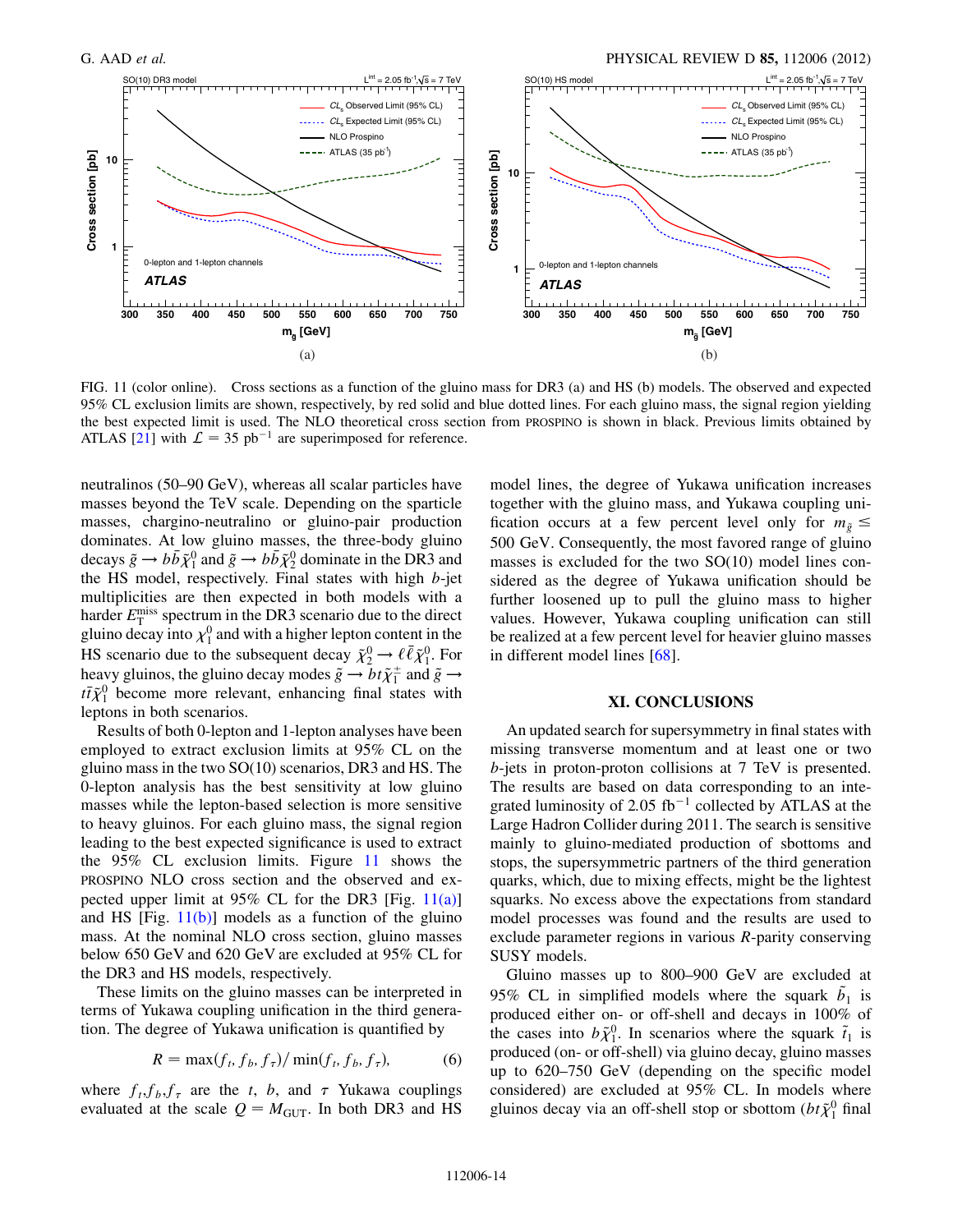SEARCH FOR SUPERSYMMETRY IN *pp* COLLISIONS ... PHYSICAL REVIEW D 85, 112006 (2012)

<span id="page-15-0"></span>states), gluino masses are excluded up to about 720 GeV for a neutralino mass of 100 GeV.

<span id="page-15-3"></span><span id="page-15-2"></span><span id="page-15-1"></span>In specific models based on the gauge group  $SO(10)$ , gluinos with masses below 650 GeV and 620 GeV are excluded for the DR3 and HS models, respectively. This analysis significantly extends the previous published limits on the same subject by the ATLAS and CMS collaborations.

#### ACKNOWLEDGMENTS

<span id="page-15-10"></span><span id="page-15-9"></span><span id="page-15-8"></span><span id="page-15-7"></span><span id="page-15-4"></span>We thank CERN for the very successful operation of the LHC, as well as the support staff from our institutions without whom ATLAS could not be operated efficiently. We acknowledge the support of ANPCyT, Argentina; YerPhI, Armenia; ARC, Australia; BMWF, Austria; ANAS, Azerbaijan; SSTC, Belarus; CNPq and FAPESP, Brazil; NSERC, NRC, and CFI, Canada; CERN; CONICYT, Chile; CAS, MOST and NSFC, China; COLCIENCIAS, Colombia; MSMT CR, MPO CR, and VSC CR, Czech Republic; DNRF, DNSRC, and Lundbeck Foundation, Denmark; EPLANET and ERC, European Union; IN2P3-CNRS, CEA-DSM/IRFU, <span id="page-15-23"></span><span id="page-15-22"></span><span id="page-15-21"></span><span id="page-15-20"></span><span id="page-15-19"></span><span id="page-15-18"></span><span id="page-15-17"></span><span id="page-15-16"></span><span id="page-15-15"></span><span id="page-15-14"></span>France; GNAS, Georgia; BMBF, DFG, HGF, MPG, and AvH Foundation, Germany; GSRT, Greece; ISF, MINERVA, GIF, DIP, and Benoziyo Center, Israel; INFN, Italy; MEXT and JSPS, Japan; CNRST, Morocco; FOM, and NWO, Netherlands; RCN, Norway; MNiSW, Poland; GRICES and FCT, Portugal; MERYS (MECTS), Romania; MES of Russia and ROSATOM, Russian Federation; JINR; MSTD, Serbia; MSSR, Slovakia; ARRS and MVZT, Slovenia; DST/NRF, South Africa; MICINN, Spain; SRC and Wallenberg Foundation, Sweden; SER, SNSF, and Cantons of Bern and Geneva, Switzerland; NSC, Taiwan; TAEK, Turkey; STFC, the Royal Society and Leverhulme Trust, United Kingdom; DOE and NSF, United States of America. The crucial computing support from all WLCG partners is acknowledged gratefully, in particular, from CERN and the ATLAS Tier-1 facilities at TRIUMF (Canada), NDGF (Denmark, Norway, Sweden), CC-IN2P3 (France), KIT/GridKA (Germany), INFN-CNAF (Italy), NL-T1 (Netherlands), PIC (Spain), ASGC (Taiwan), RAL (UK), and BNL (USA) and in the Tier-2 facilities worldwide.

- <span id="page-15-13"></span><span id="page-15-12"></span><span id="page-15-11"></span><span id="page-15-6"></span><span id="page-15-5"></span>[1] H. Miyazawa, [Prog. Theor. Phys.](http://dx.doi.org/10.1143/PTP.36.1266) 36, 1266 (1966).
- [2] P. Ramond, *Phys. Rev. D* 3[, 2415 \(1971\).](http://dx.doi.org/10.1103/PhysRevD.3.2415)
- [3] Y. Golfand and E. Likhtman, JETP Lett. 13, 323 (1971).
- [4] A. Neveu and J. H. Schwarz, [Nucl. Phys.](http://dx.doi.org/10.1016/0550-3213(71)90448-2) B31, 86 [\(1971\)](http://dx.doi.org/10.1016/0550-3213(71)90448-2).
- <span id="page-15-33"></span>[5] A. Neveu and J. H. Schwarz, *Phys. Rev. D* 4[, 1109 \(1971\).](http://dx.doi.org/10.1103/PhysRevD.4.1109)
- [6] J. Gervais and B. Sakita, Nucl. Phys. **B34**[, 632 \(1971\)](http://dx.doi.org/10.1016/0550-3213(71)90351-8).
- [7] D. Volkov and V. Akulov, *Phys. Lett.* **46B**[, 109 \(1973\).](http://dx.doi.org/10.1016/0370-2693(73)90490-5)
- [8] J. Wess and B. Zumino, Phys. Lett. 49B[, 52 \(1974\)](http://dx.doi.org/10.1016/0370-2693(74)90578-4).
- [9] J. Wess and B. Zumino, [Nucl. Phys.](http://dx.doi.org/10.1016/0550-3213(74)90355-1) B70, 39 (1974).
- [10] S. Weinberg, *[Phys. Rev. D](http://dx.doi.org/10.1103/PhysRevD.13.974)* **13**, 974 (1976).
- [11] E. Gildener, *Phys. Rev. D* **14**[, 1667 \(1976\).](http://dx.doi.org/10.1103/PhysRevD.14.1667)
- [12] S. Weinberg, *Phys. Rev. D* **19**[, 1277 \(1979\)](http://dx.doi.org/10.1103/PhysRevD.19.1277).
- <span id="page-15-34"></span>[13] L. Susskind, *Phys. Rev. D* **20**[, 2619 \(1979\)](http://dx.doi.org/10.1103/PhysRevD.20.2619).
- [14] P. Fayet, *Phys. Lett.* **64B**[, 159 \(1976\)](http://dx.doi.org/10.1016/0370-2693(76)90319-1).
- [15] P. Fayet, *Phys. Lett.* **69B**[, 489 \(1977\)](http://dx.doi.org/10.1016/0370-2693(77)90852-8).
- [16] G. R. Farrar and P. Fayet, *Phys. Lett.* **76B**[, 575 \(1978\)](http://dx.doi.org/10.1016/0370-2693(78)90858-4).
- <span id="page-15-32"></span>[17] P. Fayet, *Phys. Lett.* **84B**[, 416 \(1979\)](http://dx.doi.org/10.1016/0370-2693(79)91229-2).
- [18] S. Dimopoulos and H. Georgi, [Nucl. Phys.](http://dx.doi.org/10.1016/0550-3213(81)90522-8) **B193**, 150 [\(1981\)](http://dx.doi.org/10.1016/0550-3213(81)90522-8).
- [19] H. Fritzsch and P. Minkowski, [Ann. Phys. \(N.Y.\)](http://dx.doi.org/10.1016/0003-4916(75)90211-0) 93, 193 [\(1975\)](http://dx.doi.org/10.1016/0003-4916(75)90211-0).
- <span id="page-15-35"></span>[20] M. Gell-Mann, P. Ramond, and R. Slansky, [Rev. Mod.](http://dx.doi.org/10.1103/RevModPhys.50.721) Phys. 50[, 721 \(1978\).](http://dx.doi.org/10.1103/RevModPhys.50.721)
- [21] ATLAS Collaboration, *[Phys. Lett. B](http://dx.doi.org/10.1016/j.physletb.2011.06.015)* **701**, 398 (2011).
- [22] CMS Collaboration, [J. High Energy Phys. 07 \(2011\)](http://dx.doi.org/10.1007/JHEP07(2011)113) [113.](http://dx.doi.org/10.1007/JHEP07(2011)113)
- [23] ATLAS Collaboration, [Phys. Rev. Lett.](http://dx.doi.org/10.1103/PhysRevLett.108.181802) 108, 181802 [\(2012\)](http://dx.doi.org/10.1103/PhysRevLett.108.181802).
- [24] ATLAS Collaboration, JINST 3[, S08003 \(2008\).](http://dx.doi.org/10.1088/1748-0221/3/08/S08003)
- <span id="page-15-31"></span><span id="page-15-30"></span><span id="page-15-29"></span><span id="page-15-28"></span><span id="page-15-27"></span><span id="page-15-26"></span><span id="page-15-25"></span><span id="page-15-24"></span>[25] ATLAS uses a right-handed coordinate system, with the z axis along the beam line. The azimuthal angle  $\phi$  is measured around the beam axis and the polar angle  $\theta$  is the angle from the beam axis. The pseudorapidity is defined as  $\eta = -\text{Intan}(\theta/2)$ . The distance  $\Delta R$  in the  $\eta - \phi$  space is defined as  $\Delta R = \sqrt{(\Delta \eta)^2 + (\Delta \phi)^2}$ .
- [26] S. Frixione and B. Webber,  $arXiv:hep-ph/0601192$ .
- [27] P. M. Nadolsky, H.-L. Lai, Q.-H. Cao, J. Huston, J. Pumplin, D. Stump, W.-K. Tung, and C.-P. Yuan, [Phys.](http://dx.doi.org/10.1103/PhysRevD.78.013004) Rev. D 78[, 013004 \(2008\)](http://dx.doi.org/10.1103/PhysRevD.78.013004).
- [28] S. Frixione, P. Nason, and C. Oleari, [J. High Energy Phys.](http://dx.doi.org/10.1088/1126-6708/2007/11/070) [11 \(2007\) 070.](http://dx.doi.org/10.1088/1126-6708/2007/11/070)
- [29] B. Kersevan and E. Richter-Was, [arXiv:hep-ph/0405247.](http://arXiv.org/abs/hep-ph/0405247)
- [30] M. Mangano, F. Piccinini, A. D. Polosa, M. Moretti, and R. Pittau, [J. High Energy Phys. 07 \(2003\) 001](http://dx.doi.org/10.1088/1126-6708/2003/07/001).
- [31] J. Pumplin, D. R. Stump, J. Huston, H.-L. Lai, P. Nadolsky, and W.-K. Tung, [J. High Energy Phys. 07](http://dx.doi.org/10.1088/1126-6708/2002/07/012) [\(2002\) 012.](http://dx.doi.org/10.1088/1126-6708/2002/07/012)
- [32] G. Corcella, I. G. Knowles, G. Marchesini, S. Moretti, K. Odagiri, P. Richardson, M. H. Seymour, and B. R. Webber, [J. High Energy Phys. 01 \(2001\) 010.](http://dx.doi.org/10.1088/1126-6708/2001/01/010)
- [33] J. Butterworth, J. R. Forshaw, and M. Seymour, [Z. Phys. C](http://dx.doi.org/10.1007/s002880050286) 72[, 637 \(1996\)](http://dx.doi.org/10.1007/s002880050286).
- [34] J. Alwall, M. Herquet, F. Maltoni, O. Mattelaer, and T. Stelzer, [J. High Energy Phys. 06 \(2011\)](http://dx.doi.org/10.1007/JHEP06(2011)128) [128.](http://dx.doi.org/10.1007/JHEP06(2011)128)
- [35] T. Sjöstrand, S. Mrenna, and P. Skands, [J. High Energy](http://dx.doi.org/10.1088/1126-6708/2006/05/026) [Phys. 05 \(2006\) 026.](http://dx.doi.org/10.1088/1126-6708/2006/05/026)
- [36] M. Bahr *et al.*, [Eur. Phys. J. C](http://dx.doi.org/10.1140/epjc/s10052-008-0798-9) 58, 639 (2008).
- [37] W. Beenakker, M. Kramer, T. Plehn, M. Spira, and P. Zerwas, [Nucl. Phys.](http://dx.doi.org/10.1016/S0550-3213(98)00014-5) B515, 3 (1998).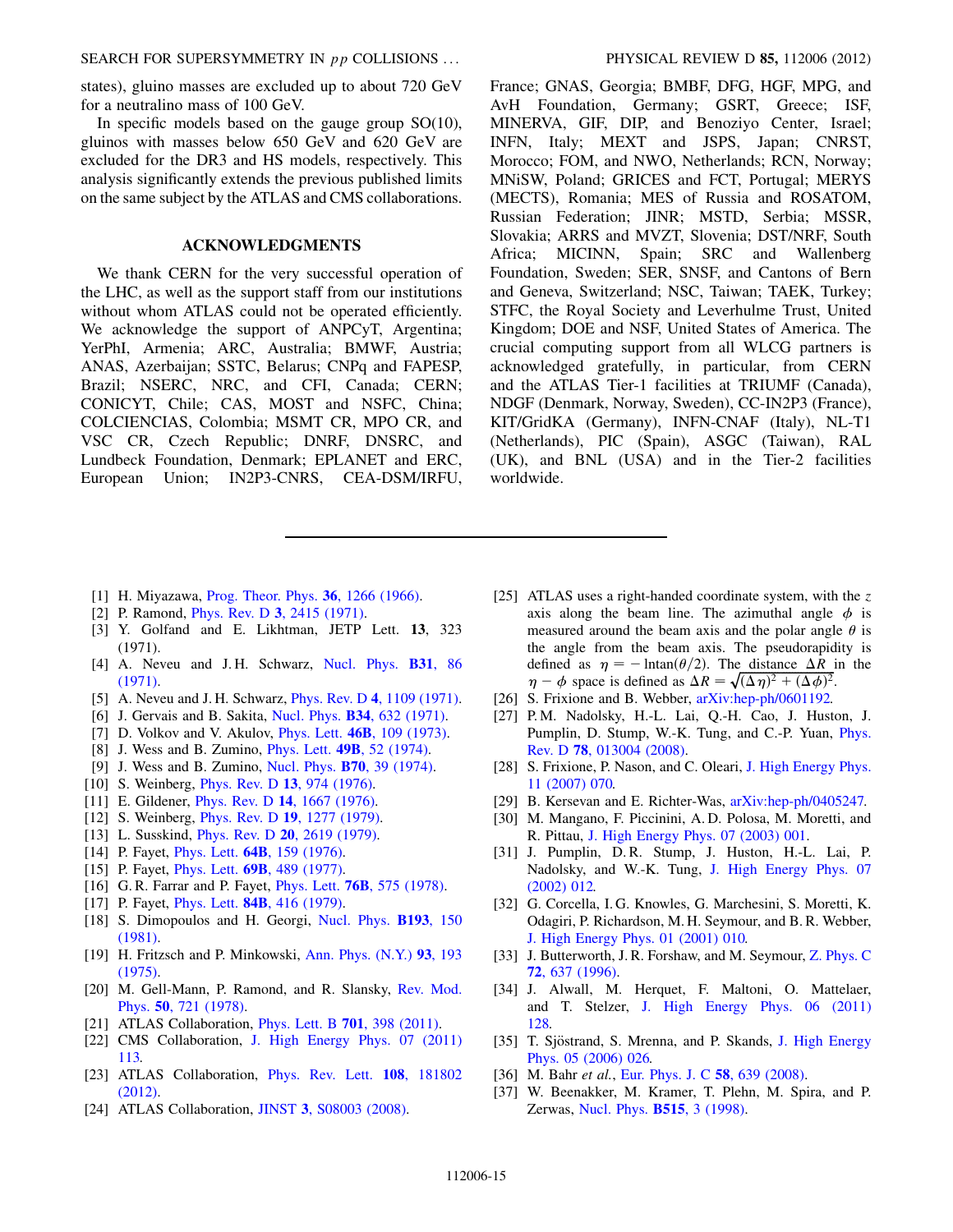- [38] D. Stump, J. Huston, J. Pumplin, W.-K. Tung, H.-L. Lai, S. Kuhlmann, and J.F. Owens, [J. High Energy Phys. 10](http://dx.doi.org/10.1088/1126-6708/2003/10/046) [\(2003\) 046.](http://dx.doi.org/10.1088/1126-6708/2003/10/046)
- <span id="page-16-0"></span>[39] ATLAS Collaboration, Report No. ATL-PHYS-PUB-2010-014, 2010 [<http://cdsweb.cern.ch/record/1303025>].
- [40] ATLAS Collaboration, Report No. ATLAS-CONF-2010- 031, 2010 [<http://cdsweb.cern.ch/record/1277665>].
- <span id="page-16-1"></span>[41] ATLAS Collaboration, [Eur. Phys. J. C](http://dx.doi.org/10.1140/epjc/s10052-010-1429-9) **70**, 823 (2010).
- [42] S. Agostinelli *et al.* (GEANT4), [Nucl. Instrum. Methods](http://dx.doi.org/10.1016/S0168-9002(03)01368-8) [Phys. Res., Sect. A](http://dx.doi.org/10.1016/S0168-9002(03)01368-8) 506, 250 (2003).
- [43] R. Hamberg, W. L. van Neerven, and T. Matsuura, [Nucl.](http://dx.doi.org/10.1016/0550-3213(91)90064-5) Phys. B359[, 343 \(1991\);](http://dx.doi.org/10.1016/0550-3213(91)90064-5) B644[, 403\(E\) \(2002\)](http://dx.doi.org/10.1016/S0550-3213(02)00814-3).
- [44] K. Melnikov and F. Petriello, *[Phys. Rev. D](http://dx.doi.org/10.1103/PhysRevD.74.114017)* **74**, 114017 [\(2006\)](http://dx.doi.org/10.1103/PhysRevD.74.114017).
- [45] K. Melnikov and F. Petriello, *[Phys. Rev. Lett.](http://dx.doi.org/10.1103/PhysRevLett.96.231803)* **96**, 231803 [\(2006\)](http://dx.doi.org/10.1103/PhysRevLett.96.231803).
- [46] R. Bonciani, S. Catani, M. L. Mangano, and P. Nason, Nucl. Phys. B529[, 424 \(1998\).](http://dx.doi.org/10.1016/S0550-3213(98)00335-6)
- [47] S. Moch and P. Uwer, *Phys. Rev. D* **78**[, 034003 \(2008\)](http://dx.doi.org/10.1103/PhysRevD.78.034003).
- [48] M. Beneke, M. Czakon, P. Falgari, A. Mitov, and C. Schwinn, [Phys. Lett. B](http://dx.doi.org/10.1016/j.physletb.2010.05.038) 690, 483 (2010).
- [49] J. Campbell and R. Ellis, *[Phys. Rev. D](http://dx.doi.org/10.1103/PhysRevD.60.113006)* 60, 113006 [\(1999\)](http://dx.doi.org/10.1103/PhysRevD.60.113006).
- [50] J. M. Campbell, R. K. Ellis, and C. Williams, [J. High](http://dx.doi.org/10.1007/JHEP07(2011)018) [Energy Phys. 07 \(2011\) 018.](http://dx.doi.org/10.1007/JHEP07(2011)018)
- [51] ATLAS Collaboration, [Eur. Phys. J. C](http://dx.doi.org/10.1140/epjc/s10052-012-1909-1) **72**, 1909 (2012).
- [52] In case of multiple vertices, the primary vertex is taken to be the one for which the sum of the square of momenta of the associated tracks  $p_{\rm T}^2$  is the largest.
- [53] M. Cacciari, G. Salam, and G. Soyez, [J. High Energy](http://dx.doi.org/10.1088/1126-6708/2008/04/063) [Phys. 04 \(2008\) 063.](http://dx.doi.org/10.1088/1126-6708/2008/04/063)
- [54] M. Cacciari and G. Salam, [Phys. Lett. B](http://dx.doi.org/10.1016/j.physletb.2006.08.037) 641, 57 [\(2006\)](http://dx.doi.org/10.1016/j.physletb.2006.08.037).
- [55] ATLAS Collaboration, [arXiv:1112.6426](http://arXiv.org/abs/1112.6426) [Eur. Phys. J. C (to be published)].
- [56] ATLAS Collaboration, Report No. ATLAS-CONF-2011- 102, 2011 [<http://cdsweb.cern.ch/record/1369219>].
- [57] ATLAS Collaboration, [Eur. Phys. J. C](http://dx.doi.org/10.1140/epjc/s10052-011-1844-6) 72, 1844 (2012).
- [58] ATLAS Collaboration, [Eur. Phys. J. C](http://dx.doi.org/10.1140/epjc/s10052-011-1630-5) 71, 1630 (2011).
- [59] ATLAS Collaboration, Report No. ATLAS-CONF-2011- 116, 2011 [<http://cdsweb.cern.ch/record/1376384>].
- [60] ATLAS Collaboration, Report No. CERN-PH-EP-2012- 061, 2012 [[http://cdsweb.cern.ch/record/1423602/\]](http://cdsweb.cern.ch/record/1423602/).
- [61] ATLAS Collaboration, *[Phys. Lett. B](http://dx.doi.org/10.1016/j.physletb.2012.02.051)* **710**, 67 (2012).
- [62] ATLAS Collaboration, [J. High Energy Phys. 12 \(2010\)](http://dx.doi.org/10.1007/JHEP12(2010)060) [060.](http://dx.doi.org/10.1007/JHEP12(2010)060)
- [63] ATLAS Collaboration, Report No. ATLAS-CONF-2010-054, 2010 [[http://cdsweb.cern.ch/record/1281311/\]](http://cdsweb.cern.ch/record/1281311/).
- [64] ATLAS Collaboration, [Eur. Phys. J. C](http://dx.doi.org/10.1140/epjc/s10052-011-1577-6) 71, 1577 [\(2011\)](http://dx.doi.org/10.1140/epjc/s10052-011-1577-6).
- [65] ATLAS Collaboration, *[Phys. Lett. B](http://dx.doi.org/10.1016/j.physletb.2011.12.046)* **707**, 418 (2012).
- [66] G. Cowan, K. Cranmer, E. Gross, and O. Vitells, [Eur.](http://dx.doi.org/10.1140/epjc/s10052-011-1554-0) Phys. J. C 71[, 1554 \(2011\)](http://dx.doi.org/10.1140/epjc/s10052-011-1554-0).
- [67] H. Baer, S. Kraml, A. Lessa, and S. Sekmen, [J. High](http://dx.doi.org/10.1007/JHEP02(2010)055) [Energy Phys. 02 \(2010\) 055.](http://dx.doi.org/10.1007/JHEP02(2010)055)
- [68] H. Baer, H. Raza, and Q. Shafi, [arXiv:1201.5668.](http://arXiv.org/abs/1201.5668)
- [69] T. Aaltonen *et al.* (CDF Collaboration), [Phys. Rev. Lett.](http://dx.doi.org/10.1103/PhysRevLett.102.221801) 102[, 221801 \(2009\)](http://dx.doi.org/10.1103/PhysRevLett.102.221801).
- [70] T. Aaltonen et al. (CDF Collaboration), *[Phys. Rev. Lett.](http://dx.doi.org/10.1103/PhysRevLett.105.081802)* 105[, 081802 \(2010\)](http://dx.doi.org/10.1103/PhysRevLett.105.081802).
- [71] V.M. Abazov et al. (D0 Collaboration), *[Phys. Lett. B](http://dx.doi.org/10.1016/j.physletb.2010.08.028)* 693, [95 \(2010\).](http://dx.doi.org/10.1016/j.physletb.2010.08.028)

<span id="page-16-3"></span><span id="page-16-2"></span>G. Aad,<sup>47</sup> B. Abbott,<sup>109</sup> J. Abdallah,<sup>11</sup> S. Abdel Khalek,<sup>113</sup> A. A. Abdelalim,<sup>48</sup> A. Abdesselam,<sup>116</sup> O. Abdinov,<sup>10</sup> B. Abi,  $^{110}$  M. Abolins,  $^{86}$  O. S. AbouZeid,  $^{156}$  H. Abramowicz,  $^{151}$  H. Abreu,  $^{113}$  E. Acerbi,  $^{87a,87b}$  B. S. Acharya,  $^{162a,162b}$ L. Adamczyk,<sup>37</sup> D. L. Adams,<sup>24</sup> T. N. Addy,<sup>55</sup> J. Adelman,<sup>173</sup> M. Aderholz,<sup>97</sup> S. Adomeit,<sup>96</sup> P. Adragna,<sup>73</sup> T. Adye,<sup>127</sup> S. Aefsky,<sup>22</sup> J. A. Aguilar-Saavedra,<sup>122[b](#page-27-0),b</sup> M. Aharrouche,<sup>79</sup> S. P. Ahlen,<sup>21</sup> F. Ahles,<sup>47</sup> A. Ahmad,<sup>146</sup> M. Ahsan,<sup>40</sup> G. Aielli,<sup>131a,131b</sup> T. Akdogan,<sup>18a</sup> T. P. A. Åkesson,<sup>77</sup> G. Akimoto,<sup>153</sup> A. V. Akimov,<sup>92</sup> A. Akiyama,<sup>65</sup> M. S. Alam,<sup>1</sup> M. A. Alam,<sup>74</sup> J. Albert,<sup>167</sup> S. Albrand,<sup>54</sup> M. Aleksa,<sup>29</sup> I. N. Aleksandrov,<sup>63</sup> F. Alessandria,<sup>87a</sup> C. Alexa,<sup>25a</sup> G. Alexander,<sup>151</sup> G. Alexandre,<sup>48</sup> T. Alexopoulos,<sup>9</sup> M. Alhroob,<sup>20</sup> M. Aliev,<sup>15</sup> G. Alimonti,<sup>87a</sup> J. Alison,<sup>118</sup> M. Aliyev,<sup>10</sup> B. M. M. Allbrooke,<sup>17</sup> P. P. Allport,<sup>71</sup> S. E. Allwood-Spiers,<sup>52</sup> J. Almond,<sup>80</sup> A. Aloisio,<sup>100a,100b</sup> R. Alon,<sup>169</sup> A. Alonso,<sup>77</sup> B. Alvarez Gonzalez,<sup>86</sup> M. G. Alviggi,<sup>100a,100b</sup> K. Amako,<sup>64</sup> P. Amaral,<sup>29</sup> C. Amelung,<sup>22</sup> V. V. Ammosov,<sup>126</sup> A. Amorim,<sup>122a,[c](#page-27-1)</sup> G. Amorós,<sup>165</sup> N. Amram,<sup>151</sup> C. Anastopoulos,<sup>29</sup> L. S. Ancu,<sup>16</sup> N. Andari,<sup>113</sup> T. Andeen,<sup>34</sup> C. F. Anders,<sup>20</sup> G. Anders,<sup>57a</sup> K. J. Anderson,<sup>30</sup> A. Andreazza,<sup>87a,87b</sup> V. Andrei,<sup>57a</sup> M-L. Andrieux,<sup>54</sup> X. S. Anduaga,<sup>68</sup> A. Angerami,<sup>34</sup> F. Anghinolfi,<sup>29</sup> A. Anisenkov,<sup>105</sup> N. Anjos,<sup>122a</sup> A. Annovi,<sup>46</sup> A. Antonaki,<sup>8</sup> M. Antonelli,<sup>46</sup> A. Antonov,<sup>94</sup> J. Antos,<sup>142b</sup> F. Anulli,<sup>130a</sup> S. Aoun,<sup>81</sup> L. Aperio Bella,<sup>4</sup> R. Apolle,<sup>116,[d](#page-27-2)</sup> G. Ar[a](#page-27-3)bidze,<sup>86</sup> I. Aracena,<sup>141</sup> Y. Arai,<sup>64</sup> A. T. H. Arce,<sup>44</sup> S. Arfaoui,<sup>146</sup> J-F. Arguin,<sup>14</sup> E. Arik,<sup>18a,a</sup> M. Arik,<sup>18a</sup> A. J. Armbruster,<sup>85</sup> O. Arnaez,<sup>79</sup> V. Arnal,<sup>78</sup> C. Arnault,<sup>113</sup> A. Artamonov,<sup>93</sup> G. Artoni,<sup>130a,130b</sup> D. Arutinov,<sup>20</sup> S. Asai,<sup>153</sup> R. Asfandiyarov,<sup>170</sup> S. Ask,<sup>27</sup> B. Åsman,<sup>144a,144b</sup> L. Asquith,<sup>5</sup> K. Assamagan,<sup>24</sup> A. Astbury, <sup>167</sup> A. Astvatsatourov, <sup>51</sup> B. Aubert, <sup>4</sup> E. Auge, <sup>113</sup> K. Augsten, <sup>125</sup> M. Aurousseau, <sup>143a</sup> G. Avolio, <sup>161</sup> R. Avramidou,<sup>9</sup> D. Axen,<sup>166</sup> C. Ay,<sup>53</sup> G. Azuelos,<sup>91[,e](#page-27-4)</sup> Y. Azuma,<sup>153</sup> M. A. Baak,<sup>29</sup> G. Baccaglioni,<sup>87a</sup> C. Bacci,<sup>132a,132b</sup> A. M. Bach,<sup>14</sup> H. Bachacou,<sup>134</sup> K. Bachas,<sup>29</sup> M. Backes,<sup>48</sup> M. Backhaus,<sup>20</sup> E. Badescu,<sup>25a</sup> P. Bagnaia,<sup>130a,130b</sup> S. Bahinipati,<sup>2</sup> Y. Bai,<sup>32a</sup> D. C. Bailey,<sup>156</sup> T. Bain,<sup>156</sup> J. T. Baines,<sup>127</sup> O. K. Baker,<sup>173</sup> M. D. Baker,<sup>24</sup> S. Baker,<sup>75</sup> E. Banas,<sup>38</sup> P. Banerjee,<sup>91</sup> Sw. Banerjee,<sup>170</sup> D. Banfi,<sup>29</sup> A. Bangert,<sup>148</sup> V. Bansal,<sup>167</sup> H. S. Bansil,<sup>17</sup> L. Barak,<sup>169</sup> S. P. Baranov,<sup>92</sup> A. Barashkou,<sup>63</sup> A. Barbaro Galtieri,<sup>14</sup> T. Barber,<sup>47</sup> E. L. Barberio,<sup>84</sup> D. Barberis,<sup>49a,49b</sup> M. Barbero,<sup>20</sup> D. Y. Bardin,<sup>63</sup> T. Barillari,<sup>97</sup> M. Barisonzi,<sup>172</sup> T. Barklow,<sup>141</sup> N. Barlow,<sup>27</sup>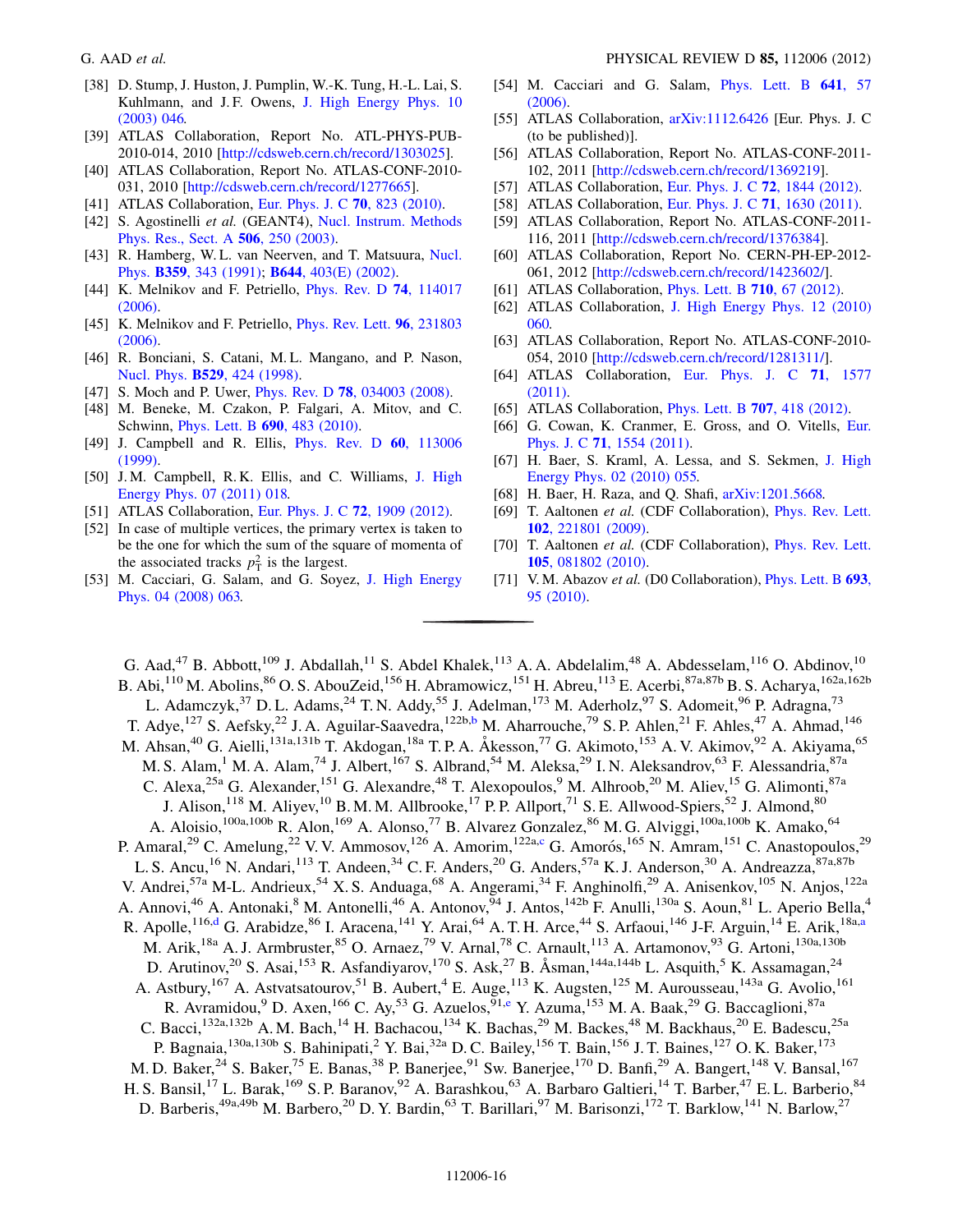<span id="page-17-4"></span><span id="page-17-3"></span><span id="page-17-2"></span><span id="page-17-1"></span><span id="page-17-0"></span>B. M. Barnett,<sup>127</sup> R. M. Barnett,<sup>14</sup> A. Baroncelli,<sup>132a</sup> G. Barone,<sup>48</sup> A. J. Barr,<sup>116</sup> F. Barreiro,<sup>78</sup> J. Barreiro Guimarães da Costa,<sup>56</sup> P. Barrillon,<sup>113</sup> R. Bartoldus,<sup>141</sup> A. E. Barton,<sup>69</sup> V. Bartsch,<sup>147</sup> R. L. Bates,<sup>52</sup> L. Batkova,  $142a$  J. R. Batley,  $27$  A. Battaglia,  $16$  M. Battistin,  $29$  F. Bauer,  $134$  H. S. Bawa,  $141,f$  $141,f$  S. Beale,  $96$  T. Beau,  $76$ P. H. Beauchemin,<sup>159</sup> R. Beccherle,<sup>49a</sup> P. Bechtle,<sup>20</sup> H. P. Beck,<sup>16</sup> S. Becker,<sup>96</sup> M. Beckingham,<sup>136</sup> K. H. Becks,<sup>172</sup> A. J. Beddall,<sup>18c</sup> A. Beddall,<sup>18c</sup> S. Bedikian,<sup>173</sup> V. A. Bednyakov,<sup>63</sup> C. P. Bee,<sup>81</sup> M. Begel,<sup>24</sup> S. Behar Harpaz,<sup>150</sup> P. K. Behera,<sup>61</sup> M. Beimforde,<sup>97</sup> C. Belanger-Champagne,<sup>83</sup> P. J. Bell,<sup>48</sup> W. H. Bell,<sup>48</sup> G. Bella,<sup>151</sup> L. Bellagamba,<sup>19a</sup> F. Bellina,<sup>29</sup> M. Bellomo,<sup>29</sup> A. Belloni,<sup>56</sup> O. Beloborodova,<sup>105[,g](#page-27-6)</sup> K. Belotskiy,<sup>94</sup> O. Beltramello,<sup>29</sup> O. Benary,<sup>151</sup> D. Benchekroun,<sup>133a</sup> M. Bendel,<sup>79</sup> N. Benekos,<sup>163</sup> Y. Benhammou,<sup>151</sup> E. Benhar Noccioli,<sup>48</sup> J. A. Benitez Garcia,<sup>157b</sup> D. P. Benjamin,<sup>44</sup> M. Benoit,<sup>113</sup> J. R. Bensinger,<sup>22</sup> K. Benslama,<sup>128</sup> S. Bentvelsen,<sup>103</sup> D. Berge,<sup>29</sup> E. Bergeaas Kuutmann,<sup>41</sup> N. Berger,<sup>4</sup> F. Berghaus,<sup>167</sup> E. Berglund,<sup>103</sup> J. Beringer,<sup>14</sup> P. Bernat,<sup>75</sup> R. Bernhard,<sup>47</sup> C. Bernius,<sup>24</sup> T. Berry,<sup>74</sup> C. Bertella,<sup>81</sup> A. Bertin,<sup>19a,19b</sup> F. Bertinelli,<sup>29</sup> F. Bertolucci,<sup>120a,120b</sup> M. I. Besana,<sup>87a,87b</sup> N. Besson,<sup>134</sup> S. Bethke,<sup>97</sup> W. Bhimji,<sup>45</sup> R. M. Bianchi,<sup>29</sup> M. Bianco,<sup>70a,70b</sup> O. Biebel,<sup>96</sup> S. P. Bieniek,<sup>75</sup> K. Bierwagen,<sup>53</sup> J. Biesiada,<sup>14</sup> M. Biglietti,<sup>132a</sup> H. Bilokon,<sup>46</sup> M. Bindi,<sup>19a,19b</sup> S. Binet,<sup>113</sup> A. Bingul,<sup>18c</sup> C. Bini,<sup>130a,130b</sup> C. Biscarat,<sup>175</sup> U. Bitenc,<sup>47</sup> K. M. Black,<sup>21</sup> R. E. Blair,<sup>5</sup> J.-B. Blanchard,<sup>134</sup> G. Blanchot,<sup>29</sup> T. Blazek,<sup>142a</sup> C. Blocker,<sup>22</sup> J. Blocki,<sup>38</sup> A. Blondel,<sup>48</sup> W. Blum,<sup>79</sup> U. Blumenschein,<sup>53</sup> G. J. Bobbink,<sup>103</sup> V. B. Bobrovnikov,<sup>105</sup> S. S. Bocchetta,<sup>77</sup> A. Bocci,<sup>44</sup> C. R. Boddy,<sup>116</sup> M. Boehler,<sup>41</sup> J. Boek,<sup>172</sup> N. Boelaert,<sup>35</sup> J. A. Bog[a](#page-27-3)erts,<sup>29</sup> A. Bogdanchikov,<sup>105</sup> A. Bogouch,<sup>88,a</sup> C. Bohm,<sup>144a</sup> J. Bohm,<sup>123</sup> V. Boisvert,<sup>74</sup> T. Bold,<sup>37</sup> V. Boldea,<sup>25a</sup> N. M. Bolnet,<sup>134</sup> M. Bomben,<sup>76</sup> M. Bona,<sup>73</sup> V. G. Bondarenko,<sup>94</sup> M. Bondioli,<sup>161</sup> M. Boonekamp,<sup>134</sup> C. N. Booth,<sup>137</sup> S. Bordoni,<sup>76</sup> C. Borer,<sup>16</sup> A. Borisov,<sup>126</sup> G. Borissov,<sup>69</sup> I. Borjanovic,<sup>12a</sup> M. Borri,<sup>80</sup> S. Borroni,<sup>85</sup> V. Bortolotto,<sup>132a,132b</sup> K. Bos,<sup>103</sup> D. Boscherini,<sup>19a</sup> M. Bosman,<sup>11</sup> H. Boterenbrood,<sup>103</sup> D. Botterill,<sup>127</sup> J. Bouchami,<sup>91</sup> J. Boudreau,<sup>121</sup> E. V. Bouhova-Thacker,<sup>69</sup> D. Boumediene,<sup>33</sup> C. Bourdarios,<sup>113</sup> N. Bousson,<sup>81</sup> A. Boveia,<sup>30</sup> J. Boyd,<sup>29</sup> I. R. Boyko,<sup>63</sup> N. I. Bozhko,<sup>126</sup> I. Bozovic-Jelisavcic,<sup>12b</sup> J. Bracinik,<sup>17</sup> A. Braem,<sup>29</sup> P. Branchini,<sup>132a</sup> G. W. Brandenburg, <sup>56</sup> A. Brandt, <sup>7</sup> G. Brandt, <sup>116</sup> O. Brandt, <sup>53</sup> U. Bratzler, <sup>154</sup> B. Brau, <sup>82</sup> J. E. Brau, <sup>112</sup> H. M. Braun, <sup>172</sup> B. Brelier,<sup>156</sup> J. Bremer,<sup>29</sup> K. Brendlinger,<sup>118</sup> R. Brenner,<sup>164</sup> S. Bressler,<sup>169</sup> D. Britton,<sup>52</sup> F. M. Brochu,<sup>27</sup> I. Brock,<sup>20</sup> R. Brock,<sup>86</sup> T. J. Brodbeck,<sup>69</sup> E. Brodet,<sup>151</sup> F. Broggi,<sup>87a</sup> C. Bromberg,<sup>86</sup> J. Bronner,<sup>97</sup> G. Brooijmans,<sup>34</sup> W. K. Brooks, <sup>31b</sup> G. Brown, <sup>80</sup> H. Brown, <sup>7</sup> P. A. Bruckman de Renstrom, <sup>38</sup> D. Bruncko, <sup>142b</sup> R. Bruneliere, <sup>47</sup> S. Brunet,<sup>59</sup> A. Bruni,<sup>19a</sup> G. Bruni,<sup>19a</sup> M. Bruschi,<sup>19a</sup> T. Buanes,<sup>13</sup> O. Buat,<sup>54</sup> F. Bucci,<sup>48</sup> J. Buchanan,<sup>116</sup> N. J. Buchanan, <sup>2</sup> P. Buchholz, <sup>139</sup> R. M. Buckingham, <sup>116</sup> A. G. Buckley, <sup>45</sup> S. I. Buda, <sup>25a</sup> I. A. Budagov, <sup>63</sup> B. Budick,<sup>106</sup> V. Büscher,<sup>79</sup> L. Bugge,<sup>115</sup> O. Bulekov,<sup>94</sup> M. Bunse,<sup>42</sup> T. Buran,<sup>115</sup> H. Burckhart,<sup>29</sup> S. Burdin,<sup>71</sup> T. Burgess,<sup>13</sup> S. Burke,<sup>127</sup> E. Busato,<sup>33</sup> P. Bussey,<sup>52</sup> C. P. Buszello,<sup>164</sup> F. Butin,<sup>29</sup> B. Butler,<sup>141</sup> J. M. Butler,<sup>21</sup> C. M. Buttar,<sup>52</sup> J. M. Butterworth,<sup>75</sup> W. Buttinger,<sup>27</sup> S. Cabrera Urbán,<sup>165</sup> D. Caforio,<sup>19a,19b</sup> O. Cakir,<sup>3a</sup> P. Calafiura,<sup>14</sup> G. Calderini,<sup>76</sup> P. Calfayan, <sup>96</sup> R. Calkins, <sup>104</sup> L. P. Caloba, <sup>23a</sup> R. Caloi, <sup>130a,130b</sup> D. Calvet, <sup>33</sup> S. Calvet, <sup>33</sup> R. Camacho Toro,<sup>33</sup> P. Camarri,<sup>131a,131b</sup> M. Cambiaghi,<sup>117a,117b</sup> D. Cameron,<sup>115</sup> L. M. Caminada,<sup>14</sup> S. Campana,<sup>29</sup> M. Campanelli,<sup>75</sup> V. Canale,<sup>100a,100b</sup> F. Canelli,<sup>30[,h](#page-27-7)</sup> A. Canepa,<sup>157a</sup> J. Cantero,<sup>78</sup> L. Capasso,<sup>100a,100b</sup> M. D. M. Capeans Garrido,<sup>29</sup> I. Caprini,<sup>25a</sup> M. Caprini,<sup>25a</sup> D. Capriotti,<sup>97</sup> M. Capua,<sup>36a,36b</sup> R. Caputo,<sup>79</sup> R. Cardarelli,<sup>131a</sup> T. Carli,<sup>29</sup> G. Carlino,<sup>100a</sup> L. Carminati,<sup>87a,87b</sup> B. Caron,<sup>83</sup> S. Caron,<sup>102</sup> E. Carquin,<sup>31b</sup> G. D. Carrillo Montoya, <sup>170</sup> A. A. Carter, <sup>73</sup> J. R. Carter, <sup>27</sup> J. Carvalho, <sup>122a[,i](#page-27-8)</sup> D. Casadei, <sup>106</sup> M. P. Casado, <sup>11</sup> M. C[a](#page-27-3)scella,<sup>120a,120b</sup> C. Caso,<sup>49a,49b,a</sup> A. M. Castaneda Hernandez,<sup>170</sup> E. Castaneda-Miranda,<sup>170</sup> V. Castillo Gimenez,<sup>165</sup> N. F. Castro,<sup>122a</sup> G. Cataldi,<sup>70a</sup> A. Catinaccio,<sup>29</sup> J. R. Catmore,<sup>29</sup> A. Cattai,<sup>29</sup> G. Cattani,<sup>131a,131b</sup> S. Caughron,<sup>86</sup> D. Cauz,<sup>162a,162c</sup> P. Cavalleri,<sup>76</sup> D. Cavalli,<sup>87a</sup> M. Cavalli-Sforza,<sup>11</sup> V. Cavasinni,<sup>120a,120b</sup> F. Ceradini,<sup>132a,132b</sup> A. S. Cerqueira,<sup>23b</sup> A. Cerri,<sup>29</sup> L. Cerrito,<sup>73</sup> F. Cerutti,<sup>46</sup> S. A. Cetin,<sup>18b</sup> F. Cevenini,<sup>100a,100b</sup> A. Chafaq,<sup>133a</sup> D. Chakraborty,<sup>104</sup> K. Chan,<sup>2</sup> B. Chapleau,<sup>83</sup> J. D. Chapman,<sup>27</sup> J. W. Chapman,<sup>85</sup> E. Chareyre,<sup>76</sup> D. G. Charlton,<sup>17</sup> V. Chavda,<sup>80</sup> C. A. Chavez Barajas,<sup>29</sup> S. Cheatham,<sup>83</sup> S. Chekanov,<sup>5</sup> S. V. Chekulaev,  $^{157a}$  G. A. Chelkov,  $^{63}$  M. A. Chelstowska,  $^{102}$  C. Chen,  $^{62}$  H. Chen,  $^{24}$  S. Chen,  $^{32c}$  T. Chen,  $^{32c}$ X. Chen, <sup>170</sup> S. Cheng, <sup>32a</sup> A. Cheplakov, <sup>63</sup> V. F. Chepurnov, <sup>63</sup> R. Cherkaoui El Moursli, <sup>133e</sup> V. Chernyatin, <sup>24</sup> E. Cheu, <sup>6</sup> S. L. Cheung,<sup>156</sup> L. Chevalier,<sup>134</sup> G. Chiefari,<sup>100a,100b</sup> L. Chikovani,<sup>50a</sup> J. T. Childers,<sup>29</sup> A. Chilingarov,<sup>69</sup> G. Chiodini,<sup>70a</sup> A. S. Chisholm,<sup>17</sup> R. T. Chislett,<sup>75</sup> M. V. Chizhov,<sup>63</sup> G. Choudalakis,<sup>30</sup> S. Chouridou,<sup>135</sup> I. A. Christidi,<sup>75</sup> A. Christov,<sup>47</sup> D. Chromek-Burckhart,<sup>29</sup> M. L. Chu,<sup>149</sup> J. Chudoba,<sup>123</sup> G. Ciapetti,<sup>130a,130b</sup> A. K. Ciftci,<sup>3a</sup> R. Ciftci,<sup>3a</sup> D. Cinca,<sup>33</sup> V. Cindro,<sup>72</sup> M. D. Ciobotaru,<sup>161</sup> C. Ciocca,<sup>19a</sup> A. Ciocio,<sup>14</sup> M. Cirilli,<sup>85</sup> M. Citterio, <sup>87a</sup> M. Ciubancan, <sup>25a</sup> A. Clark, <sup>48</sup> P. J. Clark, <sup>45</sup> W. Cleland, <sup>121</sup> J. C. Clemens, <sup>81</sup> B. Clement, <sup>54</sup> C. Clement,<sup>144a,144b</sup> R. W. Clifft,<sup>127</sup> Y. Coadou,<sup>81</sup> M. Cobal,<sup>162a,162c</sup> A. Coccaro,<sup>170</sup> J. Cochran,<sup>62</sup> P. Coe,<sup>116</sup>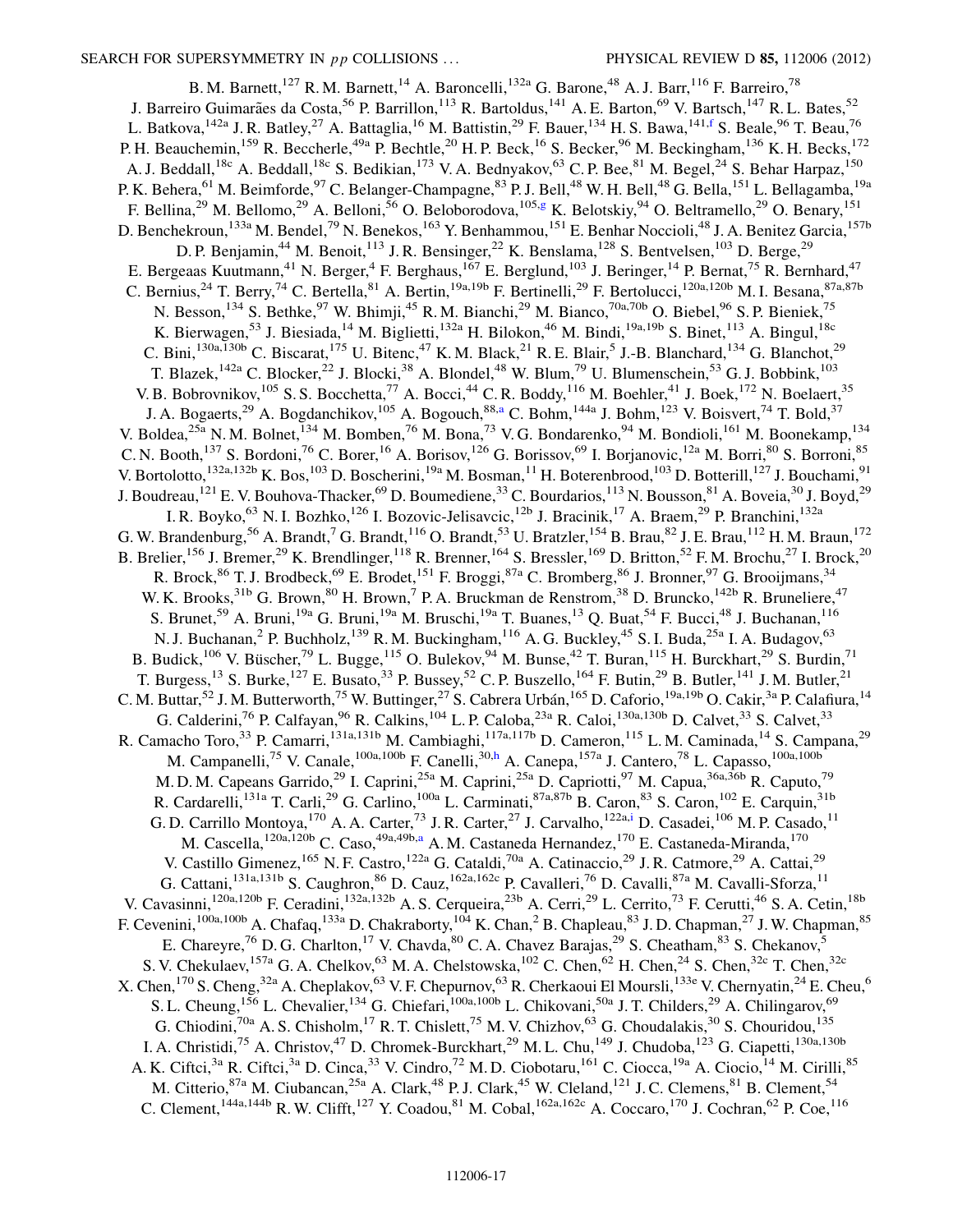<span id="page-18-2"></span><span id="page-18-1"></span><span id="page-18-0"></span>J. G. Cogan,<sup>141</sup> J. Coggeshall,<sup>163</sup> E. Cogneras,<sup>175</sup> J. Colas,<sup>4</sup> A. P. Colijn,<sup>103</sup> N. J. Collins,<sup>17</sup> C. Collins-Tooth,<sup>52</sup> J. Collot,<sup>54</sup> G. Colon,<sup>82</sup> P. Conde Muiño,<sup>122a</sup> E. Coniavitis,<sup>116</sup> M. C. Conidi,<sup>11</sup> M. Consonni,<sup>102</sup> S. M. Consonni,<sup>87a,87b</sup> V. Consorti,<sup>47</sup> S. Constantinescu,<sup>25a</sup> C. Conta,<sup>117a,117b</sup> G. Conti,<sup>56</sup> F. Conventi,<sup>100a[,j](#page-27-9)</sup> J. Cook,<sup>29</sup> M. Cooke,<sup>14</sup> B. D. Cooper,<sup>75</sup> A. M. Cooper-Sarkar, <sup>116</sup> K. Copic, <sup>14</sup> T. Cornelissen, <sup>172</sup> M. Corradi, <sup>19a</sup> F. Corriveau, <sup>83[,k](#page-28-0)</sup> A. Cortes-Gonzalez, <sup>163</sup> G. Cortiana, <sup>97</sup> G. Costa, <sup>87a</sup> M. J. Costa, <sup>165</sup> D. Costanzo, <sup>137</sup> T. Costin, <sup>30</sup> D. Côté, <sup>29</sup> R. Coura Torres,<sup>23a</sup> L. Courneyea,<sup>167</sup> G. Cowan,<sup>74</sup> C. Cowden,<sup>27</sup> B. E. Cox,<sup>80</sup> K. Cranmer,<sup>106</sup> F. Crescioli,<sup>120a,120b</sup> M. Cristinziani,<sup>20</sup> G. Crosetti,<sup>36a,36b</sup> R. Crupi,<sup>70a,70b</sup> S. Crépé-Renaudin,<sup>54</sup> C.-M. Cuciuc,<sup>25a</sup> C. Cuenca Almenar,<sup>173</sup> T. Cuhadar Donszelmann,<sup>137</sup> M. Curatolo,<sup>46</sup> C. J. Curtis,<sup>17</sup> C. Cuthbert,<sup>148</sup> P. Cwetanski,<sup>59</sup> H. Czirr,<sup>139</sup> P. Czodrowski,<sup>43</sup> Z. Czyczula,<sup>173</sup> S. D'Auria,<sup>52</sup> M. D'Onofrio,<sup>71</sup> A. D'Orazio,<sup>130a,130b</sup> P. V. M. Da Silva,<sup>23a</sup> C. Da Via,<sup>80</sup> W. Dabrowski,<sup>37</sup> A. Dafinca,<sup>116</sup> T. Dai,<sup>85</sup> C. Dallapiccola,<sup>82</sup> M. Dam,<sup>35</sup> M. Dameri,<sup>49a,49b</sup> D. S. Damiani,<sup>135</sup> H. O. Danielsson,<sup>29</sup> D. Dannheim,<sup>97</sup> V. Dao,<sup>48</sup> G. Darbo,<sup>49a</sup> G. L. Darlea,<sup>25b</sup> W. Davey,<sup>20</sup> T. Davidek,<sup>124</sup> N. Davidson,<sup>84</sup> R. Davidson,<sup>69</sup> E. Davies,<sup>116[,d](#page-27-2)</sup> M. Davies,<sup>91</sup> A. R. Davison,<sup>75</sup> Y. Davygora,<sup>57a</sup> E. D[a](#page-27-3)we, <sup>140</sup> I. Dawson, <sup>137</sup> J. W. Dawson, <sup>5,a</sup> R. K. Daya-Ishmukhametova, <sup>22</sup> K. De, <sup>7</sup> R. de Asmundis, <sup>100a</sup> S. De Castro,<sup>19a,19b</sup> P. E. De Castro Faria Salgado,<sup>24</sup> S. De Cecco,<sup>76</sup> J. de Graat,<sup>96</sup> N. De Groot,<sup>102</sup> P. de Jong,<sup>103</sup> C. De La Taille,<sup>113</sup> H. De la Torre,<sup>78</sup> B. De Lotto,<sup>162a,162c</sup> L. de Mora,<sup>69</sup> L. De Nooij,<sup>103</sup> D. De Pedis,<sup>130a</sup> A. De Salvo,<sup>130a</sup> U. De Sanctis,<sup>162a,162c</sup> A. De Santo,<sup>147</sup> J. B. De Vivie De Regie,<sup>113</sup> G. De Zorzi,<sup>130a,130b</sup> S. Dean,<sup>75</sup> W. J. Dearnaley, <sup>69</sup> R. Debbe, <sup>24</sup> C. Debenedetti, <sup>45</sup> B. Dechenaux, <sup>54</sup> D. V. Dedovich, <sup>63</sup> J. Degenhardt, <sup>118</sup> M. Dehchar,<sup>116</sup> C. Del Papa,<sup>162a,162c</sup> J. Del Peso,<sup>78</sup> T. Del Prete,<sup>120a,120b</sup> T. Delemontex,<sup>54</sup> M. Deliyergiyev,<sup>72</sup> A. Dell'Acqua,<sup>29</sup> L. Dell'Asta,<sup>21</sup> M. Della Pietra,<sup>100a,[j](#page-27-9)</sup> D. della Volpe,<sup>100a,100b</sup> M. Delmastro,<sup>4</sup> N. Delruelle,<sup>29</sup> P. A. Delsart,<sup>54</sup> C. Deluca,<sup>146</sup> S. Demers,<sup>173</sup> M. Demichev,<sup>63</sup> B. Demirkoz,<sup>11[,l](#page-28-1)</sup> J. Deng,<sup>161</sup> S. P. Denisov,<sup>126</sup> D. Derendarz,<sup>38</sup> J. E. Derkaoui,<sup>133d</sup> F. Derue,<sup>76</sup> P. Dervan,<sup>71</sup> K. Desch,<sup>20</sup> E. Devetak,<sup>146</sup> P. O. Deviveiros,<sup>103</sup> A. Dewhurst,<sup>127</sup> B. DeWilde,<sup>146</sup> S. Dhaliwal,<sup>156</sup> R. Dhullipudi,<sup>24,[m](#page-28-2)</sup> A. Di Ciaccio,<sup>131a,131b</sup> L. Di Ciaccio,<sup>4</sup> A. Di Girolamo,<sup>29</sup> B. Di Girolamo,<sup>29</sup> S. Di Luise,<sup>132a,132b</sup> A. Di Mattia,<sup>170</sup> B. Di Micco,<sup>29</sup> R. Di Nardo,<sup>46</sup> A. Di Simone,  $^{131a,131b}$  R. Di Sipio,<sup>19a,19b</sup> M. A. Diaz,<sup>31a</sup> F. Diblen,<sup>18c</sup> E. B. Diehl,<sup>85</sup> J. Dietrich,<sup>41</sup> T. A. Dietzsch,<sup>57a</sup> S. Diglio, <sup>84</sup> K. Dindar Yagci,<sup>39</sup> J. Dingfelder,<sup>20</sup> C. Dionisi,<sup>130a,130b</sup> P. Dita,<sup>25a</sup> S. Dita,<sup>25a</sup> F. Dittus,<sup>29</sup> F. Djama,<sup>81</sup> T. Djobava,<sup>50b</sup> M. A. B. do Vale,<sup>23c</sup> A. Do Valle Wemans,<sup>122a</sup> T. K. O. Doan,<sup>4</sup> M. Dobbs,<sup>83</sup> R. Dobinson,<sup>29[,a](#page-27-3)</sup> D. Dobos,<sup>29</sup> E. Dobso[n](#page-28-3),<sup>29,n</sup> J. Dodd,<sup>34</sup> C. Doglioni,<sup>48</sup> T. Doherty,<sup>52</sup> Y. Doi,<sup>64[,a](#page-27-3)</sup> J. Dolejsi,<sup>124</sup> I. Dolenc,<sup>72</sup> Z. Dolez[a](#page-27-3)l, <sup>124</sup> B. A. Dolgoshein, <sup>94,a</sup> T. Dohmae, <sup>153</sup> M. Donadelli, <sup>23d</sup> M. Donega, <sup>118</sup> J. Donini, <sup>33</sup> J. Dopke, <sup>29</sup> A. Doria, <sup>100a</sup> A. Dos Anjos, <sup>170</sup> M. Dosil, <sup>11</sup> A. Dotti, <sup>120a, 120b</sup> M. T. Dova, <sup>68</sup> A. D. Doxiadis, <sup>103</sup> A. T. Doyle, <sup>52</sup> Z. Drasal,  $^{124}$  J. Drees,  $^{172}$  N. Dressnandt,  $^{118}$  H. Drevermann,  $^{29}$  C. Driouichi,  $^{35}$  M. Dris,  $^{9}$  J. Dubbert,  $^{97}$  S. Dube,  $^{14}$ E. Duchovni,<sup>169</sup> G. Duckeck,<sup>96</sup> A. Dudarev,<sup>29</sup> F. Dudziak,<sup>62</sup> M. Dührssen,<sup>29</sup> I. P. Duerdoth,<sup>80</sup> L. Duflot,<sup>113</sup> M-A. Dufour,<sup>83</sup> M. Dunford,<sup>29</sup> H. Duran Yildiz,<sup>3a</sup> R. Duxfield,<sup>137</sup> M. Dwuznik,<sup>37</sup> F. Dydak,<sup>29</sup> M. Düren,<sup>51</sup> W. L. Ebenstein,<sup>44</sup> J. Ebke,<sup>96</sup> S. Eckweiler,<sup>79</sup> K. Edmonds,<sup>79</sup> C. A. Edwards,<sup>74</sup> N. C. Edwards,<sup>52</sup> W. Ehrenfeld,<sup>41</sup> T. Ehrich,<sup>97</sup> T. Eifert,<sup>141</sup> G. Eigen,<sup>13</sup> K. Einsweiler,<sup>14</sup> E. Eisenhandler,<sup>73</sup> T. Ekelof,<sup>164</sup> M. El Kacimi,<sup>133c</sup> M. Ellert,<sup>164</sup> S. Elles,<sup>4</sup> F. Ellinghaus,<sup>79</sup> K. Ellis,<sup>73</sup> N. Ellis,<sup>29</sup> J. Elmsheuser,<sup>96</sup> M. Elsing,<sup>29</sup> D. Emeliyanov,<sup>127</sup> R. Engelmann,<sup>146</sup> A. Engl,<sup>96</sup> B. Epp,<sup>60</sup> A. Eppig,<sup>85</sup> J. Erdmann,<sup>53</sup> A. Ereditato,<sup>16</sup> D. Eriksson,<sup>144a</sup> J. Ernst,<sup>1</sup> M. Ernst,<sup>24</sup> J. Ernwein,<sup>134</sup> D. Errede,<sup>163</sup> S. Errede,<sup>163</sup> E. Ertel,<sup>79</sup> M. Escalier,<sup>113</sup> C. Escobar,<sup>121</sup> X. Espinal Curull,<sup>11</sup> B. Esposito,<sup>46</sup> F. Etienne,<sup>81</sup> A. I. Etienvre,<sup>134</sup> E. Etzion,<sup>151</sup> D. Evangelakou,<sup>53</sup> H. Evans,<sup>59</sup> L. Fabbri,<sup>19a,19b</sup> C. Fabre,<sup>29</sup> R. M. Fakhrutdinov,<sup>126</sup> S. Falciano, <sup>130a</sup> Y. Fang, <sup>170</sup> M. Fanti, <sup>87a, 87b</sup> A. Farbin, <sup>7</sup> A. Farilla, <sup>132a</sup> J. Farley, <sup>146</sup> T. Farooque, <sup>156</sup> S. Farrell, <sup>161</sup> S. M. Farrington,<sup>116</sup> P. Farthouat,<sup>29</sup> P. Fassnacht,<sup>29</sup> D. Fassouliotis,<sup>8</sup> B. Fatholahzadeh,<sup>156</sup> A. Favareto,<sup>87a,87b</sup> L. Fayard,<sup>113</sup> S. Fazio,<sup>36a,36b</sup> R. Febbraro,<sup>33</sup> P. Federic,<sup>142a</sup> O. L. Fedin,<sup>119</sup> W. Fedorko,<sup>86</sup> M. Fehling-Kaschek,<sup>47</sup> L. Feligioni, <sup>81</sup> D. Fellmann,<sup>5</sup> C. Feng,<sup>32d</sup> E. J. Feng,<sup>30</sup> A. B. Fenyuk,<sup>126</sup> J. Ferencei,<sup>142b</sup> J. Ferland,<sup>91</sup> W. Fernando,<sup>107</sup> S. Ferrag,<sup>52</sup> J. Ferrando,<sup>52</sup> V. Ferrara,<sup>41</sup> A. Ferrari,<sup>164</sup> P. Ferrari,<sup>103</sup> R. Ferrari,<sup>117a</sup> D. E. Ferreira de Lima,<sup>52</sup> A. Ferrer,<sup>165</sup> M. L. Ferrer,<sup>46</sup> D. Ferrere,<sup>48</sup> C. Ferretti,<sup>85</sup> A. Ferretto Parodi,<sup>49a,49b</sup> M. Fiascaris,<sup>30</sup> F. Fiedler,<sup>79</sup> A. Filipčič,<sup>72</sup> A. Filippas,<sup>9</sup> F. Filthaut,<sup>102</sup> M. Fincke-Keeler,<sup>167</sup> M.C.N. Fiolhais,<sup>122a[,i](#page-27-8)</sup> L. Fiorini,<sup>165</sup> A. Firan,<sup>39</sup> G. Fischer, <sup>41</sup> P. Fischer, <sup>20</sup> M. J. Fisher, <sup>107</sup> M. Flechl, <sup>47</sup> I. Fleck, <sup>139</sup> J. Fleckner, <sup>79</sup> P. Fleischmann, <sup>171</sup> S. Fleischmann,<sup>172</sup> T. Flick,<sup>172</sup> A. Floderus,<sup>77</sup> L. R. Flores Castillo,<sup>170</sup> M. J. Flowerdew,<sup>97</sup> M. Fokitis,<sup>9</sup> T. Fonseca Martin,<sup>16</sup> D. A. Forbush,<sup>136</sup> A. Formica,<sup>134</sup> A. Forti,<sup>80</sup> D. Fortin,<sup>157a</sup> J. M. Foster,<sup>80</sup> D. Fournier,<sup>113</sup> A. Foussat,<sup>29</sup> A. J. Fowler,<sup>44</sup> K. Fowler,<sup>135</sup> H. Fox,<sup>69</sup> P. Francavilla,<sup>11</sup> S. Franchino,<sup>117a,117b</sup> D. Francis,<sup>29</sup> T. Frank,<sup>169</sup> M. Franklin,<sup>56</sup> S. Franz,<sup>29</sup> M. Fraternali,<sup>117a,117b</sup> S. Fratina,<sup>118</sup> S. T. French,<sup>27</sup> F. Friedrich,<sup>43</sup> R. Froeschl,<sup>29</sup> D. Froidevaux,<sup>29</sup> J. A. Frost,<sup>27</sup> C. Fukunaga,<sup>154</sup> E. Fullana Torregrosa,<sup>29</sup> J. Fuster,<sup>165</sup> C. Gabaldon,<sup>29</sup> O. Gabizon,<sup>169</sup>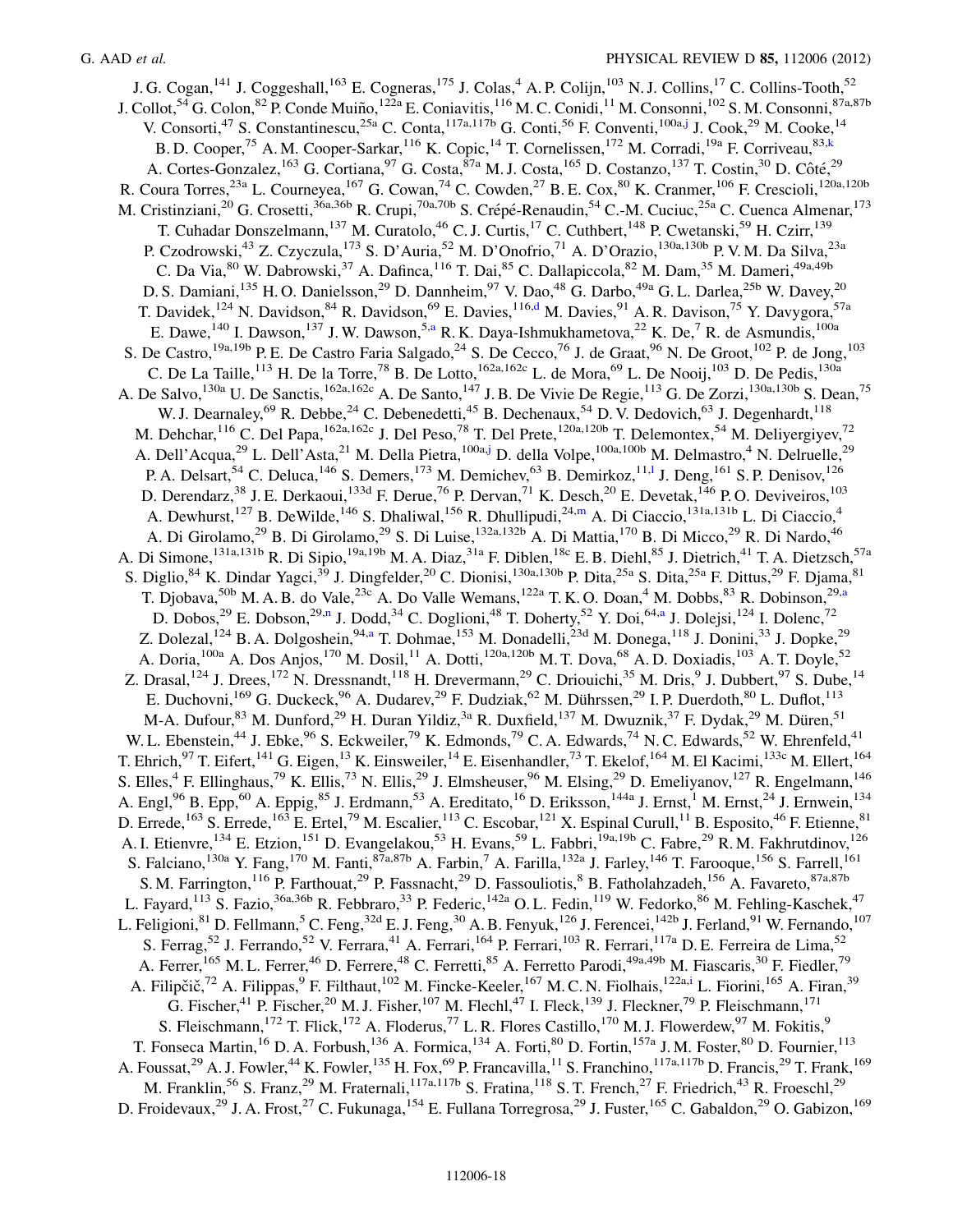<span id="page-19-2"></span><span id="page-19-1"></span><span id="page-19-0"></span>T. Gadfort,<sup>24</sup> S. Gadomski,<sup>48</sup> G. Gagliardi,<sup>49a,49b</sup> P. Gagnon,<sup>59</sup> C. Galea,<sup>96</sup> E. J. Gallas,<sup>116</sup> V. Gallo,<sup>16</sup> B. J. Gallop,<sup>127</sup> P. Gallus,<sup>123</sup> K. K. Gan,<sup>107</sup> Y. S. Gao,<sup>141,[f](#page-27-5)</sup> V. A. Gapienko,<sup>126</sup> A. Gaponenko,<sup>14</sup> F. Garberson,<sup>173</sup> M. Garcia-Sciveres,<sup>14</sup> C. García, <sup>165</sup> J. E. García Navarro, <sup>165</sup> R. W. Gardner, <sup>30</sup> N. Garelli, <sup>29</sup> H. Garitaonandia, <sup>103</sup> V. Garonne, <sup>29</sup> J. Garvey, <sup>17</sup> C. Gatti,  $^{46}$  G. Gaudio,  $^{117a}$  B. Gaur,  $^{139}$  L. Gauthier,  $^{134}$  P. Gauzzi,  $^{130a,130b}$  I. L. Gavrilenko,  $^{92}$  C. Gay,  $^{166}$  G. Gaycken,  $^{20}$ J-C. Gayde,<sup>29</sup> E. N. Gazis,<sup>9</sup> P. Ge,<sup>32d</sup> C. N. P. Gee,<sup>127</sup> D. A. A. Geerts,<sup>103</sup> Ch. Geich-Gimbel,<sup>20</sup> K. Gellerstedt,<sup>144a,144b</sup> C. Gemme,<sup>49a</sup> A. Gemmell,<sup>52</sup> M. H. Genest,<sup>54</sup> S. Gentile,<sup>130a,130b</sup> M. George,<sup>53</sup> S. George,<sup>74</sup> P. Gerlach,<sup>172</sup> A. Gershon,<sup>151</sup> C. Geweniger,<sup>57a</sup> H. Ghazlane,<sup>133b</sup> N. Ghodbane,<sup>33</sup> B. Giacobbe,<sup>19a</sup> S. Giagu,<sup>130a,130b</sup> V. Giakoumopoulou,<sup>8</sup> V. Giangiobbe,<sup>11</sup> F. Gianotti,<sup>29</sup> B. Gibbard,<sup>24</sup> A. Gibson,<sup>156</sup> S. M. Gibson,<sup>29</sup> L. M. Gilbert,<sup>116</sup> V. Gil[e](#page-27-4)wsky, <sup>89</sup> D. Gillberg, <sup>28</sup> A. R. Gillman, <sup>127</sup> D. M. Gingrich, <sup>2,e</sup> J. Ginzburg, <sup>151</sup> N. Giokaris, <sup>8</sup> M. P. Giordani, <sup>162c</sup> R. Giordano,<sup>100a,100b</sup> F. M. Giorgi,<sup>15</sup> P. Giovannini,<sup>97</sup> P. F. Giraud,<sup>134</sup> D. Giugni,<sup>87a</sup> M. Giunta,<sup>91</sup> P. Giusti,<sup>19a</sup> B. K. Gjelsten,<sup>115</sup> L. K. Gladilin,<sup>95</sup> C. Glasman,<sup>78</sup> J. Glatzer,<sup>47</sup> A. Glazov,<sup>41</sup> K. W. Glitza,<sup>172</sup> G. L. Glonti,<sup>63</sup> J. R. Goddard,<sup>73</sup> J. Godfrey,<sup>140</sup> J. Godlewski,<sup>29</sup> M. Goebel,<sup>41</sup> T. Göpfert,<sup>43</sup> C. Goeringer,<sup>79</sup> C. Gössling,<sup>42</sup> T. Göttfert,  $97$  S. Goldfarb,  $85$  T. Golling,  $173$  A. Gomes,  $122a$ , C. S. Gomez Fajardo,  $41$  R. Gonçalo,  $74$ J. Goncalves Pinto Firmino Da Costa,<sup>41</sup> L. Gonella,<sup>20</sup> A. Gonidec,<sup>29</sup> S. Gonzalez,<sup>170</sup> S. González de la Hoz,<sup>165</sup> G. Gonzalez Parra, <sup>11</sup> M. L. Gonzalez Silva, <sup>26</sup> S. Gonzalez-Sevilla, <sup>48</sup> J. J. Goodson, <sup>146</sup> L. Goossens, <sup>29</sup> P. A. Gorbounov, <sup>93</sup> H. A. Gordon, <sup>24</sup> I. Gorelov, <sup>101</sup> G. Gorfine, <sup>172</sup> B. Gorini, <sup>29</sup> E. Gorini, <sup>70a, 70b</sup> A. Gorišek, <sup>72</sup> E. Gornicki,<sup>38</sup> V. N. Goryachev,<sup>126</sup> B. Gosdzik,<sup>41</sup> A. T. Goshaw,<sup>5</sup> M. Gosselink,<sup>103</sup> M. I. Gostkin,<sup>63</sup> I. Gough Eschrich,<sup>161</sup> M. Gouighri,<sup>133a</sup> D. Goujdami,<sup>133c</sup> M. P. Goulette,<sup>48</sup> A. G. Goussiou,<sup>136</sup> C. Goy,<sup>4</sup> S. Gozpinar,<sup>22</sup> I. Grabowska-Bold,<sup>37</sup> P. Grafström,<sup>29</sup> K-J. Grahn,<sup>41</sup> F. Grancagnolo,<sup>70a</sup> S. Grancagnolo,<sup>15</sup> V. Grassi,<sup>146</sup> V. Gratchev,<sup>119</sup> N. Grau,<sup>34</sup> H. M. Gray,<sup>29</sup> J. A. Gray,<sup>146</sup> E. Graziani,<sup>132a</sup> O. G. Grebenyuk,<sup>119</sup> T. Greenshaw,<sup>71</sup> Z. D. Greenwood,<sup>24,[m](#page-28-2)</sup> K. Gregersen,<sup>35</sup> I. M. Gregor,<sup>41</sup> P. Grenier,<sup>141</sup> J. Griffiths,<sup>136</sup> N. Grigalashvili,<sup>63</sup> A. A. Grillo,<sup>135</sup> S. Grinstein,<sup>11</sup> Y. V. Grishkevich,<sup>95</sup> J.-F. Grivaz,<sup>113</sup> M. Groh,<sup>97</sup> E. Gross,<sup>169</sup> J. Grosse-Knetter,<sup>53</sup> J. Groth-Jensen,<sup>169</sup> K. Grybel,<sup>139</sup> V. J. Guarino,<sup>5</sup> D. Guest,<sup>173</sup> C. Guicheney,<sup>33</sup> A. Guida,<sup>70a,70b</sup> S. Guind[o](#page-28-4)n,<sup>53</sup> H. Guler,<sup>83,o</sup> J. Gunther,<sup>123</sup> B. Guo,<sup>156</sup> J. Guo,<sup>34</sup> A. Gupta,<sup>30</sup> Y. Gusakov,<sup>63</sup> V. N. Gushchin,<sup>126</sup> P. Gutierrez,  $^{109}$  N. Guttman,  $^{151}$  O. Gutzwiller,  $^{170}$  C. Guyot,  $^{134}$  C. Gwenlan,  $^{116}$  C. B. Gwilliam,  $^{71}$  A. Haas,  $^{141}$ S. Haas,<sup>29</sup> C. Haber,<sup>14</sup> H. K. Hadavand,<sup>39</sup> D. R. Hadley,<sup>17</sup> P. Haefner,<sup>97</sup> F. Hahn,<sup>29</sup> S. Haider,<sup>29</sup> Z. Hajduk,<sup>38</sup> H. Hakobyan,<sup>174</sup> D. Hall,<sup>116</sup> J. Haller,<sup>53</sup> K. Hamacher,<sup>172</sup> P. Hamal,<sup>111</sup> M. Hamer,<sup>53</sup> A. Hamilton,<sup>143b[,p](#page-28-5)</sup> S. Hamilton,<sup>159</sup> H. Han,<sup>32a</sup> L. Han,<sup>32b</sup> K. Hanagaki,<sup>114</sup> K. Hanawa,<sup>158</sup> M. Hance,<sup>14</sup> C. Handel,<sup>79</sup> P. Hanke,<sup>57a</sup> J. R. Hansen,<sup>35</sup> J. B. Hansen,<sup>35</sup> J. D. Hansen,<sup>35</sup> P. H. Hansen,<sup>35</sup> P. Hansson,<sup>141</sup> K. Hara,<sup>158</sup> G. A. Hare,<sup>135</sup> T. Harenberg,<sup>172</sup> S. Harkusha,<sup>88</sup> D. Harper,<sup>85</sup> R. D. Harrington,<sup>45</sup> O. M. Harris,<sup>136</sup> K. Harrison,<sup>17</sup> J. Hartert,<sup>47</sup> F. Hartjes,<sup>103</sup> T. Haruyama,<sup>64</sup> A. Harvey,<sup>55</sup> S. Hasegawa,<sup>99</sup> Y. Hasegawa,<sup>138</sup> S. Hassani,<sup>134</sup> M. Hatch,<sup>29</sup> D. Hauff,<sup>97</sup> S. Haug, <sup>16</sup> M. Hauschild, <sup>29</sup> R. Hauser, <sup>86</sup> M. Havranek, <sup>20</sup> B. M. Hawes, <sup>116</sup> C. M. Hawkes, <sup>17</sup> R. J. Hawkings, <sup>29</sup> A. D. Hawkins,<sup>77</sup> D. Hawkins,<sup>161</sup> T. Hayakawa,<sup>65</sup> T. Hayashi,<sup>158</sup> D. Hayden,<sup>74</sup> H. S. Hayward,<sup>71</sup> S. J. Haywood,<sup>127</sup> E. Hazen,<sup>21</sup> M. He,<sup>32d</sup> S. J. Head,<sup>17</sup> V. Hedberg,<sup>77</sup> L. Heelan,<sup>7</sup> S. Heim,<sup>86</sup> B. Heinemann,<sup>14</sup> S. Heisterkamp,<sup>35</sup> L. Helary, <sup>4</sup> C. Heller, <sup>96</sup> M. Heller, <sup>29</sup> S. Hellman, <sup>144a, 144b</sup> D. Hellmich, <sup>20</sup> C. Helsens, <sup>11</sup> R. C. W. Henderson, <sup>69</sup> M. Henke,<sup>57a</sup> A. Henrichs,<sup>53</sup> A. M. Henriques Correia,<sup>29</sup> S. Henrot-Versille,<sup>113</sup> F. Henry-Couannier,<sup>81</sup> C. Hensel,<sup>53</sup> T. Hen $B$ ,<sup>172</sup> C. M. Hernandez,<sup>7</sup> Y. Hernández Jiménez,<sup>165</sup> R. Herrberg,<sup>15</sup> A. D. Hershenhorn,<sup>150</sup> G. Herten,<sup>47</sup> R. Hertenberger,  $96$  L. Hervas,  $29$  G. G. Hesketh,  $75$  N. P. Hessey,  $103$  E. Higón-Rodriguez,  $165$  D. Hill,  $5,$ a J. C. Hill,  $27$ N. Hill,<sup>5</sup> K. H. Hiller,<sup>41</sup> S. Hillert,<sup>20</sup> S. J. Hillier,<sup>17</sup> I. Hinchliffe,<sup>14</sup> E. Hines,<sup>118</sup> M. Hirose,<sup>114</sup> F. Hirsch,<sup>42</sup> D. Hirschbuehl,<sup>172</sup> J. Hobbs,<sup>146</sup> N. Hod,<sup>151</sup> M. C. Hodgkinson,<sup>137</sup> P. Hodgson,<sup>137</sup> A. Hoecker,<sup>29</sup> M. R. Hoeferkamp,<sup>101</sup> J. Hoffman,<sup>39</sup> D. Hoffmann,<sup>81</sup> M. Hohlfeld,<sup>79</sup> M. Holder,<sup>139</sup> S. O. Holmgren,<sup>144a</sup> T. Holy,<sup>125</sup> J. L. Holzbauer,  $86$  Y. Homma,  $65$  T. M. Hong,  $^{118}$  L. Hooft van Huysduynen,  $^{106}$  T. Horazdovsky,  $^{125}$  C. Horn,  $^{141}$ S. Horner,<sup>47</sup> J-Y. Hostachy,<sup>54</sup> S. Hou,<sup>149</sup> M. A. Houlden,<sup>71</sup> A. Hoummada,<sup>133a</sup> J. Howarth,<sup>80</sup> D. F. Howell,<sup>116</sup> I. Hristova, <sup>15</sup> J. Hrivnac, <sup>113</sup> I. Hruska, <sup>123</sup> T. Hryn'ova, <sup>4</sup> P. J. Hsu, <sup>79</sup> S.-C. Hsu, <sup>14</sup> G. S. Huang, <sup>109</sup> Z. Hubacek, <sup>125</sup> F. Hubaut,<sup>81</sup> F. Huegging,<sup>20</sup> A. Huettmann,<sup>41</sup> T. B. Huffman,<sup>116</sup> E. W. Hughes,<sup>34</sup> G. Hughes,<sup>69</sup> R. E. Hughes-Jones,<sup>80</sup> M. Huhtinen,<sup>29</sup> P. Hurst,<sup>56</sup> M. Hurwitz,<sup>14</sup> U. Husemann,<sup>41</sup> N. Huseynov,<sup>63[,q](#page-28-6)</sup> J. Huston,<sup>86</sup> J. Huth,<sup>56</sup> G. Iacobucci,<sup>48</sup> G. Iakovidis,  $9$  M. Ibbotson,  $80$  I. Ibragimov,  $139$  R. Ichimiya,  $65$  L. Iconomidou-Fayard,  $113$  J. Idarraga,  $113$  P. Iengo,  $100a$ O. Igonkina,<sup>103</sup> Y. Ikegami,<sup>64</sup> M. Ikeno,<sup>64</sup> Y. Ilchenko,<sup>39</sup> D. Iliadis,<sup>152</sup> N. Ilic,<sup>156</sup> M. Imori,<sup>153</sup> T. Ince,<sup>20</sup> J. Inigo-Golfin,<sup>29</sup> P. Ioannou,<sup>8</sup> M. Iodice,<sup>132a</sup> V. Ippolito,<sup>130a,130b</sup> A. Irles Quiles,<sup>165</sup> C. Isaksson,<sup>164</sup> A. Ishikawa,<sup>65</sup> M. Ishino,<sup>66</sup> R. Ishmukhametov,<sup>39</sup> C. Issever,<sup>116</sup> S. Istin,<sup>18a</sup> A. V. Ivashin,<sup>126</sup> W. Iwanski,<sup>38</sup> H. Iwasaki,<sup>64</sup> J. M. Izen,<sup>40</sup> V. Izzo,<sup>100a</sup> B. Jackson,<sup>118</sup> J. N. Jackson,<sup>71</sup> P. Jackson,<sup>141</sup> M. R. Jaekel,<sup>29</sup> V. Jain,<sup>59</sup> K. Jakobs,<sup>47</sup> S. Jakobsen,<sup>35</sup>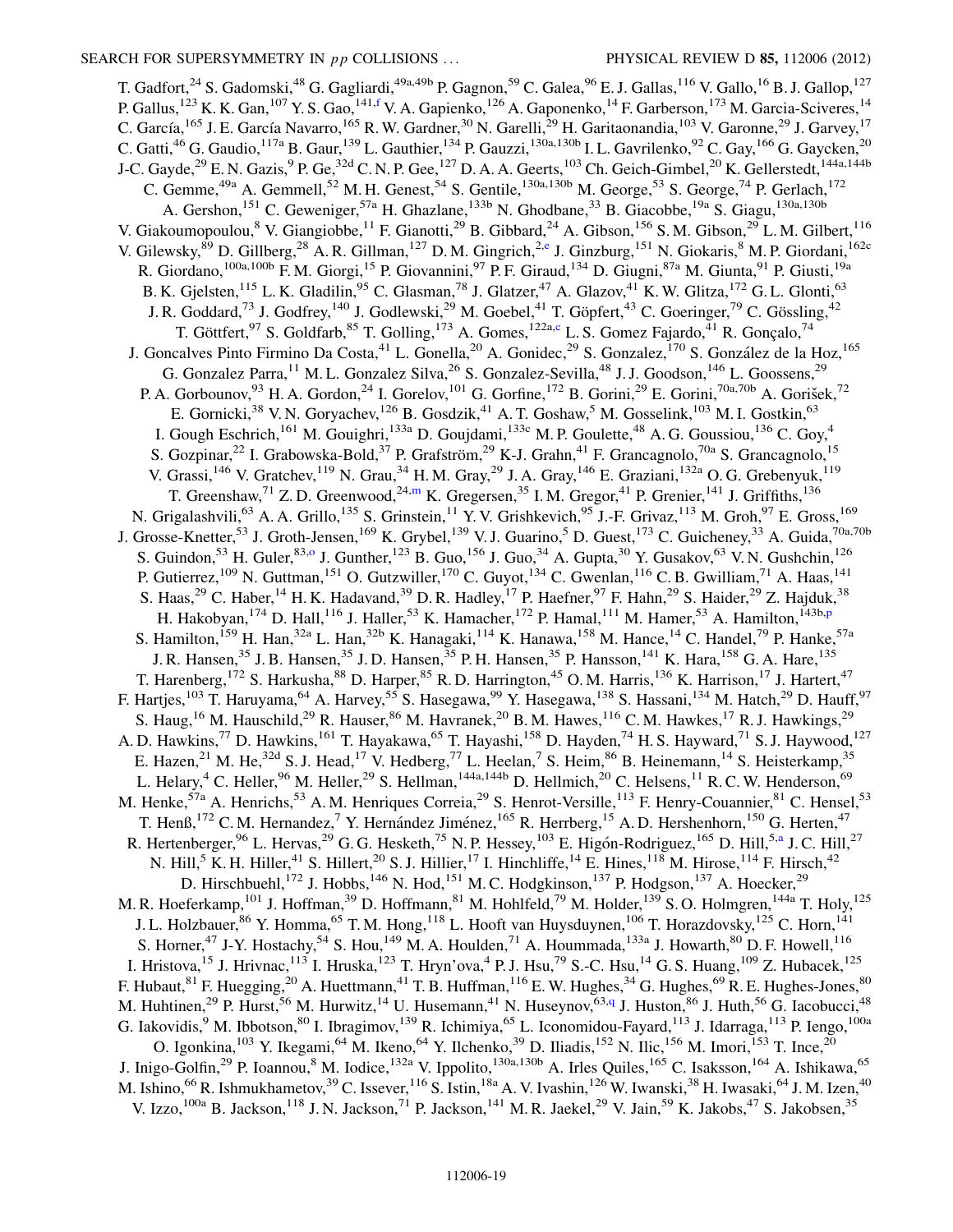<span id="page-20-1"></span><span id="page-20-0"></span>J. Jakubek,<sup>125</sup> D. K. Jana,<sup>109</sup> E. Jansen,<sup>75</sup> H. Jansen,<sup>29</sup> A. Jantsch,<sup>97</sup> M. Janus,<sup>47</sup> G. Jarlskog,<sup>77</sup> L. Jeanty,<sup>56</sup> K. Jelen,<sup>37</sup> I. Jen-La Plante, <sup>30</sup> P. Jenni, <sup>29</sup> A. Jeremie, <sup>4</sup> P. Jež, <sup>35</sup> S. Jézéquel, <sup>4</sup> M. K. Jha, <sup>19a</sup> H. Ji, <sup>170</sup> W. Ji, <sup>79</sup> J. Jia, <sup>146</sup> Y. Jiang, <sup>32b</sup> M. Jimenez Belenguer,<sup>41</sup> G. Jin,<sup>32b</sup> S. Jin,<sup>32a</sup> O. Jinnouchi,<sup>155</sup> M. D. Joergensen,<sup>35</sup> D. Joffe,<sup>39</sup> L. G. Johansen,<sup>13</sup> M. Johansen,<sup>144a,144b</sup> K. E. Johansson,<sup>144a</sup> P. Johansson,<sup>137</sup> S. Johnert,<sup>41</sup> K. A. Johns,<sup>6</sup> K. Jon-And,<sup>144a,144b</sup> G. Jones,  $^{116}$  R. W. L. Jones,  $^{69}$  T. W. Jones,  $^{75}$  T. J. Jones,  $^{71}$  O. Jonsson,  $^{29}$  C. Joram,  $^{29}$  P. M. Jorge,  $^{122a}$  J. Joseph,  $^{14}$ K. D. Joshi, <sup>80</sup> J. Jovicevic, <sup>145</sup> T. Jovin, <sup>12b</sup> X. Ju, <sup>170</sup> C. A. Jung, <sup>42</sup> R. M. Jungst, <sup>29</sup> V. Juranek, <sup>123</sup> P. Jussel, <sup>60</sup> A. Juste Rozas,<sup>11</sup> V. V. Kabachenko,<sup>126</sup> S. Kabana,<sup>16</sup> M. Kaci,<sup>165</sup> A. Kaczmarska,<sup>38</sup> P. Kadlecik,<sup>35</sup> M. Kado,<sup>113</sup> H. Kagan,<sup>107</sup> M. Kagan,<sup>56</sup> S. Kaiser,<sup>97</sup> E. Kajomovitz,<sup>150</sup> S. Kalinin,<sup>172</sup> L. V. Kalinovskaya,<sup>63</sup> S. Kama,<sup>39</sup> N. Kanaya,<sup>153</sup> M. Kaneda,<sup>29</sup> S. Kaneti,<sup>27</sup> T. Kanno,<sup>155</sup> V. A. Kantserov,<sup>94</sup> J. Kanzaki,<sup>64</sup> B. Kaplan,<sup>173</sup> A. Kapliy,<sup>30</sup> J. Kaplon,<sup>29</sup> D. Kar,<sup>43</sup> M. Karagounis,<sup>20</sup> M. Karagoz,<sup>116</sup> M. Karnevskiy,<sup>41</sup> V. Kartvelishvili,<sup>69</sup> A. N. Karyukhin,<sup>126</sup> L. Kashif, <sup>170</sup> G. Kasieczka, <sup>57b</sup> R. D. Kass, <sup>107</sup> A. Kastanas, <sup>13</sup> M. Kataoka, <sup>4</sup> Y. Kataoka, <sup>153</sup> E. Katsoufis, <sup>9</sup> J. Katzy, <sup>41</sup> V. Kaushik,<sup>6</sup> K. Kawagoe,<sup>65</sup> T. Kawamoto,<sup>153</sup> G. Kawamura,<sup>79</sup> M. S. Kayl,<sup>103</sup> V. A. Kazanin,<sup>105</sup> M. Y. Kazarinov,<sup>63</sup> R. Keeler,<sup>167</sup> R. Kehoe,<sup>39</sup> M. Keil,<sup>53</sup> G. D. Kekelidze,<sup>63</sup> J. S. Keller,<sup>136</sup> J. Kennedy,<sup>96</sup> M. Kenyon,<sup>52</sup> O. Kepka,<sup>123</sup> N. Kerschen,<sup>29</sup> B. P. Kerševan,<sup>72</sup> S. Kersten,<sup>172</sup> K. Kessoku,<sup>153</sup> J. Keung,<sup>156</sup> F. Khalil-zada,<sup>10</sup> H. Khandanyan,<sup>163</sup> A. Khanov,<sup>110</sup> D. Kharchenko,<sup>63</sup> A. Khodinov,<sup>94</sup> A. G. Kholodenko,<sup>126</sup> A. Khomich,<sup>57a</sup> T. J. Khoo,<sup>27</sup> G. Khoriauli,<sup>20</sup> A. Khoroshilov,<sup>172</sup> N. Khovanskiy,<sup>63</sup> V. Khovanskiy,<sup>93</sup> E. Khramov,<sup>63</sup> J. Khubua,<sup>50b</sup> H. Kim,<sup>144a,144b</sup> M. S. Kim,<sup>2</sup> S. H. Kim,<sup>158</sup> N. Kimura,<sup>168</sup> O. Kind,<sup>15</sup> B. T. King,<sup>71</sup> M. King,<sup>65</sup> R. S. B. King,<sup>116</sup> J. Kirk,<sup>127</sup> L. E. Kirsch,<sup>22</sup> A. E. Kiryunin,<sup>97</sup> T. Kishimoto,<sup>65</sup> D. Kisielewska,<sup>37</sup> T. Kittelmann,<sup>121</sup> A. M. Kiver,<sup>126</sup> E. Kladiva,<sup>142b</sup> M. Klein,<sup>71</sup> U. Klein,<sup>71</sup> K. Kleinknecht,<sup>79</sup> M. Klemetti,<sup>83</sup> A. Klier,<sup>169</sup> P. Klimek,<sup>144a,144b</sup> A. Klimentov,<sup>24</sup> R. Klingenberg,<sup>42</sup> J. A. Klinger, <sup>80</sup> E. B. Klinkby, <sup>35</sup> T. Klioutchnikova, <sup>29</sup> P. F. Klok, <sup>102</sup> S. Klous, <sup>103</sup> E. E. Kluge, <sup>57a</sup> T. Kluge,<sup>71</sup> P. Kluit,<sup>103</sup> S. Kluth,<sup>97</sup> N. S. Knecht,<sup>156</sup> E. Kneringer,<sup>60</sup> J. Knobloch,<sup>29</sup> E. B. F. G. Knoops,<sup>81</sup> A. Knue,<sup>53</sup> B. R. Ko,<sup>44</sup> T. Kobayashi,<sup>153</sup> M. Kobel,<sup>43</sup> M. Kocian,<sup>141</sup> P. Kodys,<sup>124</sup> K. Köneke,<sup>29</sup> A. C. König,<sup>102</sup> S. Koenig,<sup>79</sup> L. Köpke,<sup>79</sup> F. Koetsveld,<sup>102</sup> P. Koevesarki,<sup>20</sup> T. Koffas,<sup>28</sup> E. Koffeman,<sup>103</sup> L. A. Kogan,<sup>116</sup> F. Kohn,<sup>53</sup> Z. Kohout,<sup>125</sup> T. Kohriki,<sup>64</sup> T. Koi,<sup>141</sup> T. Kokott,<sup>20</sup> G. M. Kolachev,<sup>105</sup> H. Kolanoski,<sup>15</sup> V. Kolesnikov,<sup>63</sup> I. Koletsou,<sup>87a</sup> J. Koll,<sup>86</sup> M. Kollefrath,<sup>47</sup> S. D. Kolya, <sup>80</sup> A. A. Komar, <sup>92</sup> Y. Komori, <sup>153</sup> T. Kondo, <sup>64</sup> T. Kono, <sup>41[,r](#page-28-7)</[s](#page-28-8)up> A. I. Kononov, <sup>47</sup> R. Konoplich, <sup>106,s</sup> N. Konstantinidis,<sup>75</sup> A. Kootz,<sup>172</sup> S. Koperny,<sup>37</sup> K. Korcyl,<sup>38</sup> K. Kordas,<sup>152</sup> V. Koreshev,<sup>126</sup> A. Korn,<sup>116</sup> A. Korol,<sup>105</sup> I. Korolkov,<sup>11</sup> E. V. Korolkova,<sup>137</sup> V. A. Korotkov,<sup>126</sup> O. Kortner,<sup>97</sup> S. Kortner,<sup>97</sup> V. V. Kostyukhin,<sup>20</sup> M. J. Kotamäki,<sup>29</sup> S. Kotov,<sup>97</sup> V. M. Kotov,<sup>63</sup> A. Kotwal,<sup>44</sup> C. Kourkoumelis,<sup>8</sup> V. Kouskoura,<sup>152</sup> A. Koutsman,<sup>157a</sup> R. Kowalewski,<sup>167</sup> T. Z. Kowalski,<sup>37</sup> W. Kozanecki,<sup>134</sup> A. S. Kozhin,<sup>126</sup> V. Kral,<sup>125</sup> V. A. Kramarenko,<sup>95</sup> G. Kramberger,<sup>72</sup> M. W. Krasny,<sup>76</sup> A. Krasznahorkay,<sup>106</sup> J. Kraus,<sup>86</sup> J. K. Kraus,<sup>20</sup> A. Kreisel,<sup>151</sup> F. Kreici,<sup>125</sup> J. Kretzschmar,<sup>71</sup> N. Krieger,<sup>53</sup> P. Krieger,<sup>156</sup> K. Kroeninger,<sup>53</sup> H. Kroha,<sup>97</sup> J. Kroll,<sup>118</sup> J. Kroseberg,<sup>20</sup> J. Krstic,<sup>12a</sup> U. Kruchonak, <sup>63</sup> H. Krüger, <sup>20</sup> T. Kruker, <sup>16</sup> N. Krumnack, <sup>62</sup> Z. V. Krumshteyn, <sup>63</sup> A. Kruth, <sup>20</sup> T. Kubota, <sup>84</sup> S. Kuday, <sup>3a</sup> S. Kuehn,<sup>47</sup> A. Kugel,<sup>57c</sup> T. Kuhl,<sup>41</sup> D. Kuhn,<sup>60</sup> V. Kukhtin,<sup>63</sup> Y. Kulchitsky,<sup>88</sup> S. Kuleshov,<sup>31b</sup> C. Kummer,<sup>96</sup> M. Kuna,<sup>76</sup> N. Kundu,<sup>116</sup> J. Kunkle,<sup>118</sup> A. Kupco,<sup>123</sup> H. Kurashige,<sup>65</sup> M. Kurata,<sup>158</sup> Y. A. Kurochkin,<sup>88</sup> V. Kus,<sup>123</sup> E. S. Kuwertz,<sup>145</sup> M. Kuze,<sup>155</sup> J. Kvita,<sup>140</sup> R. Kwee,<sup>15</sup> A. La Rosa,<sup>48</sup> L. La Rotonda,<sup>36a,36b</sup> L. Labarga,<sup>78</sup> J. Labbe,<sup>4</sup> S. Lablak,<sup>133a</sup> C. Lacasta,<sup>165</sup> F. Lacava,<sup>130a,130b</sup> H. Lacker,<sup>15</sup> D. Lacour,<sup>76</sup> V. R. Lacuesta,<sup>165</sup> E. Ladygin,<sup>63</sup> R. Lafaye,<sup>4</sup> B. Laforge,<sup>76</sup> T. Lagouri,<sup>78</sup> S. Lai,<sup>47</sup> E. Laisne,<sup>54</sup> M. Lamanna,<sup>29</sup> L. Lambourne,<sup>75</sup> C. L. Lampen,<sup>6</sup> W. Lampl,<sup>6</sup> E. Lancon,<sup>134</sup> U. Landgraf,<sup>47</sup> M. P. J. Landon,<sup>73</sup> J. L. Lane,<sup>80</sup> C. Lange,<sup>41</sup> A. J. Lankford,<sup>161</sup> F. Lanni,<sup>24</sup> K. Lantzsch,<sup>172</sup> S. Laplace,<sup>76</sup> C. Lapoire,<sup>20</sup> J. F. Laporte,<sup>134</sup> T. Lari,<sup>87a</sup> A. V. Larionov,<sup>126</sup> A. Larner,<sup>116</sup> C. Lasseur,<sup>29</sup> M. Lassnig,<sup>29</sup> P. Laurelli,<sup>46</sup> V. Lavorini,<sup>36a,36b</sup> W. Lavrijsen,<sup>14</sup> P. Laycock,<sup>71</sup> A. B. Lazarev,<sup>63</sup> O. Le Dortz,<sup>76</sup> E. Le Guirriec, <sup>81</sup> C. Le Maner, <sup>156</sup> E. Le Menedeu, <sup>11</sup> C. Lebel, <sup>91</sup> T. LeCompte, <sup>5</sup> F. Ledroit-Guillon, <sup>54</sup> H. Lee, <sup>103</sup> J. S. H. Lee,<sup>114</sup> S. C. Lee,<sup>149</sup> L. Lee,<sup>173</sup> M. Lefebvre,<sup>167</sup> M. Legendre,<sup>134</sup> A. Leger,<sup>48</sup> B. C. LeGeyt,<sup>118</sup> F. Legger,<sup>96</sup> C. Leggett,<sup>14</sup> M. Lehmacher,<sup>20</sup> G. Lehmann Miotto,<sup>29</sup> X. Lei,<sup>6</sup> M. A. L. Leite,<sup>23d</sup> R. Leitner,<sup>124</sup> D. Lellouch,<sup>169</sup> M. Leltchouk,  $34$  B. Lemmer,  $53$  V. Lendermann,  $57a$  K. J. C. Leney,  $143b$  T. Lenz,  $103$  G. Lenzen,  $172$  B. Lenzi,  $29$ K. Leonhardt,<sup>43</sup> S. Leontsinis,<sup>9</sup> C. Leroy,<sup>91</sup> J-R. Lessard,<sup>167</sup> J. Lesser,<sup>144a</sup> C. G. Lester,<sup>27</sup> A. Leung Fook Cheong,<sup>170</sup> J. Levêque,<sup>4</sup> D. Levin,<sup>85</sup> L. J. Levinson,<sup>169</sup> M. S. Levitski,<sup>126</sup> A. Lewis,<sup>116</sup> G. H. Lewis,<sup>106</sup> A. M. Leyko,<sup>20</sup> M. Ley[t](#page-28-9)on, <sup>15</sup> B. Li, <sup>81</sup> H. Li, <sup>170,t</sup> S. Li, <sup>32b[,u](#page-28-10)</sup> X. Li, <sup>85</sup> Z. Liang, <sup>116[,v](#page-28-11)</sup> H. Liao, <sup>33</sup> B. Liberti, <sup>131a</sup> P. Lichard, <sup>29</sup> M. Lichtnecker, <sup>96</sup> K. Lie, <sup>163</sup> W. Liebig, <sup>13</sup> C. Limbach, <sup>20</sup> A. Limosani, <sup>84</sup> M. Limper, <sup>61</sup> S. C. Lin, <sup>149[,w](#page-28-12)</sup> F. Linde, <sup>103</sup> J. T. Linnemann, <sup>86</sup> E. Lipeles, <sup>118</sup> L. Lipinsky, <sup>123</sup> A. Lipniacka, <sup>13</sup> T. M. Liss, <sup>163</sup> D. Lissauer, <sup>24</sup> A. Lister, <sup>48</sup> A. M. Litke, <sup>135</sup> C. Liu, <sup>28</sup> D. Liu, <sup>149</sup> H. Liu, <sup>85</sup> J. B. Liu, <sup>85</sup> M. Liu, <sup>32b</sup> Y. Liu, <sup>32b</sup> M. Livan, <sup>117a, 117b</sup> S. S. A. Livermore, <sup>116</sup> A. Lleres, <sup>54</sup> J. Llorente Merino, <sup>78</sup> S. L. Lloyd, <sup>73</sup> E. Lobodzinska, <sup>41</sup> P. Loch, <sup>6</sup>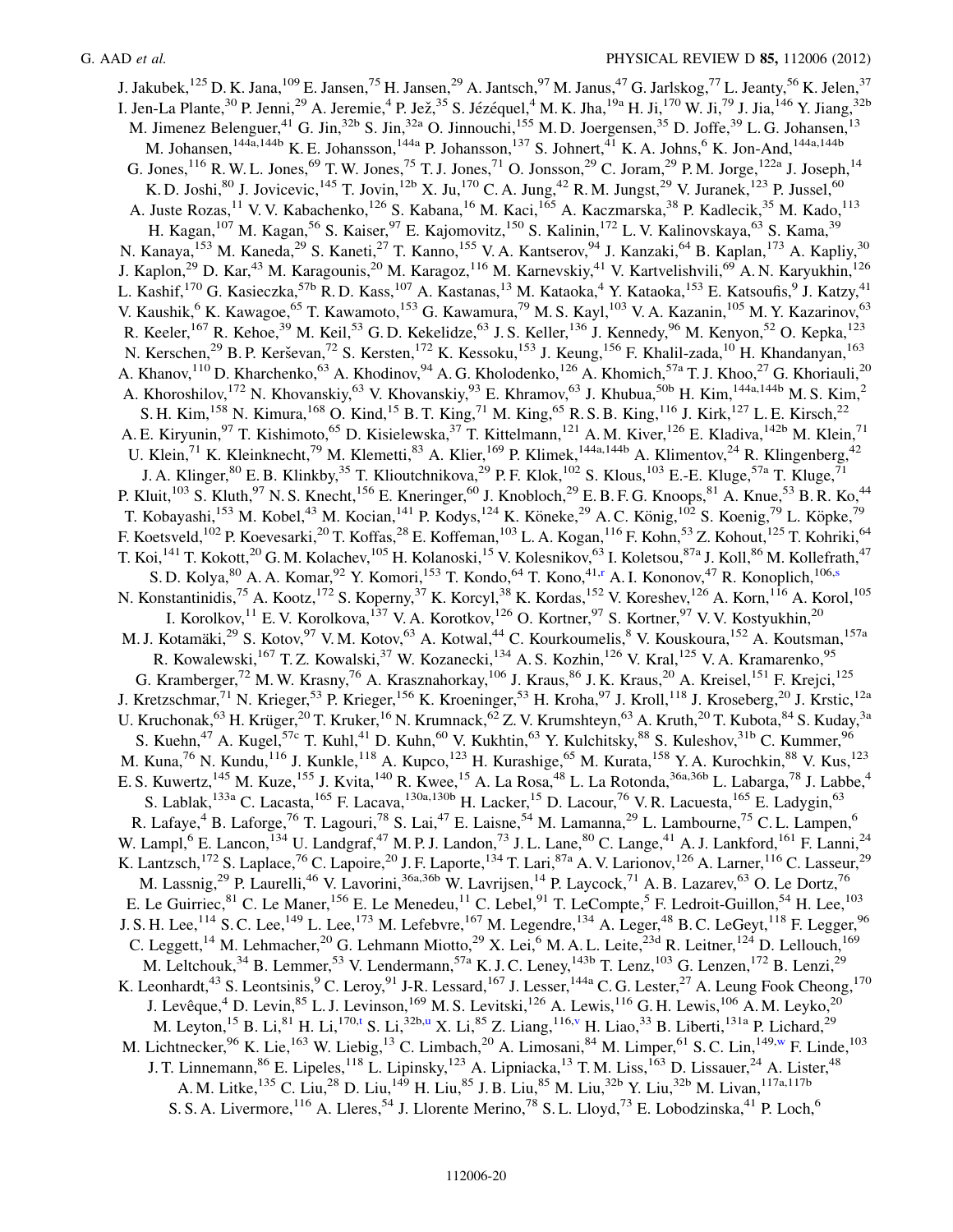<span id="page-21-5"></span><span id="page-21-4"></span><span id="page-21-3"></span><span id="page-21-2"></span><span id="page-21-1"></span><span id="page-21-0"></span>W. S. Lockman,<sup>135</sup> T. Loddenkoetter,<sup>20</sup> F. K. Loebinger,<sup>80</sup> A. Loginov,<sup>173</sup> C. W. Loh,<sup>166</sup> T. Lohse,<sup>15</sup> K. Lohwasser,<sup>47</sup> M. Lokajicek,<sup>123</sup> J. Loken,<sup>116</sup> V. P. Lombardo,<sup>4</sup> R. E. Long,<sup>69</sup> L. Lopes,<sup>122a</sup> D. Lopez Mateos,<sup>56</sup> J. Lorenz,<sup>96</sup> N. Lorenzo Martinez, <sup>113</sup> M. Losada, <sup>160</sup> P. Loscutoff, <sup>14</sup> F. Lo Sterzo, <sup>130a, 130b</sup> M. J. Losty, <sup>157a</sup> X. Lou, <sup>40</sup> A. Lounis, <sup>113</sup> K. F. Loureiro,  $^{160}$  J. Love,  $^{21}$  P. A. Love,  $^{69}$  A. J. Lowe,  $^{141,f}$  $^{141,f}$  $^{141,f}$  F. Lu,  $^{32a}$  H. J. Lubatti,  $^{136}$  C. Luci,  $^{130a,130b}$  A. Lucotte,  $^{54}$ A. Ludwig,<sup>43</sup> D. Ludwig,<sup>41</sup> I. Ludwig,<sup>47</sup> J. Ludwig,<sup>47</sup> F. Luehring,<sup>59</sup> G. Luijckx,<sup>103</sup> W. Lukas,<sup>60</sup> D. Lumb,<sup>47</sup> L. Luminari,<sup>130a</sup> E. Lund,<sup>115</sup> B. Lund-Jensen,<sup>145</sup> B. Lundberg,<sup>77</sup> J. Lundberg,<sup>144a,144b</sup> J. Lundquist,<sup>35</sup> M. Lungwitz,<sup>79</sup> G. Lutz,  $97$  D. Lynn,  $24$  J. Lys,  $14$  E. Lytken,  $77$  H. Ma,  $24$  L. L. Ma,  $170$  J. A. Macana Goia,  $91$  G. Maccarrone,  $46$ A. Macchiolo,<sup>97</sup> B. Maček,<sup>72</sup> J. Machado Miguens,<sup>122a</sup> R. Mackeprang,<sup>35</sup> R. J. Madaras,<sup>14</sup> W. F. Mader,<sup>43</sup> R. Maenner,<sup>57c</sup> T. Maeno,<sup>24</sup> P. Mättig,<sup>172</sup> S. Mättig,<sup>41</sup> L. Magnoni,<sup>29</sup> E. Magradze,<sup>53</sup> Y. Mahalalel,<sup>151</sup> K. Mahboubi,<sup>47</sup> S. Mahmoud,<sup>71</sup> G. Mahout,<sup>17</sup> C. Maiani,<sup>130a,130b</sup> C. Maidantchik,<sup>23a</sup> A. Maio,<sup>122a[,c](#page-27-1)</sup> S. Majewski,<sup>24</sup> Y. Makida,<sup>64</sup> N. Makovec,<sup>113</sup> P. Mal,<sup>134</sup> B. Malaescu,<sup>29</sup> Pa. Malecki,<sup>38</sup> P. Malecki,<sup>38</sup> V. P. Maleev,<sup>119</sup> F. Malek,<sup>54</sup> U. Mallik,<sup>61</sup> D. Malon,<sup>5</sup> C. Malone,<sup>141</sup> S. Maltezos,<sup>9</sup> V. Malyshev,<sup>105</sup> S. Malyukov,<sup>29</sup> R. Mameghani,<sup>96</sup> J. Mamuzic,<sup>12b</sup> A. Manabe, <sup>64</sup> L. Mandelli, <sup>87a</sup> I. Mandić, <sup>72</sup> R. Mandrysch, <sup>15</sup> J. Maneira, <sup>122a</sup> P. S. Mangeard, <sup>86</sup> L. Manhaes de Andrade Filho,<sup>23a</sup> I. D. Manjavidze,<sup>63</sup> A. Mann,<sup>53</sup> P. M. Manning,<sup>135</sup> A. Manousakis-Katsikakis,<sup>8</sup> B. Mansoulie, <sup>134</sup> A. Manz, <sup>97</sup> A. Mapelli, <sup>29</sup> L. Mapelli, <sup>29</sup> L. March, <sup>78</sup> J. F. Marchand, <sup>28</sup> F. Marchese, <sup>131a,131b</sup> G. Marchiori,<sup>76</sup> M. Marcisovsky,<sup>123</sup> C. P. Marino,<sup>167</sup> F. Marroquim,<sup>23a</sup> R. Marshall,<sup>80</sup> Z. Marshall,<sup>29</sup> F. K. Martens,<sup>156</sup> S. Marti-Garcia,<sup>165</sup> A. J. Martin,<sup>173</sup> B. Martin,<sup>29</sup> B. Martin,<sup>86</sup> F. F. Martin,<sup>118</sup> J. P. Martin,<sup>91</sup> Ph. Martin,<sup>54</sup> T. A. Martin,<sup>17</sup> V. J. Martin,<sup>45</sup> B. Martin dit Latour,<sup>48</sup> S. Martin-Haugh,<sup>147</sup> M. Martinez,<sup>11</sup> V. Martinez Outschoorn,<sup>56</sup> A. C. Martyniuk,<sup>167</sup> M. Marx,<sup>80</sup> F. Marzano,<sup>130a</sup> A. Marzin,<sup>109</sup> L. Masetti,<sup>79</sup> T. Mashimo,<sup>153</sup> R. Mashinistov,<sup>92</sup> J. Masik, <sup>80</sup> A. L. Maslennikov, <sup>105</sup> I. Massa, <sup>19a, 19b</sup> G. Massaro, <sup>103</sup> N. Massol, <sup>4</sup> P. Mastrandrea, <sup>130a, 130b</sup> A. Mastroberardino,<sup>36a,36b</sup> T. Masubuchi,<sup>153</sup> P. Matricon,<sup>113</sup> H. Matsumoto,<sup>153</sup> H. Matsunaga,<sup>153</sup> T. Matsushita,<sup>65</sup> C. Mattravers,  $^{116,d}$  $^{116,d}$  $^{116,d}$  J. M. Mau[g](#page-27-6)ain,  $^{29}$  J. Maurer,  $^{81}$  S. J. Maxfield,  $^{71}$  D. A. Maximov,  $^{105,g}$  E. N. May,  $^5$  A. Mayne,  $^{137}$ R. Mazini,<sup>149</sup> M. Mazur,<sup>20</sup> M. Mazzanti,<sup>87a</sup> S. P. Mc Kee,<sup>85</sup> A. McCarn,<sup>163</sup> R. L. McCarthy,<sup>146</sup> T. G. McCarthy,<sup>28</sup> N. A. McCubbin,<sup>127</sup> K. W. McFarlane,<sup>55</sup> J. A. Mcfayden,<sup>137</sup> H. McGlone,<sup>52</sup> G. Mchedlidze,<sup>50b</sup> R. A. McLaren,<sup>29</sup> T. Mclaughlan,<sup>17</sup> S. J. McMahon,<sup>127</sup> R. A. McPherson,<sup>167,[k](#page-28-0)</sup> A. Meade,<sup>82</sup> J. Mechnich,<sup>103</sup> M. Mechtel,<sup>172</sup> M. Medinnis,<sup>41</sup> R. Meera-Lebbai,<sup>109</sup> T. Meguro,<sup>114</sup> R. Mehdiyev,<sup>91</sup> S. Mehlhase,<sup>35</sup> A. Mehta,<sup>71</sup> K. Meier,<sup>57a</sup> B. Meirose,<sup>77</sup> C. Melachrinos,<sup>30</sup> B. R. Mellado Garcia,<sup>170</sup> L. Mendoza Navas,<sup>160</sup> Z. Meng,<sup>149,[t](#page-28-9)</sup> A. Mengarelli,<sup>19a,19b</sup> S. Menke,  $97$  C. Menot,  $29$  E. Meoni,  $11$  K. M. Mercurio,  $56$  P. Mermod,  $48$  L. Merola,  $100a,100b$  C. Meroni,  $87a$ F. S. Merritt,<sup>30</sup> H. Merritt,<sup>107</sup> A. Messina,<sup>29</sup> J. Metcalfe,<sup>101</sup> A. S. Mete,<sup>62</sup> C. Meyer,<sup>79</sup> C. Meyer,<sup>30</sup> J-P. Meyer,<sup>134</sup> J. Meyer,<sup>171</sup> J. Meyer,<sup>53</sup> T. C. Meyer,<sup>29</sup> W. T. Meyer,<sup>62</sup> J. Miao,<sup>32d</sup> S. Michal,<sup>29</sup> L. Micu,<sup>25a</sup> R. P. Middleton,<sup>127</sup> S. Migas,<sup>71</sup> L. Mijović,<sup>41</sup> G. Mikenberg, <sup>169</sup> M. Mikestikova, <sup>123</sup> M. Mikuž, <sup>72</sup> D. W. Miller, <sup>30</sup> R. J. Miller, <sup>86</sup> W. J. Mills,<sup>166</sup> C. Mills,<sup>56</sup> A. Milov,<sup>169</sup> D. A. Milstead,<sup>144a,144b</sup> D. Milstein,<sup>169</sup> A. A. Minaenko,<sup>126</sup> M. Miñano Moya, <sup>165</sup> I. A. Minashvili, <sup>63</sup> A. I. Mincer, <sup>106</sup> B. Mindur, <sup>37</sup> M. Mineev, <sup>63</sup> Y. Ming, <sup>170</sup> L. M. Mir, <sup>11</sup> G. Mirabelli,<sup>130a</sup> L. Miralles Verge,<sup>11</sup> A. Misiejuk,<sup>74</sup> J. Mitrevski,<sup>135</sup> G. Y. Mitrofanov,<sup>126</sup> V. A. Mitsou,<sup>165</sup> S. Mitsui,<sup>64</sup> P. S. Miyagawa,<sup>137</sup> K. Miyazaki,<sup>65</sup> J. U. Mjörnmark,<sup>77</sup> T. Moa,<sup>144a,144b</sup> P. Mockett,<sup>136</sup> S. Moed,<sup>56</sup> V. Moeller,<sup>27</sup> K. Mönig,<sup>41</sup> N. Möser,<sup>20</sup> S. Mohapatra,<sup>146</sup> W. Mohr,<sup>47</sup> S. Mohrdieck-Möck,<sup>97</sup> R. Moles-Valls,<sup>165</sup> J. Molina-Perez,<sup>29</sup> J. Monk,<sup>75</sup> E. Monnier,<sup>81</sup> S. Montesano,<sup>87a,87b</sup> F. Monticelli,<sup>68</sup> S. Monzani,<sup>19a,19b</sup> R. W. Moore,<sup>2</sup> G. F. Moorhead,  $84$  C. Mora Herrera,  $48$  A. Moraes,  $52$  N. Morange,  $134$  J. Morel,  $53$  G. Morello,  $36a,36b$  D. Moreno,  $79$ M. Moreno Llácer,<sup>165</sup> P. Morettini,<sup>49a</sup> M. Morgenstern,<sup>43</sup> M. Morii,<sup>56</sup> J. Morin,<sup>73</sup> A. K. Morley,<sup>29</sup> G. Mornacchi,<sup>29</sup> S. V. Morozov, <sup>94</sup> J. D. Morris, <sup>73</sup> L. Morvaj, <sup>99</sup> H. G. Moser, <sup>97</sup> M. Mosidze, <sup>50b</sup> J. Moss, <sup>107</sup> R. Mount, <sup>141</sup> E. Mountricha,  $9^{\text{,}x}$  $9^{\text{,}x}$  $9^{\text{,}x}$  S.V. Mouraviev,  $92$  E.J.W. Moyse,  $82$  M. Mudrinic,  $12^{\text{b}}$  F. Mueller,  $57^{\text{a}}$  J. Mueller,  $12^{\text{1}}$  K. Mueller,  $2^{\text{0}}$ T. A. Müller, <sup>96</sup> T. Mueller, <sup>79</sup> D. Muenstermann, <sup>29</sup> A. Muir, <sup>166</sup> Y. Munwes, <sup>151</sup> W. J. Murray, <sup>127</sup> I. Mussche, <sup>103</sup> E. Musto,<sup>100a,100b</sup> A. G. Myagkov,<sup>126</sup> M. Myska,<sup>123</sup> J. Nadal,<sup>11</sup> K. Nagai,<sup>158</sup> K. Nagano,<sup>64</sup> A. Nagarkar,<sup>107</sup> Y. Nagasaka,<sup>58</sup> M. Nagel,<sup>97</sup> A. M. Nairz,<sup>29</sup> Y. Nakahama,<sup>29</sup> K. Nakamura,<sup>153</sup> T. Nakamura,<sup>153</sup> I. Nakano,<sup>108</sup> G. Nanava,<sup>20</sup> A. Napier,<sup>159</sup> R. Narayan,<sup>57b</sup> M. Nash,<sup>75,[d](#page-27-2)</sup> N. R. Nation,<sup>21</sup> T. Nattermann,<sup>20</sup> T. Naumann,<sup>41</sup> G. Navarro, <sup>160</sup> H. A. Neal, <sup>85</sup> E. Nebot, <sup>78</sup> P. Yu. Nechaeva, <sup>92</sup> T. J. Neep, <sup>80</sup> A. Negri, <sup>117a,117b</sup> G. Negri, <sup>29</sup> S. Nektarijevic,  $^{48}$  A. Nelson,  $^{161}$  T. K. Nelson,  $^{141}$  S. Nemecek,  $^{123}$  P. Nemethy,  $^{106}$  A. A. Nepomuceno,  $^{23a}$  M. Nessi,  $^{29,y}$  $^{29,y}$  $^{29,y}$ M. S. Neubauer, <sup>163</sup> A. Neusiedl, <sup>79</sup> R. M. Neves, <sup>106</sup> P. Nevski, <sup>24</sup> P. R. Newman, <sup>17</sup> V. Nguyen Thi Hong, <sup>134</sup> R. B. Nickerson,<sup>116</sup> R. Nicolaidou,<sup>134</sup> L. Nicolas,<sup>137</sup> B. Nicquevert,<sup>29</sup> F. Niedercorn,<sup>113</sup> J. Nielsen,<sup>135</sup> T. Niinikoski,<sup>29</sup> N. Nikiforou,<sup>34</sup> A. Nikiforov,<sup>15</sup> V. Nikolaenko,<sup>126</sup> K. Nikolaev,<sup>63</sup> I. Nikolic-Audit,<sup>76</sup> K. Nikolics,<sup>48</sup> K. Nikolopoulos,<sup>24</sup> H. Nilsen,<sup>47</sup> P. Nilsson,<sup>7</sup> Y. Ninomiya,<sup>153</sup> A. Nisati,<sup>130a</sup> T. Nishiyama,<sup>65</sup> R. Nisius,<sup>97</sup>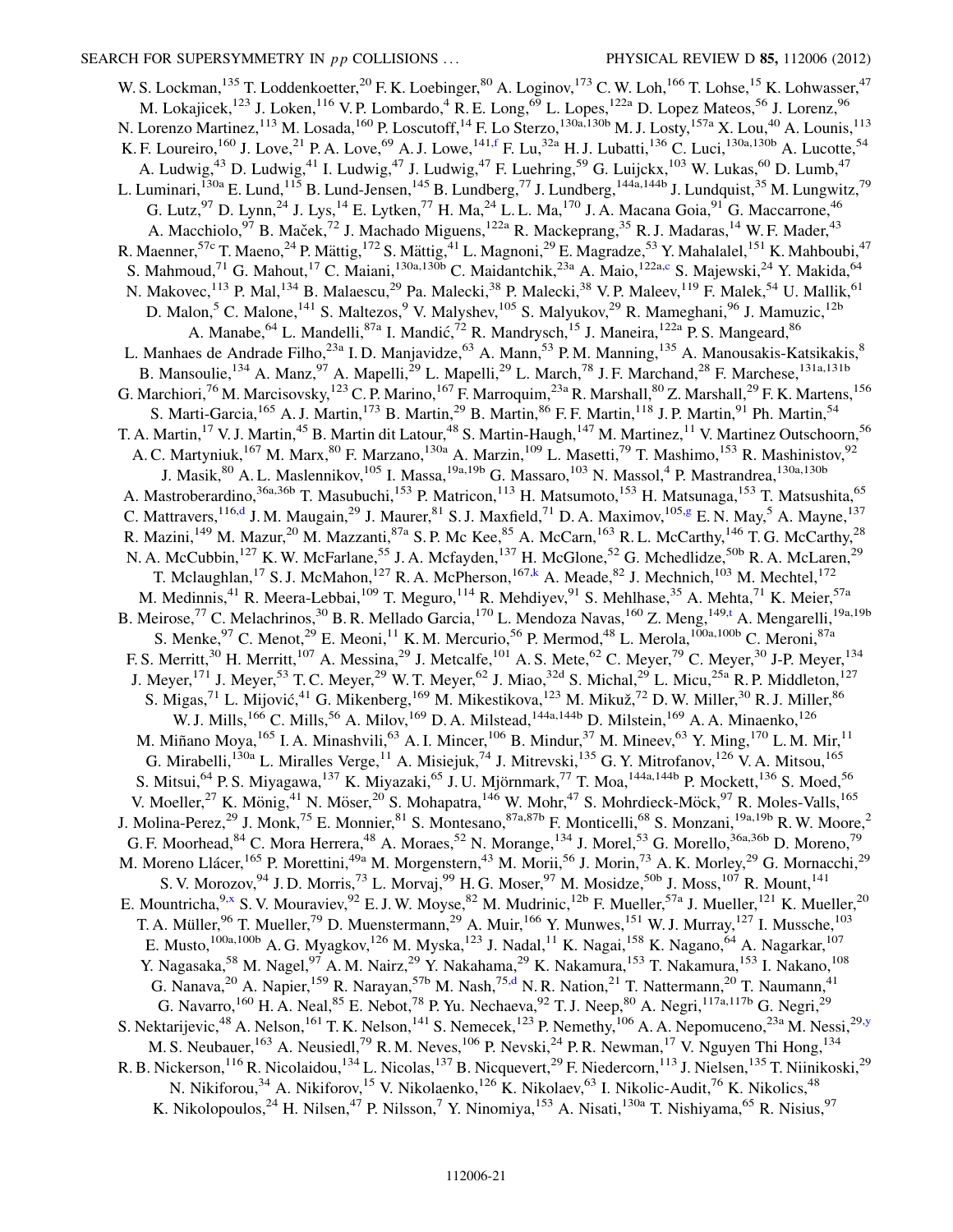L. Nodulman,<sup>5</sup> M. Nomachi,<sup>114</sup> I. Nomidis,<sup>152</sup> M. Nordberg,<sup>29</sup> P. R. Norton,<sup>127</sup> J. Novakova,<sup>124</sup> M. Nozaki,<sup>64</sup> L. Nozka,<sup>111</sup> I. M. Nugent,<sup>157a</sup> A.-E. Nuncio-Quiroz,<sup>20</sup> G. Nunes Hanninger,<sup>84</sup> T. Nunnemann,<sup>96</sup> E. Nurse,<sup>75</sup> B. J. O'Brien,<sup>45</sup> S. W. O'Ne[a](#page-27-3)le,<sup>17,a</sup> D. C. O'Neil,<sup>140</sup> V. O'Shea,<sup>52</sup> L. B. Oakes,<sup>96</sup> F. G. Oakham,<sup>28[,e](#page-27-4)</sup> H. Oberlack,<sup>97</sup> J. Ocariz,<sup>76</sup> A. Ochi,<sup>65</sup> S. Oda,<sup>153</sup> S. Odaka,<sup>64</sup> J. Odier,<sup>81</sup> H. Ogren,<sup>59</sup> A. Oh,<sup>80</sup> S. H. Oh,<sup>44</sup> C. C. Ohm,<sup>144a,144b</sup> T. Ohshima,<sup>99</sup> H. Ohshita,<sup>138</sup> S. Okada,<sup>65</sup> H. Okawa,<sup>161</sup> Y. Okumura,<sup>99</sup> T. Okuyama,<sup>153</sup> A. Olariu,<sup>25a</sup> M. Olcese,<sup>49a</sup> A. G. Olchevski,<sup>63</sup> S. A. Olivares Pino,<sup>31a</sup> M. Oliveira,<sup>122a[,i](#page-27-8)</sup> D. Oliveira Damazio,<sup>24</sup> E. Oliver Garcia,<sup>165</sup> D. Olivito,<sup>118</sup> A. Olszewski,<sup>38</sup> J. Olszowska,<sup>38</sup> C. Omachi,<sup>65</sup> A. Onofre,<sup>122a[,z](#page-28-15)</sup> P. U. E. Onyisi,<sup>30</sup> C. J. Oram,<sup>157a</sup> M. J. Oreglia,<sup>30</sup> Y. Oren,<sup>151</sup> D. Orestano,<sup>132a,132b</sup> N. Orlando,<sup>70a,70b</sup> I. Orlov,<sup>105</sup> C. Oropeza Barrera,<sup>52</sup> R. S. Orr,<sup>156</sup> B. Osculati,<sup>49a,49b</sup> R. Ospanov,<sup>118</sup> C. Osuna,<sup>11</sup> G. Otero y Garzon,<sup>26</sup> J. P. Ottersbach,<sup>103</sup> M. Ouchrif,<sup>133d</sup> E. A. Ouellette,<sup>167</sup> F. Ould-Saada,<sup>115</sup> A. Ouraou,<sup>134</sup> Q. Ouyang,<sup>32a</sup> A. Ovcharova,<sup>14</sup> M. Owen,<sup>80</sup> S. Owen,<sup>137</sup> V. E. Ozcan,<sup>18a</sup> N. Ozturk,<sup>7</sup> A. Pacheco Pages,<sup>11</sup> C. Padilla Aranda,<sup>11</sup> S. Pagan Griso,<sup>14</sup> E. Paganis,<sup>137</sup> F. Paige,<sup>24</sup> P. Pais,<sup>82</sup> K. Pajchel,<sup>115</sup> G. Palacino, <sup>157b</sup> C. P. Paleari, <sup>6</sup> S. Palestini, <sup>29</sup> D. Pallin, <sup>33</sup> A. Palma, <sup>122a</sup> J. D. Palmer, <sup>17</sup> Y. B. Pan, <sup>170</sup> E. Panagiotopoulou,<sup>9</sup> B. Panes,<sup>31a</sup> N. Panikashvili,<sup>85</sup> S. Panitkin,<sup>24</sup> D. Pantea,<sup>25a</sup> M. Panuskova,<sup>123</sup> V. Paolone,<sup>121</sup> A. Papadelis,<sup>144a</sup> Th. D. Papadopoulou,<sup>9</sup> A. Paramonov,<sup>5</sup> D. Paredes Hernandez,<sup>33</sup> W. Park,<sup>24,[aa](#page-28-16)</sup> M. A. Parker,<sup>27</sup> F. Parodi,<sup>49a,49b</sup> J. A. Parsons,<sup>34</sup> U. Parzefall,<sup>47</sup> S. Pashapour,<sup>53</sup> E. Pasqualucci,<sup>130a</sup> S. Passaggio,<sup>49a</sup> A. Passeri,<sup>132a</sup> F. Pastore,<sup>132a,132b</sup> Fr. Pastore,<sup>74</sup> G. Pásztor,<sup>48,[bb](#page-28-17)</sup> S. Pataraia,<sup>172</sup> N. Patel,<sup>148</sup> J. R. Pater,<sup>80</sup> S. Patricelli,<sup>100a,100b</sup> T. Pauly,<sup>29</sup> M. Pecsy,<sup>142a</sup> M. I. Pedraza Morales,<sup>170</sup> S. V. Peleganchuk,<sup>105</sup> H. Peng,<sup>32b</sup> B. Penning,<sup>30</sup> A. Penson,<sup>34</sup> J. Penwell,<sup>59</sup> M. Perantoni,<sup>23a</sup> K. Perez,<sup>34[,cc](#page-28-18)</sup> T. Perez Cavalcanti,<sup>41</sup> E. Perez Codina,<sup>157a</sup> M. T. Pérez García-Estañ,<sup>165</sup> V. Perez Reale,<sup>34</sup> L. Perini,<sup>87a,87b</sup> H. Pernegger,<sup>29</sup> R. Perrino,<sup>70a</sup> P. Perrodo,<sup>4</sup> S. Persembe,<sup>3a</sup> V.D. Peshekhonov,<sup>63</sup> K. Peters,<sup>29</sup> B. A. Petersen,<sup>29</sup> J. Petersen,<sup>29</sup> T. C. Petersen,<sup>35</sup> E. Petit,<sup>4</sup> A. Petridis,<sup>152</sup> C. Petridou,<sup>152</sup> E. Petrolo,<sup>130a</sup> F. Petrucci,<sup>132a,132b</sup> D. Petschull,<sup>41</sup> M. Petteni,<sup>140</sup> R. Pezoa,<sup>31b</sup> A. Phan,<sup>84</sup> P. W. Phillips,<sup>127</sup> G. Piacquadio,<sup>29</sup> A. Picazio.<sup>48</sup> E. Piccaro,<sup>73</sup> M. Piccinini,<sup>19a,19b</sup> S. M. Piec,<sup>41</sup> R. Piegaia,<sup>26</sup> D. T. Pignotti,<sup>107</sup> J. E. Pilcher,<sup>30</sup> A. D. Pilkington, <sup>80</sup> J. Pina, <sup>122a[,c](#page-27-1)</sup> M. Pinamonti, <sup>162a, 162c</sup> A. Pinder, <sup>116</sup> J. L. Pinfold, <sup>2</sup> J. Ping, <sup>32c</sup> B. Pinto, <sup>122a</sup> O. Pirotte,<sup>29</sup> C. Pizio,<sup>87a,87b</sup> M. Plamondon,<sup>167</sup> M.-A. Pleier,<sup>24</sup> A. V. Pleskach,<sup>126</sup> E. Plotnikova,<sup>63</sup> A. Poblaguev,<sup>24</sup> S. Poddar,<sup>57a</sup> F. Podlyski,<sup>33</sup> L. Poggioli,<sup>113</sup> T. Poghosyan,<sup>20</sup> M. Pohl,<sup>48</sup> F. Polci,<sup>54</sup> G. Polesello,<sup>117a</sup> A. Policicchio,<sup>36a,36b</sup> A. Polini,<sup>19a</sup> J. Poll,<sup>73</sup> V. Polychronakos,<sup>24</sup> D. M. Pomarede,<sup>134</sup> D. Pomeroy,<sup>22</sup> K. Pommès,<sup>29</sup> L. Pontecorvo,<sup>130a</sup> B. G. Pope,<sup>86</sup> G. A. Popeneciu,<sup>25a</sup> D. S. Popovic,<sup>12a</sup> A. Poppleton,<sup>29</sup> X. Portell Bueso,<sup>29</sup> C. Posch,<sup>21</sup> G. E. Pospelov,<sup>97</sup> S. Pospisil,<sup>125</sup> I. N. Potrap,<sup>97</sup> C. J. Potter,<sup>147</sup> C. T. Potter,<sup>112</sup> G. Poulard,<sup>29</sup> J. Poveda,<sup>170</sup> V. Pozdnyakov,<sup>63</sup> R. Prabhu,<sup>75</sup> P. Pralavorio,<sup>81</sup> A. Pranko,<sup>14</sup> S. Prasad,<sup>29</sup> R. Pravahan,<sup>7</sup> S. Prell,<sup>62</sup> K. Pretzl,<sup>16</sup> L. Pribyl,<sup>29</sup> D. Price,<sup>59</sup> J. Price,<sup>71</sup> L. E. Price,<sup>5</sup> M. J. Price,<sup>29</sup> D. Prieur,<sup>121</sup> M. Primavera,<sup>70a</sup> K. Prokofiev,<sup>106</sup> F. Prokoshin,<sup>31b</sup> S. Protopopescu,<sup>24</sup> J. Proudfoot,<sup>5</sup> X. Prudent,<sup>43</sup> M. Przybycien,<sup>37</sup> H. Przysiezniak,<sup>4</sup> S. Psoroulas,<sup>20</sup> E. Ptacek,<sup>112</sup> E. Pueschel,<sup>82</sup> J. Purdham,<sup>85</sup> M. Purohit,<sup>24[,aa](#page-28-16)</sup> P. Puzo,<sup>113</sup> Y. Pylypchenko,<sup>61</sup> J. Qian,<sup>85</sup> Z. Qian,<sup>81</sup> Z. Qin,<sup>41</sup> A. Quadt,<sup>53</sup> D. R. Quarrie,<sup>14</sup> W. B. Quayle,<sup>170</sup> F. Quinonez,<sup>31a</sup> M. Raas,<sup>102</sup> V. Radescu,<sup>41</sup> B. Radics,<sup>20</sup> P. Radloff,<sup>112</sup> T. Rador,<sup>18a</sup> F. Ragusa,<sup>87a,87b</sup> G. Rahal,<sup>175</sup> A. M. Rahimi,<sup>107</sup> D. Rahm,<sup>24</sup> S. Rajagopalan,<sup>24</sup> M. Rammensee,<sup>47</sup> M. Rammes,<sup>139</sup> A. S. Randle-Conde,<sup>39</sup> K. Randrianarivony,<sup>28</sup> P. N. Ratoff,<sup>69</sup> F. Rauscher,<sup>96</sup> T. C. Rave,<sup>47</sup> M. Raymond,<sup>29</sup> A. L. Read,<sup>115</sup> D. M. Rebuzzi,<sup>117a,117b</sup> A. Redelbach,<sup>171</sup> G. Redlinger,<sup>24</sup> R. Reece,<sup>118</sup> K. Reeves,<sup>40</sup> A. Reichold,<sup>103</sup> E. Reinherz-Aronis,<sup>151</sup> A. Reinsch,<sup>112</sup> I. Reisinger,<sup>42</sup> C. Rembser,<sup>29</sup> Z. L. Ren,<sup>149</sup> A. Renaud,<sup>113</sup> M. Rescigno,<sup>130a</sup> S. Resconi,<sup>87a</sup> B. Resende,<sup>134</sup> P. Reznicek,<sup>96</sup> R. Rezvani,<sup>156</sup> A. Richards,<sup>75</sup> R. Richter,<sup>97</sup> E. Richter-Was,<sup>4,[jj](#page-28-19)</sup> M. Ridel,<sup>76</sup> M. Rijpstra,<sup>103</sup> M. Rijssenbeek,<sup>146</sup> A. Rimoldi,<sup>117a,117b</sup> L. Rinaldi,<sup>19a</sup> R. R. Rios,<sup>39</sup> I. Riu,<sup>11</sup> G. Rivoltella, <sup>87a, 87b</sup> F. Rizatdinova, <sup>110</sup> E. Rizvi, <sup>73</sup> S. H. Robertson, <sup>83[,k](#page-28-0)</sup> A. Robichaud-Veronneau,<sup>116</sup> D. Robinson,<sup>27</sup> J. E. M. Robinson,<sup>75</sup> A. Robson,<sup>52</sup> J. G. Rocha de Lima,<sup>104</sup> C. Roda,<sup>120a,120b</sup> D. Roda Dos Santos,<sup>29</sup> D. Rodriguez,<sup>160</sup> A. Roe,<sup>53</sup> S. Roe,<sup>29</sup> O. Røhne,<sup>115</sup> V. Rojo,<sup>1</sup> S. Rolli,<sup>159</sup> A. Romaniouk, <sup>94</sup> M. Romano, <sup>19a, 19b</sup> V. M. Romanov, <sup>63</sup> G. Romeo, <sup>26</sup> E. Romero Adam, <sup>165</sup> L. Roos, <sup>76</sup> E. Ros, <sup>165</sup> S. Rosati,<sup>130a</sup> K. Rosbach,<sup>48</sup> A. Rose,<sup>147</sup> M. Rose,<sup>74</sup> G. A. Rosenbaum,<sup>156</sup> E. I. Rosenberg,<sup>62</sup> P. L. Rosendahl,<sup>13</sup> O. Rosenthal,<sup>139</sup> L. Rosselet,<sup>48</sup> V. Rossetti,<sup>11</sup> E. Rossi,<sup>130a,130b</sup> L. P. Rossi,<sup>49a</sup> M. Rotaru,<sup>25a</sup> I. Roth,<sup>169</sup> J. Rothberg,<sup>136</sup> D. Rousseau,  $^{113}$  C. R. Royon,  $^{134}$  A. Rozanov,  $^{81}$  Y. Rozen,  $^{150}$  X. Ruan,  $^{32a,dd}$  $^{32a,dd}$  $^{32a,dd}$  F. Rubbo,  $^{11}$  I. Rubinskiy,  $^{41}$  B. Ruckert,  $^{96}$ N. Ruckstuhl,<sup>103</sup> V. I. Rud,<sup>95</sup> C. Rudolph,<sup>43</sup> G. Rudolph,<sup>60</sup> F. Rühr,<sup>6</sup> F. Ruggieri,<sup>132a,132b</sup> A. Ruiz-Martinez,<sup>62</sup> V. Rumi[a](#page-27-3)ntsev, <sup>89,a</sup> L. Rumyantsev, <sup>63</sup> K. Runge, <sup>47</sup> Z. Rurikova, <sup>47</sup> N. A. Rusakovich, <sup>63</sup> J. P. Rutherfoord, <sup>6</sup> C. Ruwiedel,<sup>14</sup> P. Ruzicka,<sup>123</sup> Y. F. Ryabov,<sup>119</sup> V. Ryadovikov,<sup>126</sup> P. Ryan,<sup>86</sup> M. Rybar,<sup>124</sup> G. Rybkin,<sup>113</sup> N. C. Ryder, <sup>116</sup> S. Rzaeva, <sup>10</sup> A. F. Saavedra, <sup>148</sup> I. Sadeh, <sup>151</sup> H. F-W. Sadrozinski, <sup>135</sup> R. Sadykov, <sup>63</sup> F. Safai Tehrani,<sup>130a</sup> H. Sakamoto,<sup>153</sup> G. Salamanna,<sup>73</sup> A. Salamon,<sup>131a</sup> M. Saleem,<sup>109</sup> D. Salek,<sup>29</sup> D. Salihagic,<sup>97</sup>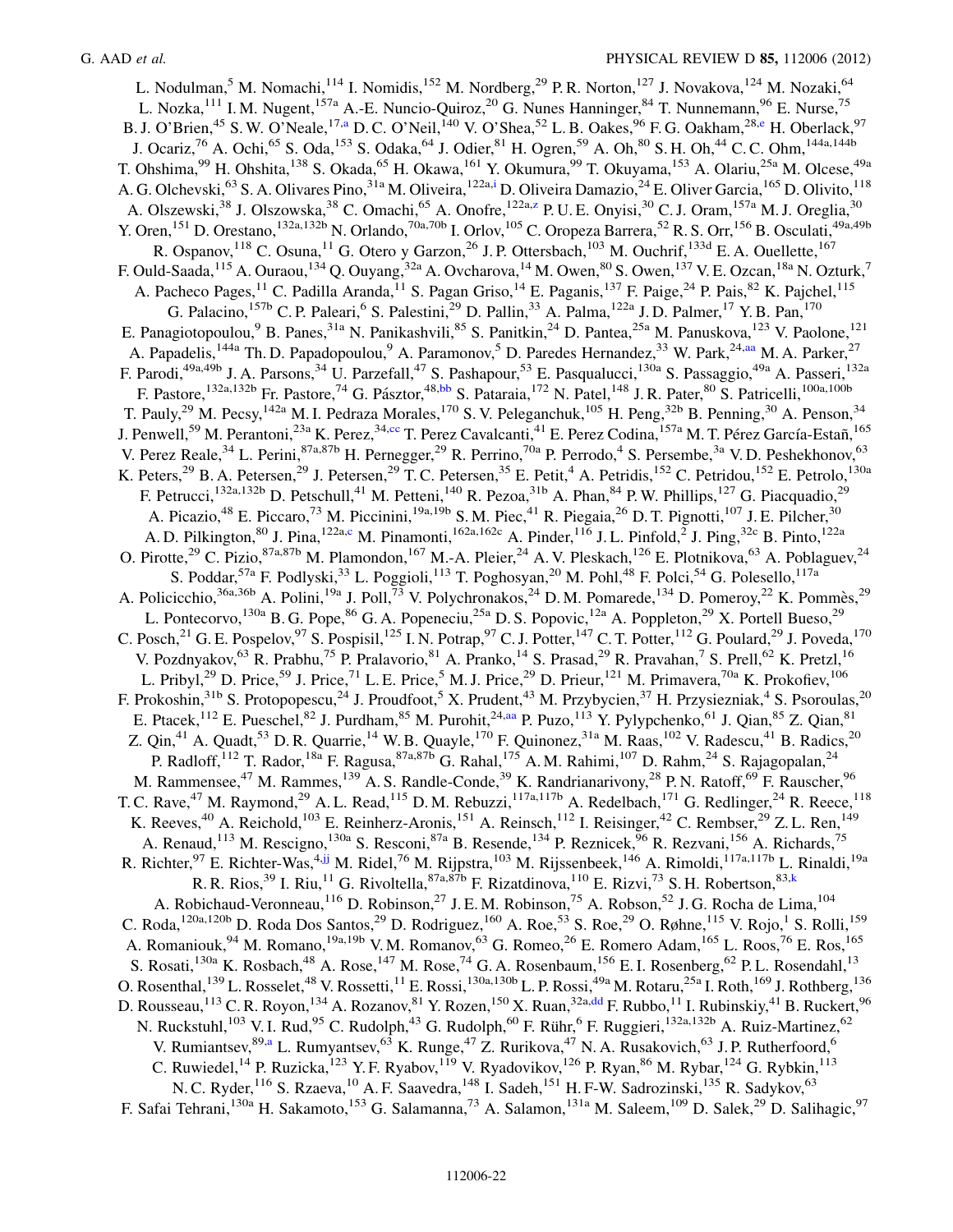<span id="page-23-4"></span><span id="page-23-3"></span><span id="page-23-2"></span><span id="page-23-1"></span><span id="page-23-0"></span>A. Salnikov,<sup>141</sup> J. Salt,<sup>165</sup> B. M. Salvachua Ferrando,<sup>5</sup> D. Salvatore,<sup>36a,36b</sup> F. Salvatore,<sup>147</sup> A. Salvucci,<sup>102</sup> A. Salzburger,<sup>29</sup> D. Sampsonidis,<sup>152</sup> B. H. Samset,<sup>115</sup> A. Sanchez,<sup>100a,100b</sup> V. Sanchez Martinez,<sup>165</sup> H. Sandaker,<sup>13</sup> H. G. Sander,<sup>79</sup> M. P. Sanders,<sup>96</sup> M. Sandhoff,<sup>172</sup> T. Sandoval,<sup>27</sup> C. Sandoval,<sup>160</sup> R. Sandstroem,<sup>97</sup> S. Sandvoss,<sup>172</sup> D. P. C. Sankey, <sup>127</sup> A. Sansoni, <sup>46</sup> C. Santamarina Rios, <sup>83</sup> C. Santoni, <sup>33</sup> R. Santonico, <sup>131a, 131b</sup> H. Santos, <sup>122a</sup> J. G. Saraiva, <sup>122a</sup> T. Sarangi, <sup>170</sup> E. Sarkisyan-Grinbaum, <sup>7</sup> F. Sarri, <sup>120a, 120b</sup> G. Sartisohn, <sup>172</sup> O. Sasaki, <sup>64</sup> N. Sasao, <sup>66</sup> I. Satsounk[e](#page-27-4)vitch, <sup>88</sup> G. Sauvage, <sup>4</sup> E. Sauvan, <sup>4</sup> J. B. Sauvan, <sup>113</sup> P. Savard, <sup>156,e</sup> V. Savinov, <sup>121</sup> D. O. Savu, <sup>29</sup> L. Sawyer, <sup>24[,m](#page-28-2)</sup> D. H. Saxon, <sup>52</sup> J. Saxon, <sup>118</sup> L. P. Says, <sup>33</sup> C. Sbarra, <sup>19a</sup> A. Sbrizzi, <sup>19a, 19b</sup> O. Scallon, <sup>91</sup> D. A. Scannicchio,<sup>161</sup> M. Scarcella,<sup>148</sup> J. Schaarschmidt,<sup>113</sup> P. Schacht,<sup>97</sup> D. Schaefer,<sup>118</sup> U. Schäfer,<sup>79</sup> S. Schaepe,<sup>20</sup> S. Schaetzel,<sup>57b</sup> A. C. Schaffer,<sup>113</sup> D. Schaile,<sup>96</sup> R. D. Schamberger,<sup>146</sup> A. G. Schamov,<sup>105</sup> V. Scharf,<sup>57a</sup> V. A. Schegelsky,<sup>119</sup> D. Scheirich,<sup>85</sup> M. Schernau,<sup>161</sup> M. I. Scherzer,<sup>34</sup> C. Schiavi,<sup>49a,49b</sup> J. Schieck,<sup>96</sup> M. Schioppa,<sup>36a,36b</sup> S. Schlenker,<sup>29</sup> J.L. Schlereth,<sup>5</sup> E. Schmidt,<sup>47</sup> K. Schmieden,<sup>20</sup> C. Schmitt,<sup>79</sup> S. Schmitt,<sup>57b</sup> M. Schmitz,<sup>20</sup> A. Schöning,<sup>57b</sup> M. Schott,<sup>29</sup> D. Schouten,<sup>157a</sup> J. Schovancova,<sup>123</sup> M. Schram,<sup>83</sup> C. Schroeder,<sup>79</sup> N. Schroer,<sup>57c</sup> G. Schuler,<sup>29</sup> M. J. Schultens,<sup>20</sup> J. Schultes,<sup>172</sup> H.-C. Schultz-Coulon,<sup>57a</sup> H. Schulz,<sup>15</sup> J. W. Schumacher,<sup>20</sup> M. Schumacher,<sup>47</sup> B. A. Schumm,<sup>135</sup> Ph. Schune,<sup>134</sup> C. Schwanenberger,<sup>80</sup> A. Schwartzman,<sup>141</sup> Ph. Schwemling,<sup>76</sup> R. Schwienhorst,<sup>86</sup> R. Schwierz,<sup>43</sup> J. Schwindling,<sup>134</sup> T. Schwindt,<sup>20</sup> M. Schwoerer,<sup>4</sup> G. Sciolla,<sup>22</sup> W. G. Scott,<sup>127</sup> J. Searcy,<sup>112</sup> G. Sedov,<sup>41</sup> E. Sedykh,<sup>119</sup> E. Segura,<sup>11</sup> S. C. Seidel,<sup>101</sup> A. Seiden,<sup>135</sup> F. Seifert,<sup>43</sup> J. M. Seixas,<sup>23a</sup> G. Sekhniaidze,<sup>100a</sup> S. J. Sekula,<sup>39</sup> K. E. Selbach,<sup>45</sup> D. M. Seliverstov,<sup>119</sup> B. Sellden,<sup>144a</sup> G. Sellers,<sup>71</sup> M. Seman,<sup>142b</sup> N. Semprini-Cesari,<sup>19a,19b</sup> C. Serfon,<sup>96</sup> L. Serin,<sup>113</sup> L. Serkin,<sup>53</sup> R. Seuster,<sup>97</sup> H. Severini,<sup>109</sup> M. E. Sevior,  $84$  A. Sfyrla,  $29$  E. Shabalina,  $53$  M. Shamim,  $112$  L. Y. Shan,  $32a$  J. T. Shank,  $21$  Q. T. Shao,  $84$  M. Shapiro,  $14$ P. B. Shatalov,  $93$  L. Shaver,  $6$  K. Shaw,  $162a,162c$  D. Sherman,  $173$  P. Sherwood,  $75$  A. Shibata,  $106$  H. Shichi,  $99$ S. Shimizu,<sup>29</sup> M. Shimojima,<sup>98</sup> T. Shin,<sup>55</sup> M. Shiyakova,<sup>63</sup> A. Shmeleva,<sup>92</sup> M. J. Shochet,<sup>30</sup> D. Short,<sup>116</sup> S. Shrestha, <sup>62</sup> E. Shulga, <sup>94</sup> M. A. Shupe, <sup>6</sup> P. Sicho, <sup>123</sup> A. Sidoti, <sup>130a</sup> F. Siegert, <sup>47</sup> Dj. Sijacki, <sup>12a</sup> O. Silbert, <sup>169</sup> J. Silva,<sup>122a</sup> Y. Silver,<sup>151</sup> D. Silverstein,<sup>141</sup> S. B. Silverstein,<sup>144a</sup> V. Simak,<sup>125</sup> O. Simard,<sup>134</sup> Lj. Simic,<sup>12a</sup> S. Simion,<sup>113</sup> B. Simmons,<sup>75</sup> R. Simoniello,<sup>87a,87b</sup> M. Simonyan,<sup>35</sup> P. Sinervo,<sup>156</sup> N. B. Sinev,<sup>112</sup> V. Sipica,<sup>139</sup> G. Siragusa,<sup>171</sup> A. Sircar,<sup>24</sup> A. N. Sisakyan,<sup>63</sup> S. Yu. Sivoklokov,<sup>95</sup> J. Sjölin,<sup>144a,144b</sup> T. B. Sjursen,<sup>13</sup> L. A. Skinnari,<sup>14</sup> H. P. Skottowe,<sup>56</sup> K. Skovpen,<sup>105</sup> P. Skubic,<sup>109</sup> N. Skvorodnev,<sup>22</sup> M. Slater,<sup>17</sup> T. Slavicek,<sup>125</sup> K. Sliwa,<sup>159</sup> J. Sloper,<sup>29</sup> V. Smakhtin,<sup>169</sup> B. H. Smart,<sup>45</sup> S. Yu. Smirnov,<sup>94</sup> Y. Smirnov,<sup>94</sup> L. N. Smirnova,<sup>95</sup> O. Smirnova,<sup>77</sup> B. C. Smith,<sup>56</sup> D. Smith,<sup>141</sup> K. M. Smith,<sup>52</sup> M. Smizanska,<sup>69</sup> K. Smolek,<sup>125</sup> A. A. Snesarev,<sup>92</sup> S. W. Snow,<sup>80</sup> J. Snow,<sup>109</sup> J. Snuverink,<sup>103</sup> S. Snyder,<sup>24</sup> M. Soares,<sup>122a</sup> R. Sobie,<sup>167[,k](#page-28-0)</sup> J. Sodomka,<sup>125</sup> A. Soffer,<sup>151</sup> C. A. Solans,<sup>165</sup> M. Solar,<sup>125</sup> J. Solc,<sup>125</sup> E. Soldatov,<sup>94</sup> U. Soldevila,<sup>165</sup> E. Solfaroli Camillocci,<sup>130a,130b</sup> A. A. Solodkov,<sup>126</sup> O. V. Solovyanov,<sup>126</sup> N. Soni,<sup>2</sup> V. Sopko,<sup>125</sup> B. Sopko,<sup>125</sup> M. Sosebee,<sup>7</sup> R. Soualah,<sup>162a,162c</sup> A. Soukharev,<sup>105</sup> S. Spagnolo,<sup>70a,70b</sup> F. Spanò,<sup>74</sup> R. Spighi,<sup>19a</sup> G. Spigo,<sup>29</sup> F. Spila,<sup>130a,130b</sup> R. Spiwoks,<sup>29</sup> M. Spousta,<sup>124</sup> T. Spreitzer,<sup>156</sup> B. Spurlock,<sup>7</sup> R. D. St. Denis,<sup>52</sup> J. Stahlman,<sup>118</sup> R. Stamen,<sup>57a</sup> E. Stanecka,<sup>38</sup> R. W. Stanek,<sup>5</sup> C. Stanescu,<sup>132a</sup> M. Stanescu-Bellu,<sup>41</sup> S. Stapnes, <sup>115</sup> E. A. Starchenko, <sup>126</sup> J. Stark, <sup>54</sup> P. Staroba, <sup>123</sup> P. Starovoitov, <sup>89</sup> A. Staude, <sup>96</sup> P. Stavina, <sup>142a</sup> G. Steele, <sup>52</sup> P. Steinbach,<sup>43</sup> P. Steinberg,<sup>24</sup> I. Stekl,<sup>125</sup> B. Stelzer,<sup>140</sup> H. J. Stelzer,<sup>86</sup> O. Stelzer-Chilton,<sup>157a</sup> H. Stenzel,<sup>51</sup> S. Stern, <sup>97</sup> K. Stevenson, <sup>73</sup> G. A. Stewart, <sup>29</sup> J. A. Stillings, <sup>20</sup> M. C. Stockton, <sup>83</sup> K. Stoerig, <sup>47</sup> G. Stoicea, <sup>25a</sup> S. Stonjek,<sup>97</sup> P. Strachota,<sup>124</sup> A. R. Stradling,<sup>7</sup> A. Straessner,<sup>43</sup> J. Strandberg,<sup>145</sup> S. Strandberg,<sup>144a,144b</sup> A. Strandlie,<sup>115</sup> M. Strang,<sup>107</sup> E. Strauss,<sup>141</sup> M. Strauss,<sup>109</sup> P. Strizenec,<sup>142b</sup> R. Ströhmer,<sup>171</sup> D. M. Strom,<sup>112</sup> J. A. Strong,<sup>74,[a](#page-27-3)</sup> R. Stroynowski,<sup>39</sup> J. Strube,<sup>127</sup> B. Stugu,<sup>13</sup> I. Stumer,<sup>24[,a](#page-27-3)</sup> J. Stupak,<sup>146</sup> P. Sturm,<sup>172</sup> N. A. Styles,<sup>41</sup> D. A. Soh,<sup>149,[v](#page-28-11)</sup> D. Su,<sup>141</sup> HS. Subramania,<sup>2</sup> A. Succurro,<sup>11</sup> Y. Sugaya,<sup>114</sup> T. Sugimoto,<sup>99</sup> C. Suhr,<sup>104</sup> K. Suita,<sup>65</sup> M. Suk,<sup>124</sup> V. V. Sulin,<sup>92</sup> S. Sultansoy,<sup>3d</sup> T. Sumida,<sup>66</sup> X. Sun,<sup>54</sup> J. E. Sundermann,<sup>47</sup> K. Suruliz,<sup>137</sup> S. Sushkov,<sup>11</sup> G. Susinno,  $36a,36b$  M. R. Sutton,  $147$  Y. Suzuki,  $64$  Y. Suzuki,  $65$  M. Svatos,  $123$  Yu. M. Sviridov,  $126$  S. Swedish,  $166$ I. Sykora,<sup>142a</sup> T. Sykora,<sup>124</sup> B. Szeless,<sup>29</sup> J. Sánchez,<sup>165</sup> D. Ta,<sup>103</sup> K. Tackmann,<sup>41</sup> A. Taffard,<sup>161</sup> R. Tafirout,<sup>157a</sup> N. Taiblum,<sup>151</sup> Y. Takahashi,<sup>99</sup> H. Takai,<sup>24</sup> R. Takashima,<sup>67</sup> H. Takeda,<sup>65</sup> T. Takeshita,<sup>138</sup> Y. Takubo,<sup>64</sup> M. Talby,<sup>81</sup> A. Talyshev,<sup>105[,g](#page-27-6)</sup> M. C. Tamsett,<sup>24</sup> J. Tanaka,<sup>153</sup> R. Tanaka,<sup>113</sup> S. Tanaka,<sup>129</sup> S. Tanaka,<sup>64</sup> Y. Tanaka,<sup>98</sup> A. J. Tanasijczuk,<sup>140</sup> K. Tani,<sup>65</sup> N. Tannoury,<sup>81</sup> G. P. Tappern,<sup>29</sup> S. Tapprogge,<sup>79</sup> D. Tardif,<sup>156</sup> S. Tarem,<sup>150</sup> F. Tarrade,<sup>28</sup> G. F. Tartarelli,<sup>87a</sup> P. Tas,<sup>124</sup> M. Tasevsky,<sup>123</sup> E. Tassi,<sup>36a,36b</sup> M. Tatarkhanov,<sup>14</sup> Y. Tayalati,<sup>133d</sup> C. Taylor,<sup>75</sup> F. E. Taylor,<sup>90</sup> G. N. Taylor,<sup>84</sup> W. Taylor,<sup>157b</sup> M. Teinturier,<sup>113</sup> M. Teixeira Dias Castanheira,<sup>73</sup> P. Teixeira-Dias,<sup>74</sup> K. K. Temming,<sup>47</sup> H. Ten Kate,<sup>29</sup> P. K. Teng,<sup>149</sup> S. Terada,<sup>64</sup> K. Terashi,<sup>153</sup> J. Terron,<sup>78</sup> M. Testa,<sup>46</sup> R. J. Teuscher, <sup>156,[k](#page-28-0)</sup> J. Thadome, <sup>172</sup> J. Therhaag, <sup>20</sup> T. Theveneaux-Pelzer, <sup>76</sup> M. Thioye, <sup>173</sup> S. Thoma, <sup>47</sup> J. P. Thomas, <sup>17</sup> E. N. Thompson,  $34$  P. D. Thompson,  $17$  P. D. Thompson,  $156$  A. S. Thompson,  $52$  L. A. Thomsen,  $35$  E. Thomson,  $118$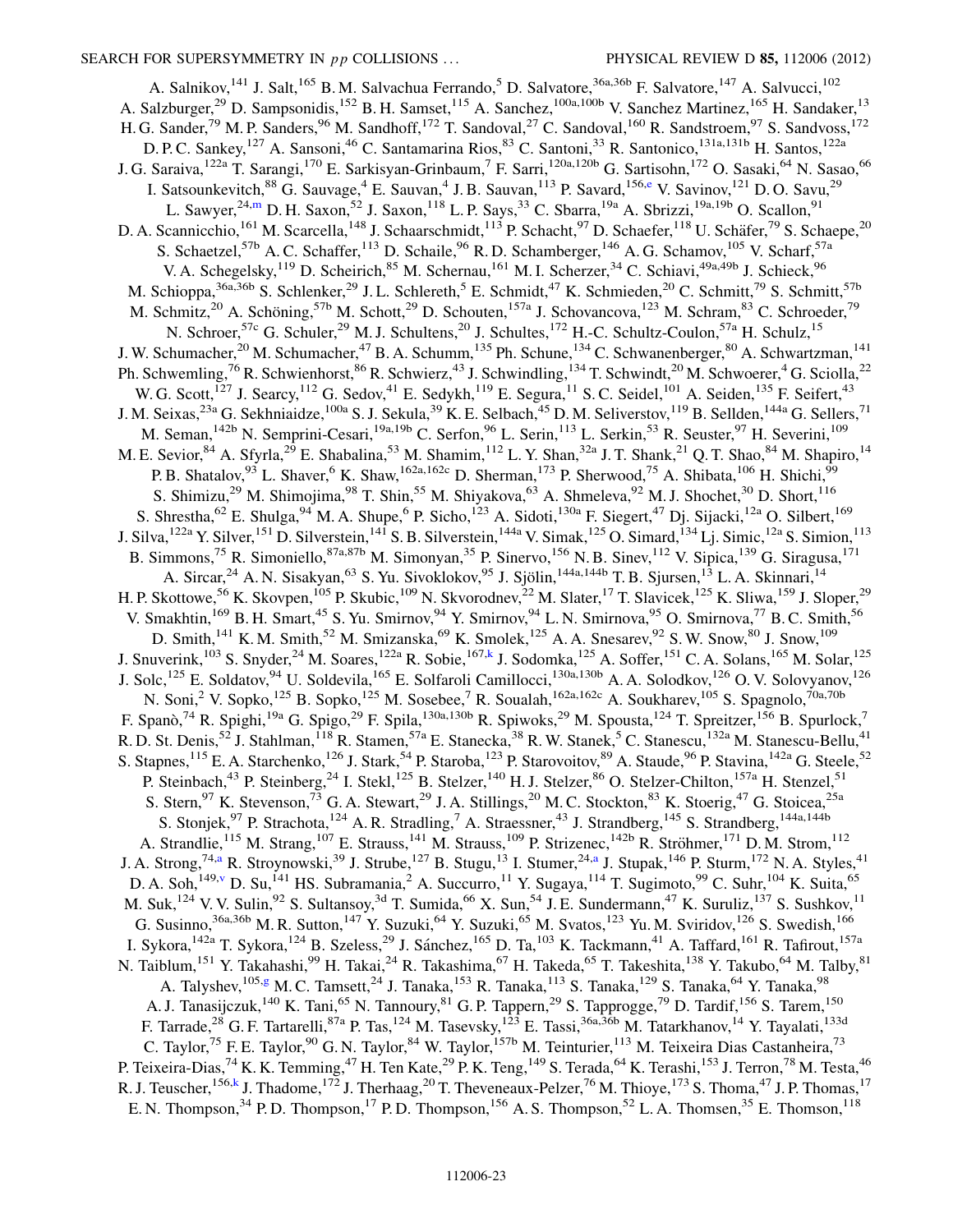M. Thomson,<sup>27</sup> R. P. Thun,<sup>85</sup> F. Tian,<sup>34</sup> M. J. Tibbetts,<sup>14</sup> T. Tic,<sup>123</sup> V. O. Tikhomirov,<sup>92</sup> Y. A. Tikhonov,<sup>105,[g](#page-27-6)</sup> S Timoshenko,  $94$  P. Tipton,  $173$  F. J. Tique Aires Viegas,  $29$  S. Tisserant,  $81$  B. Toczek,  $37$  T. Todorov,  $4$ S. Todorova-Nova, <sup>159</sup> B. Toggerson, <sup>161</sup> J. Tojo, <sup>64</sup> S. Tokár, <sup>142a</sup> K. Tokunaga, <sup>65</sup> K. Tokushuku, <sup>64</sup> K. Tollefson, <sup>86</sup> M. Tomoto,<sup>99</sup> L. Tompkins,<sup>30</sup> K. Toms,<sup>101</sup> G. Tong,<sup>32a</sup> A. Tonoyan,<sup>13</sup> C. Topfel,<sup>16</sup> N. D. Topilin,<sup>63</sup> I. Torchiani,<sup>29</sup> E. Torrence,<sup>112</sup> H. Torres,<sup>76</sup> E. Torró Pastor,<sup>165</sup> J. Toth,<sup>81,[bb](#page-28-17)</sup> F. Touchard,<sup>81</sup> D. R. Tovey,<sup>137</sup> T. Trefzger,<sup>171</sup> L. Tremblet,<sup>29</sup> A. Tricoli,<sup>29</sup> I. M. Trigger,<sup>157a</sup> S. Trincaz-Duvoid,<sup>76</sup> T. N. Trinh,<sup>76</sup> M. F. Tripiana,<sup>68</sup> W. Trischuk,<sup>156</sup> A. Trivedi,<sup>24,[aa](#page-28-16)</sup> B. Trocmé,<sup>54</sup> C. Troncon,<sup>87a</sup> M. Trottier-McDonald,<sup>140</sup> M. Trzebinski,<sup>38</sup> A. Trzupek,<sup>38</sup> C. Tsarouchas,<sup>29</sup> J. C-L. Tseng,<sup>116</sup> M. Tsiakiris,<sup>103</sup> P. V. Tsiareshka,<sup>88</sup> D. Tsionou,<sup>4[,ee](#page-28-21)</sup> G. Tsipolitis,<sup>9</sup> V. Tsiskaridze,<sup>47</sup> E. G. Tskhadadze,<sup>50a</sup> I. I. Tsukerman,<sup>93</sup> V. Tsulaia,<sup>14</sup> J.-W. Tsung,<sup>20</sup> S. Tsuno,<sup>64</sup> D. Tsybychev,<sup>146</sup> A. Tua,<sup>137</sup> A. Tudorache,<sup>25a</sup> V. Tudorache,<sup>25a</sup> J. M. Tuggle,<sup>30</sup> M. Turala,<sup>38</sup> D. Turecek,<sup>125</sup> I. Turk Cakir,<sup>3e</sup> E. Turlay,<sup>103</sup> R. Turra,  $87a,87b$  P. M. Tuts,  $34$  A. Tykhonov,  $72$  M. Tylmad,  $144a,144b$  M. Tyndel,  $127$  G. Tzanakos,  $8$  K. Uchida,  $20$ I. Ueda,<sup>153</sup> R. Ueno,<sup>28</sup> M. Ugland,<sup>13</sup> M. Uhlenbrock,<sup>20</sup> M. Uhrmacher,<sup>53</sup> F. Ukegawa,<sup>158</sup> G. Unal,<sup>29</sup> D. G. Underwood,<sup>5</sup> A. Undrus,<sup>24</sup> G. Unel,<sup>161</sup> Y. Unno,<sup>64</sup> D. Urbaniec,<sup>34</sup> G. Usai,<sup>7</sup> M. Uslenghi,<sup>117a,117b</sup> L. Vacavant, <sup>81</sup> V. Vacek, <sup>125</sup> B. Vachon, <sup>83</sup> S. Vahsen, <sup>14</sup> J. Valenta, <sup>123</sup> P. Valente, <sup>130a</sup> S. Valentinetti, <sup>19a, 19b</sup> S. Valkar, <sup>124</sup> E. Valladolid Gallego,<sup>165</sup> S. Vallecorsa,<sup>150</sup> J. A. Valls Ferrer,<sup>165</sup> H. van der Graaf,<sup>103</sup> E. van der Kraaij,<sup>103</sup> R. Van Der Leeuw,<sup>103</sup> E. van der Poel,<sup>103</sup> D. van der Ster,<sup>29</sup> N. van Eldik,<sup>82</sup> P. van Gemmeren,<sup>5</sup> Z. van Kesteren,<sup>103</sup> I. van Vulpen, <sup>103</sup> M. Vanadia, <sup>97</sup> W. Vandelli, <sup>29</sup> G. Vandoni, <sup>29</sup> A. Vaniachine, <sup>5</sup> P. Vankov, <sup>41</sup> F. Vannucci, <sup>76</sup> F. Varela Rodriguez,<sup>29</sup> R. Vari,<sup>130a</sup> E.W. Varnes, <sup>6</sup> T. Varol, <sup>82</sup> D. Varouchas, <sup>14</sup> A. Vartapetian, <sup>7</sup> K. E. Varvell, <sup>148</sup> V. I. Vassilakopoulos,<sup>55</sup> F. Vazeille,<sup>33</sup> T. Vazquez Schroeder,<sup>53</sup> G. Vegni,<sup>87a,87b</sup> J. J. Veillet,<sup>113</sup> C. Vellidis,<sup>8</sup> F. Veloso, <sup>122a</sup> R. Veness, <sup>29</sup> S. Veneziano, <sup>130a</sup> A. Ventura, <sup>70a, 70b</sup> D. Ventura, <sup>136</sup> M. Venturi, <sup>47</sup> N. Venturi, <sup>156</sup> V. V[e](#page-27-4)rcesi, <sup>117a</sup> M. Verducci, <sup>136</sup> W. Verkerke, <sup>103</sup> J.C. Vermeulen, <sup>103</sup> A. Vest, <sup>43</sup> M.C. Vetterli, <sup>140,e</sup> I. Vichou, <sup>163</sup> T. Vickey,<sup>143b[,ff](#page-28-22)</sup> O. E. Vickey Boeriu,<sup>143b</sup> G. H. A. Viehhauser,<sup>116</sup> S. Viel,<sup>166</sup> M. Villa,<sup>19a,19b</sup> M. Villaplana Perez,<sup>165</sup> E. Vilucchi, <sup>46</sup> M. G. Vincter, <sup>28</sup> E. Vinek, <sup>29</sup> V. B. Vinogradov, <sup>63</sup> M. Virchaux, <sup>134[,a](#page-27-3)</sup> J. Virzi, <sup>14</sup> O. Vitells, <sup>169</sup> M. Viti, <sup>41</sup> I. Vivarelli,<sup>47</sup> F. Vives Vaque,<sup>2</sup> S. Vlachos,<sup>9</sup> D. Vladoiu,<sup>96</sup> M. Vlasak,<sup>125</sup> N. Vlasov,<sup>20</sup> A. Vogel,<sup>20</sup> P. Vokac,<sup>125</sup> G. Volpi,  $^{46}$  M. Volpi,  $^{84}$  G. Volpini,  $^{87a}$  H. von der Schmitt,  $^{97}$  J. von Loeben,  $^{97}$  H. von Radziewski,  $^{47}$  E. von Toerne,  $^{20}$ V. Vorobel,<sup>124</sup> A. P. Vorobiev,<sup>126</sup> V. Vorwerk,<sup>11</sup> M. Vos,<sup>165</sup> R. Voss,<sup>29</sup> T. T. Voss,<sup>172</sup> J. H. Vossebeld,<sup>71</sup> N. Vranjes,<sup>134</sup> M. Vranjes Milosavljevic,<sup>103</sup> V. Vrba,<sup>123</sup> M. Vreeswijk,<sup>103</sup> T. Vu Anh,<sup>47</sup> R. Vuillermet,<sup>29</sup> I. Vukotic,<sup>113</sup> W. Wagner, <sup>172</sup> P. Wagner, <sup>118</sup> H. Wahlen, <sup>172</sup> J. Wakabayashi, <sup>99</sup> S. Walch, <sup>85</sup> J. Walder, <sup>69</sup> R. Walker, <sup>96</sup> W. Walkowiak,<sup>139</sup> R. Wall,<sup>173</sup> P. Waller,<sup>71</sup> C. Wang,<sup>44</sup> H. Wang,<sup>170</sup> H. Wang,<sup>32b[,gg](#page-28-23)</sup> J. Wang,<sup>149</sup> J. Wang,<sup>54</sup> J. C. Wang,<sup>136</sup> R. Wang,<sup>101</sup> S. M. Wang,<sup>149</sup> T. Wang,<sup>20</sup> A. Warburton,<sup>83</sup> C. P. Ward,<sup>27</sup> M. Warsinsky,<sup>47</sup> C. Wasicki,<sup>41</sup> P. M. Watkins,<sup>17</sup> A. T. Watson,<sup>17</sup> I. J. Watson,<sup>148</sup> M. F. Watson,<sup>17</sup> G. Watts,<sup>136</sup> S. Watts,<sup>80</sup> A. T. Waugh,<sup>148</sup> B. M. Waugh,<sup>75</sup> M. Weber,<sup>127</sup> M. S. Weber,<sup>16</sup> P. Weber,<sup>53</sup> A. R. Weidberg,<sup>116</sup> P. Weigell,<sup>97</sup> J. Weingarten,<sup>53</sup> C. Weiser,<sup>47</sup> H. Wellenstein,<sup>22</sup> P. S. Wells,<sup>29</sup> T. Wenaus,<sup>24</sup> D. Wendland,<sup>15</sup> S. Wendler,<sup>121</sup> Z. Weng,<sup>149,[v](#page-28-11)</sup> T. Wengler,<sup>29</sup> S. Wenig,<sup>29</sup> N. Wermes,<sup>20</sup> M. Werner,<sup>47</sup> P. Werner,<sup>29</sup> M. Werth,<sup>161</sup> M. Wessels,<sup>57a</sup> J. Wetter,<sup>159</sup> C. Weydert,<sup>54</sup> K. Whalen,<sup>28</sup> S. J. Wheeler-Ellis,<sup>161</sup> S. P. Whitaker,<sup>21</sup> A. White,<sup>7</sup> M. J. White,<sup>84</sup> S. R. Whitehead,<sup>116</sup> D. Whiteson,<sup>161</sup> D. Whittington,<sup>59</sup> F. Wicek,<sup>113</sup> D. Wicke,<sup>172</sup> F. J. Wickens,<sup>127</sup> W. Wiedenmann,<sup>170</sup> M. Wielers,<sup>127</sup> P. Wienemann,<sup>20</sup> C. Wiglesworth,<sup>73</sup> L. A. M. Wiik-Fuchs,<sup>47</sup> P. A. Wijeratne,<sup>75</sup> A. Wildauer,<sup>165</sup> M. A. Wildt,<sup>41[,r](#page-28-7)</sup> I. Wilhelm,<sup>124</sup> H. G. Wilkens,<sup>29</sup> J. Z. Will,<sup>96</sup> E. Williams,<sup>34</sup> H. H. Williams,<sup>118</sup> W. Willis,<sup>34</sup> S. Willocq,<sup>82</sup> J. A. Wilson,<sup>17</sup> M. G. Wilson, <sup>141</sup> A. Wilson, <sup>85</sup> I. Wingerter-Seez, <sup>4</sup> S. Winkelmann, <sup>47</sup> F. Winklmeier, <sup>29</sup> M. Wittgen, <sup>141</sup> M. W. Wolter,<sup>38</sup> H. Wolters,<sup>122a[,i](#page-27-8)</sup> W. C. Wong,<sup>40</sup> G. Wooden,<sup>85</sup> B. K. Wosiek,<sup>38</sup> J. Wotschack,<sup>29</sup> M. J. Woudstra,<sup>82</sup> K. W. Wozniak,<sup>38</sup> K. Wraight,<sup>52</sup> C. Wright,<sup>52</sup> M. Wright,<sup>52</sup> B. Wrona,<sup>71</sup> S. L. Wu,<sup>170</sup> X. Wu,<sup>48</sup> Y. Wu,<sup>32b[,hh](#page-28-24)</sup> E. Wulf,<sup>34</sup> R. Wunstorf,<sup>42</sup> B. M. Wynne,<sup>45</sup> S. Xella,<sup>35</sup> M. Xiao,<sup>134</sup> S. Xie,<sup>47</sup> Y. Xie,<sup>32a</sup> C. Xu,<sup>32b[,x](#page-28-13)</sup> D. Xu,<sup>137</sup> G. Xu,<sup>32a</sup> B. Yabsley,<sup>148</sup> S. Yacoob,<sup>143b</sup> M. Yamada,<sup>64</sup> H. Yamaguchi,<sup>153</sup> A. Yamamoto,<sup>64</sup> K. Yamamoto,<sup>62</sup> S. Yamamoto,<sup>153</sup> T. Yamamura,<sup>153</sup> T. Yamanaka,<sup>153</sup> J. Yamaoka,<sup>44</sup> T. Yamazaki,<sup>153</sup> Y. Yamazaki,<sup>65</sup> Z. Yan,<sup>21</sup> H. Yang,<sup>85</sup> U. K. Yang,<sup>80</sup> Y. Yang,<sup>59</sup> Y. Yang,<sup>32a</sup> Z. Yang,<sup>144a,144b</sup> S. Yanush,<sup>89</sup> Y. Yao,<sup>14</sup> Y. Yasu,<sup>64</sup> G. V. Ybeles Smit,<sup>128</sup> J. Ye,<sup>39</sup> S. Ye,<sup>24</sup> M. Yilmaz,<sup>3c</sup> R. Yoosoofmiya,<sup>121</sup> K. Yorita,<sup>168</sup> R. Yoshida,<sup>5</sup> C. Young,<sup>141</sup> S. Youssef,<sup>21</sup> D. Yu,<sup>24</sup> J. Yu,<sup>7</sup> J. Yu,<sup>110</sup> L. Yuan,<sup>32a,[ii](#page-28-25)</sup> A. Yurkewicz,<sup>104</sup> B. Zabinski,<sup>38</sup> V. G. Zaets,<sup>126</sup> R. Zaidan,<sup>61</sup> A. M. Zaitsev,<sup>126</sup> Z. Zajacova,<sup>29</sup> L. Zanello,<sup>130a,130b</sup> A. Zaytsev,<sup>105</sup> C. Zeitnitz,<sup>172</sup> M. Zeller,<sup>173</sup> M. Zeman,<sup>123</sup> A. Zemla,<sup>38</sup> C. Zendler,<sup>20</sup> O. Zenin,<sup>126</sup> T. Ženiš, <sup>142a</sup> Z. Zinonos, <sup>120a,120b</sup> S. Zenz, <sup>14</sup> D. Zerwas, <sup>113</sup> G. Zevi della Porta, <sup>56</sup> Z. Zhan, <sup>32d</sup> D. Zhang, <sup>32b,[gg](#page-28-23)</sup> H. Zhang,  ${}^{86}$  J. Zhang,  ${}^{5}$  X. Zhang,  ${}^{32d}$  Z. Zhang,  ${}^{113}$  L. Zhao,  ${}^{106}$  T. Zhao,  ${}^{136}$  Z. Zhao,  ${}^{32b}$  A. Zhemchugov,  ${}^{63}$  S. Zheng,  ${}^{32a}$ J. Zhong,<sup>116</sup> B. Zhou,<sup>85</sup> N. Zhou,<sup>161</sup> Y. Zhou,<sup>149</sup> C. G. Zhu,<sup>32d</sup> H. Zhu,<sup>41</sup> J. Zhu,<sup>85</sup> Y. Zhu,<sup>32b</sup> X. Zhuang,<sup>96</sup>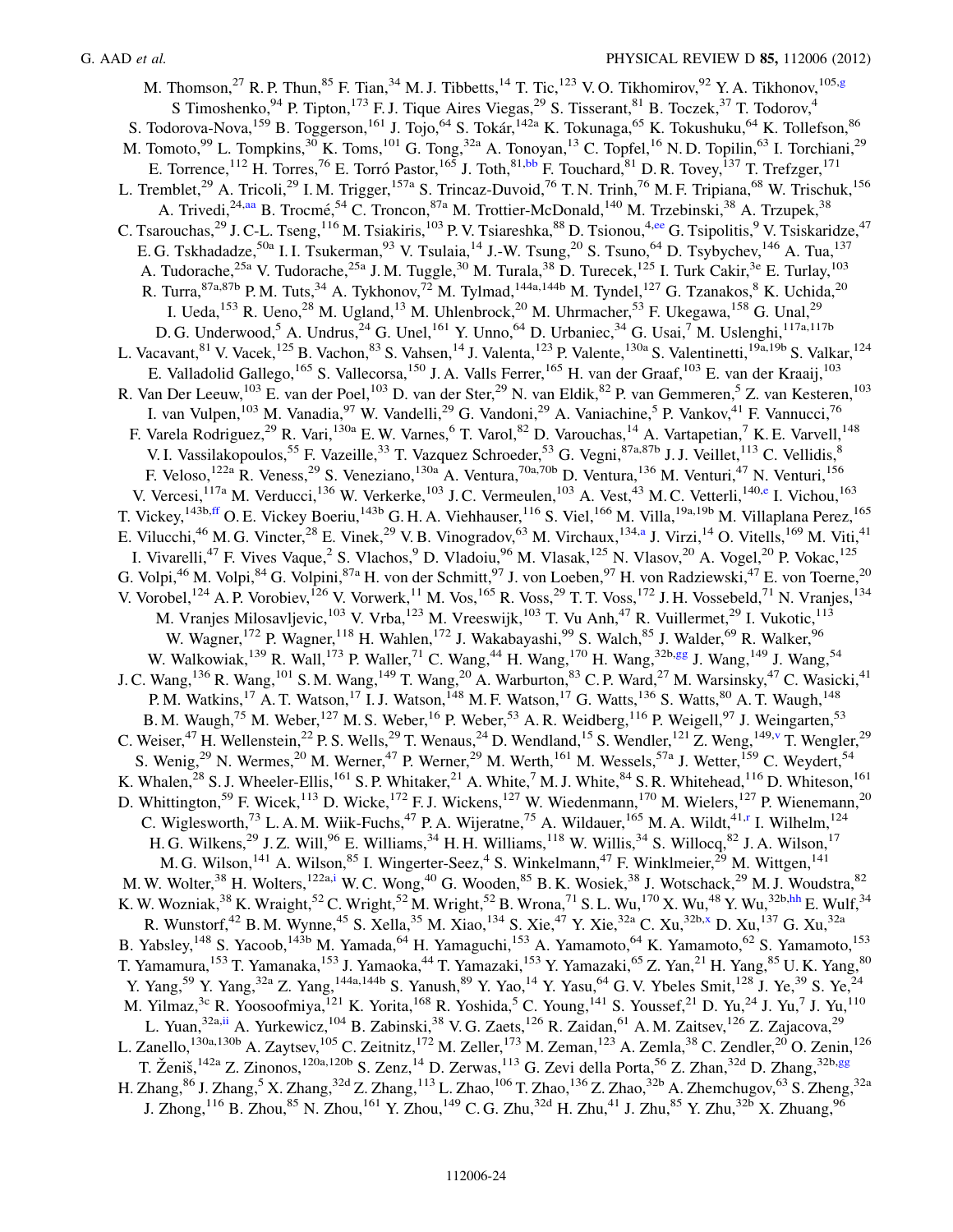V. Zhuravlov,<sup>97</sup> D. Zieminska,<sup>59</sup> R. Zimmermann,<sup>20</sup> S. Zimmermann,<sup>20</sup> S. Zimmermann,<sup>47</sup> M. Ziolkowski,<sup>139</sup>

R. Zitoun,<sup>4</sup> L. Živković,<sup>34</sup> V. V. Zmouchko,<sup>126[,a](#page-27-3)</sup> G. Zobernig,<sup>170</sup> A. Zoccoli,<sup>19a,19b</sup> A. Zsenei,<sup>29</sup> M. zur Nedden,<sup>15</sup>

V. Zutshi, $104$  and L. Zwalinski<sup>29</sup>

(ATLAS Collaboration)

<sup>1</sup>*University at Albany, Albany, New York, USA* <sup>2</sup>*Department of Physics, University of Alberta, Edmonton, AB, Canada* 3a*Department of Physics, Ankara University, Ankara, Turkey* 3b*Department of Physics, Dumlupinar University, Kutahya, Turkey* 3c*Department of Physics, Gazi University, Ankara, Turkey* 3d*Division of Physics, TOBB University of Economics and Technology, Ankara, Turkey* 3e*Turkish Atomic Energy Authority, Ankara, Turkey* 4 *LAPP, CNRS/IN2P3 and Universite´ de Savoie, Annecy-le-Vieux, France* <sup>5</sup>*High Energy Physics Division, Argonne National Laboratory, Argonne, Illinois, USA* <sup>6</sup>*Department of Physics, University of Arizona, Tucson, Arizona, USA* <sup>7</sup>*Department of Physics, The University of Texas at Arlington, Arlington, Texas, USA* 8 *Physics Department, University of Athens, Athens, Greece* 9 *Physics Department, National Technical University of Athens, Zografou, Greece* <sup>10</sup>*Institute of Physics, Azerbaijan Academy of Sciences, Baku, Azerbaijan* <sup>11</sup>Institut de Física d'Altes Energies and Departament de Física de la Universitat Autònoma de Barcelona and ICREA, *Barcelona, Spain* 12a*Institute of Physics, University of Belgrade, Belgrade, Serbia* 12b*Vinca Institute of Nuclear Sciences, University of Belgrade, Belgrade, Serbia* <sup>13</sup>*Department for Physics and Technology, University of Bergen, Bergen, Norway* <sup>14</sup>*Physics Division, Lawrence Berkeley National Laboratory and University of California, Berkeley, California, USA* <sup>15</sup>*Department of Physics, Humboldt University, Berlin, Germany* <sup>16</sup>*Albert Einstein Center for Fundamental Physics and Laboratory for High Energy Physics, University of Bern, Bern, Switzerland* <sup>17</sup>*School of Physics and Astronomy, University of Birmingham, Birmingham, United Kingdom* 18a*Department of Physics, Bogazici University, Istanbul, Turkey* 18b*Division of Physics, Dogus University, Istanbul, Turkey* 18c*Department of Physics Engineering, Gaziantep University, Gaziantep, Turkey* 18d*Department of Physics, Istanbul Technical University, Istanbul, Turkey* 19a*INFN Sezione di Bologna, Italy* 19b*Dipartimento di Fisica, Universita` di Bologna, Bologna, Italy* <sup>20</sup>*Physikalisches Institut, University of Bonn, Bonn, Germany* <sup>21</sup>*Department of Physics, Boston University, Boston, Massachusetts, USA* <sup>22</sup>*Department of Physics, Brandeis University, Waltham, Massachusetts, USA* 23a*Universidade Federal do Rio De Janeiro COPPE/EE/IF, Rio de Janeiro, Brazil* 23b*Federal University of Juiz de Fora (UFJF), Juiz de Fora, Brazil* 23c*Federal University of Sao Joao del Rei (UFSJ), Sao Joao del Rei, Brazil* 23d*Instituto de Fisica, Universidade de Sao Paulo, Sao Paulo, Brazil* <sup>24</sup>*Physics Department, Brookhaven National Laboratory, Upton, New York, USA* 25a*National Institute of Physics and Nuclear Engineering, Bucharest, Romania* 25b*University Politehnica Bucharest, Bucharest, Romania* 25c*West University in Timisoara, Timisoara, Romania* <sup>26</sup>*Departamento de Fı´sica, Universidad de Buenos Aires, Buenos Aires, Argentina* <sup>27</sup>*Cavendish Laboratory, University of Cambridge, Cambridge, United Kingdom* <sup>28</sup>*Department of Physics, Carleton University, Ottawa, ON, Canada* <sup>29</sup>*CERN, Geneva, Switzerland* <sup>30</sup>*Enrico Fermi Institute, University of Chicago, Chicago, Illinois, USA* <sup>31a</sup>Departamento de Fisica, Pontificia Universidad Católica de Chile, Santiago, Chile <sup>31b</sup>Departamento de Física, Universidad Técnica Federico Santa María, Valparaíso, Chile 32a*Institute of High Energy Physics, Chinese Academy of Sciences, Beijing, China* 32b*Department of Modern Physics, University of Science and Technology of China, Anhui, China* 32c*Department of Physics, Nanjing University, Jiangsu, China* 32d*School of Physics, Shandong University, Shandong, China* <sup>33</sup>*Laboratoire de Physique Corpusculaire, Clermont Universite´ and Universite´ Blaise Pascal and CNRS/IN2P3,*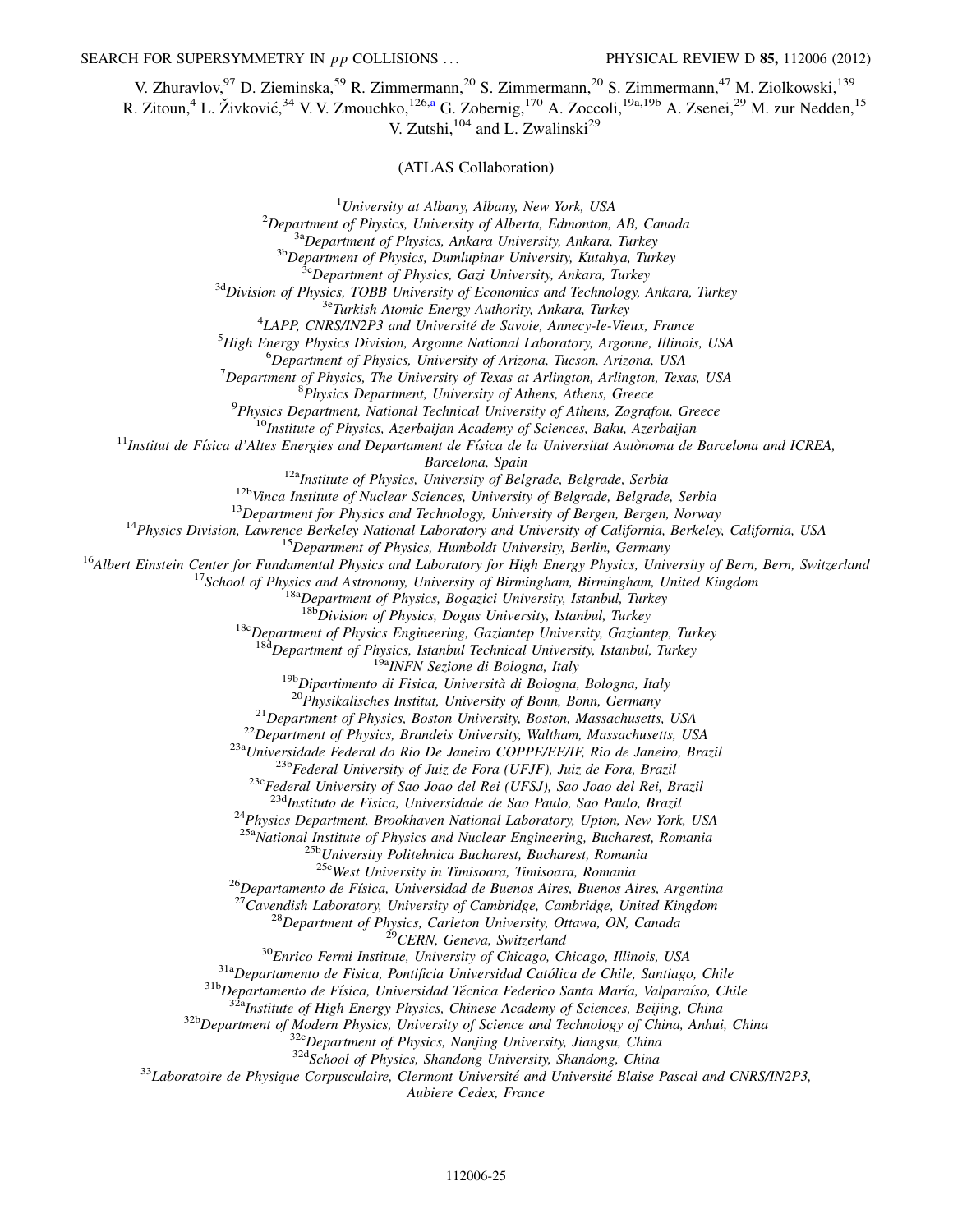*Nevis Laboratory, Columbia University, Irvington, New York, USA*

*Niels Bohr Institute, University of Copenhagen, Kobenhavn, Denmark*

36a*INFN Gruppo Collegato di Cosenza, Italy*

36b*Dipartimento di Fisica, Universita` della Calabria, Arcavata di Rende, Italy*

*AGH University of Science and Technology, Faculty of Physics and Applied Computer Science, Krakow, Poland*

*The Henryk Niewodniczanski Institute of Nuclear Physics, Polish Academy of Sciences, Krakow, Poland*

*Physics Department, Southern Methodist University, Dallas, Texas, USA*

*Physics Department, University of Texas at Dallas, Richardson, Texas, USA*

*DESY, Hamburg and Zeuthen, Germany*

<sup>42</sup>Institut für Experimentelle Physik IV, Technische Universität Dortmund, Dortmund, Germany

<sup>43</sup>Institut für Kern- und Teilchenphysik, Technical University Dresden, Dresden, Germany

*Department of Physics, Duke University, Durham, North Carolina, USA*

*SUPA—School of Physics and Astronomy, University of Edinburgh, Edinburgh, United Kingdom*

*INFN Laboratori Nazionali di Frascati, Frascati, Italy*

<sup>47</sup> Fakultät für Mathematik und Physik, Albert-Ludwigs-Universität, Freiburg i.Br., Germany

<sup>48</sup> Section de Physique, Université de Genève, Geneva, Switzerland

49a*INFN Sezione di Genova, Italy*

49b*Dipartimento di Fisica, Universita` di Genova, Genova, Italy*

50a*E. Andronikashvili Institute of Physics, Tbilisi State University, Tbilisi, Georgia*

50b*High Energy Physics Institute, Tbilisi State University, Tbilisi, Georgia*

<sup>51</sup>II Physikalisches Institut, Justus-Liebig-Universität Giessen, Giessen, Germany

*SUPA—School of Physics and Astronomy, University of Glasgow, Glasgow, United Kingdom*

<sup>53</sup>II Physikalisches Institut, Georg-August-Universität, Göttingen, Germany

*Laboratoire de Physique Subatomique et de Cosmologie, Universite´ Joseph Fourier and CNRS/IN2P3 and Institut National*

*Polytechnique de Grenoble, Grenoble, France*

*Department of Physics, Hampton University, Hampton, Virginia, USA*

*Laboratory for Particle Physics and Cosmology, Harvard University, Cambridge, Massachusetts, USA*

<sup>57a</sup>Kirchhoff-Institut für Physik, Ruprecht-Karls-Universität Heidelberg, Heidelberg, Germany

<sup>57b</sup>Physikalisches Institut, Ruprecht-Karls-Universität Heidelberg, Heidelberg, Germany

<sup>57c</sup>ZITI Institut für technische Informatik, Ruprecht-Karls-Universität Heidelberg, Mannheim, Germany

*Faculty of Applied Information Science, Hiroshima Institute of Technology, Hiroshima, Japan*

*Department of Physics, Indiana University, Bloomington, Indiana, USA*

*Institut fu¨r Astro- und Teilchenphysik, Leopold-Franzens-Universita¨t, Innsbruck, Austria*

*University of Iowa, Iowa City, Iowa, USA*

*Department of Physics and Astronomy, Iowa State University, Ames, Iowa, USA*

*Joint Institute for Nuclear Research, JINR Dubna, Dubna, Russia*

*KEK, High Energy Accelerator Research Organization, Tsukuba, Japan*

*Graduate School of Science, Kobe University, Kobe, Japan*

*Faculty of Science, Kyoto University, Kyoto, Japan*

*Kyoto University of Education, Kyoto, Japan*

*Instituto de Fı´sica La Plata, Universidad Nacional de La Plata and CONICET, La Plata, Argentina*

*Physics Department, Lancaster University, Lancaster, United Kingdom*

70a*INFN Sezione di Lecce, Italy*

70b*Dipartimento di Fisica, Universita` del Salento, Lecce, Italy*

*Oliver Lodge Laboratory, University of Liverpool, Liverpool, United Kingdom*

<sup>72</sup>Department of Physics, Jožef Stefan Institute and University of Ljubljana, Ljubljana, Slovenia

*School of Physics and Astronomy, Queen Mary University of London, London, United Kingdom*

*Department of Physics, Royal Holloway University of London, Surrey, United Kingdom*

*Department of Physics and Astronomy, University College London, London, United Kingdom*

<sup>76</sup>Laboratoire de Physique Nucléaire et de Hautes Energies, UPMC and Université Paris-Diderot and CNRS/IN2P3, Paris, France

*Fysiska institutionen, Lunds universitet, Lund, Sweden*

*Departamento de Fisica Teorica C-15, Universidad Autonoma de Madrid, Madrid, Spain*

<sup>9</sup>Institut für Physik, Universität Mainz, Mainz, Germany

*School of Physics and Astronomy, University of Manchester, Manchester, United Kingdom*

*CPPM, Aix-Marseille Universite´ and CNRS/IN2P3, Marseille, France*

*Department of Physics, University of Massachusetts, Amherst, Massachusetts, USA*

*Department of Physics, McGill University, Montreal QC, Canada*

*School of Physics, University of Melbourne, Victoria, Australia*

*Department of Physics, The University of Michigan, Ann Arbor, Michigan, USA*

*Department of Physics and Astronomy, Michigan State University, East Lansing, Michigan, USA*

87a*INFN Sezione di Milano, Italy*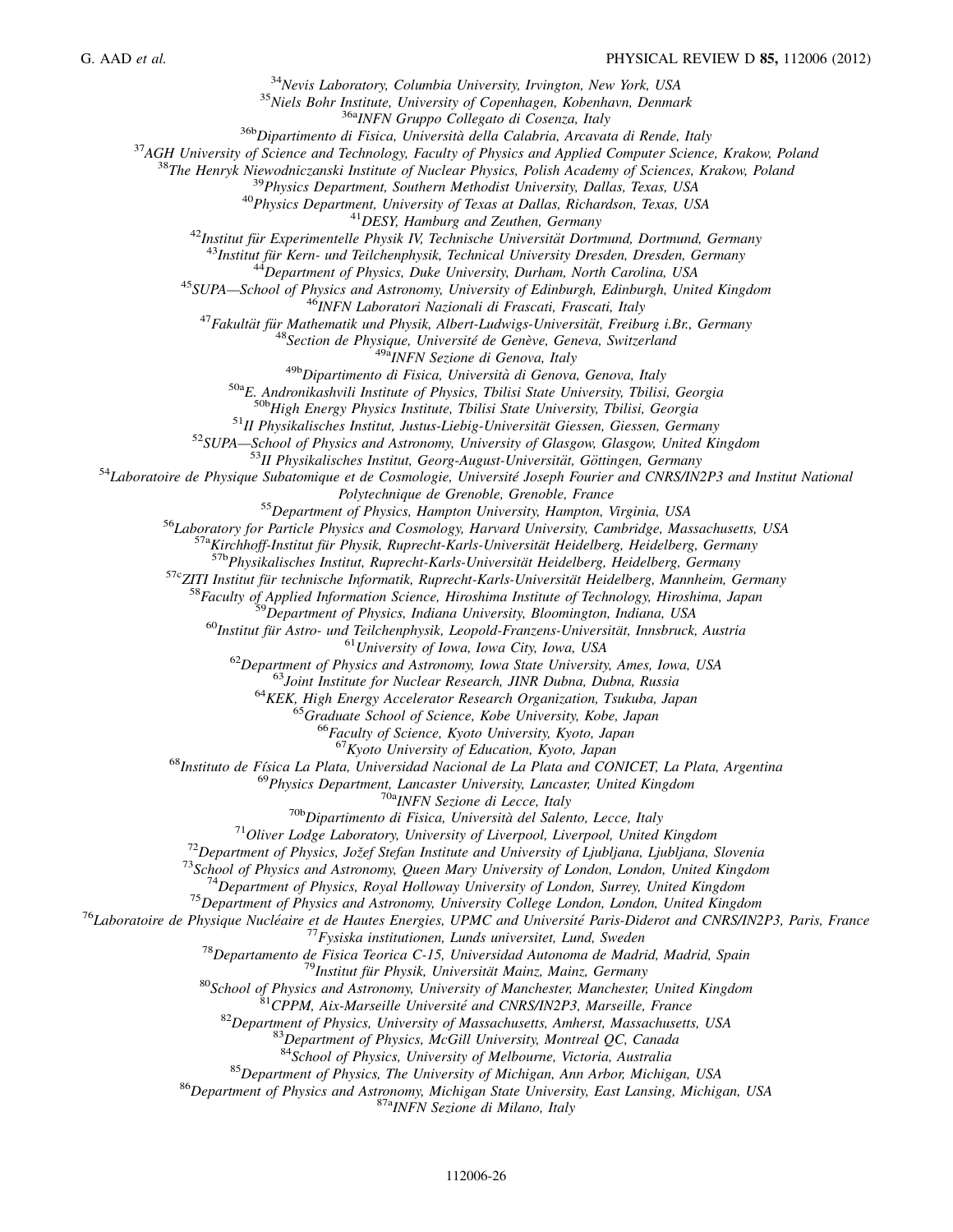87b*Dipartimento di Fisica, Universita` di Milano, Milano, Italy*

<sup>88</sup>*B.I. Stepanov Institute of Physics, National Academy of Sciences of Belarus, Minsk, Republic of Belarus*

<sup>89</sup>*National Scientific and Educational Centre for Particle and High Energy Physics, Minsk, Republic of Belarus*

<sup>90</sup>*Department of Physics, Massachusetts Institute of Technology, Cambridge, Massachusetts, USA*

<sup>91</sup>*Group of Particle Physics, University of Montreal, Montreal QC, Canada*

<sup>92</sup>*P.N. Lebedev Institute of Physics, Academy of Sciences, Moscow, Russia*

<sup>93</sup>*Institute for Theoretical and Experimental Physics (ITEP), Moscow, Russia*

<sup>94</sup>*Moscow Engineering and Physics Institute (MEPhI), Moscow, Russia*

<sup>95</sup>*Skobeltsyn Institute of Nuclear Physics, Lomonosov Moscow State University, Moscow, Russia*

<sup>6</sup>Fakultät für Physik, Ludwig-Maximilians-Universität München, München, Germany

<sup>97</sup> Max-Planck-Institut für Physik (Werner-Heisenberg-Institut), München, Germany

<sup>98</sup>*Nagasaki Institute of Applied Science, Nagasaki, Japan*

<sup>99</sup>*Graduate School of Science, Nagoya University, Nagoya, Japan*

100a*INFN Sezione di Napoli, Italy*

100b*Dipartimento di Scienze Fisiche, Universita` di Napoli, Napoli, Italy*

<sup>101</sup>*Department of Physics and Astronomy, University of New Mexico, Albuquerque, New Mexico, USA*

<sup>102</sup>*Institute for Mathematics, Astrophysics and Particle Physics, Radboud University Nijmegen/Nikhef, Nijmegen, Netherlands*

<sup>103</sup>*Nikhef National Institute for Subatomic Physics and University of Amsterdam, Amsterdam, Netherlands*

<sup>104</sup>*Department of Physics, Northern Illinois University, DeKalb, Illinois, USA*

<sup>105</sup>*Budker Institute of Nuclear Physics, SB RAS, Novosibirsk, Russia*

<sup>106</sup>*Department of Physics, New York University, New York, New York, USA*

<sup>107</sup>*Ohio State University, Columbus, Ohio, USA*

<sup>108</sup>*Faculty of Science, Okayama University, Okayama, Japan*

<sup>109</sup>*Homer L. Dodge Department of Physics and Astronomy, University of Oklahoma, Norman, Oklahoma, USA*

<sup>110</sup>*Department of Physics, Oklahoma State University, Stillwater, Oklahoma, USA*

<sup>111</sup>*Palacky´ University, RCPTM, Olomouc, Czech Republic*

<sup>112</sup>*Center for High Energy Physics, University of Oregon, Eugene, Oregon, USA*

<sup>113</sup>*LAL, Universite´ Paris-Sud and CNRS/IN2P3, Orsay, France*

<sup>114</sup>*Graduate School of Science, Osaka University, Osaka, Japan*

<sup>115</sup>*Department of Physics, University of Oslo, Oslo, Norway*

<sup>116</sup>*Department of Physics, Oxford University, Oxford, United Kingdom*

117a*INFN Sezione di Pavia, Italy*

117b*Dipartimento di Fisica, Universita` di Pavia, Pavia, Italy*

<sup>118</sup>*Department of Physics, University of Pennsylvania, Philadelphia, Pennsylvania, USA*

<sup>119</sup>*Petersburg Nuclear Physics Institute, Gatchina, Russia*

120a*INFN Sezione di Pisa, Italy*

120b*Dipartimento di Fisica E. Fermi, Universita` di Pisa, Pisa, Italy*

<sup>121</sup>*Department of Physics and Astronomy, University of Pittsburgh, Pittsburgh, Pennsylvania, USA*

122a*Laboratorio de Instrumentacao e Fisica Experimental de Particulas-LIP, Lisboa, Portugal*

122b*Departamento de Fisica Teorica y del Cosmos and CAFPE, Universidad de Granada, Granada, Spain*

<sup>123</sup>*Institute of Physics, Academy of Sciences of the Czech Republic, Praha, Czech Republic*

<sup>124</sup>*Faculty of Mathematics and Physics, Charles University in Prague, Praha, Czech Republic*

<sup>125</sup>*Czech Technical University in Prague, Praha, Czech Republic*

<sup>126</sup>*State Research Center Institute for High Energy Physics, Protvino, Russia*

<sup>127</sup>*Particle Physics Department, Rutherford Appleton Laboratory, Didcot, United Kingdom*

<sup>128</sup>*Physics Department, University of Regina, Regina SK, Canada*

<sup>129</sup>*Ritsumeikan University, Kusatsu, Shiga, Japan*

130a*INFN Sezione di Roma I, Italy*

130b*Dipartimento di Fisica, Universita` La Sapienza, Roma, Italy*

131a*INFN Sezione di Roma Tor Vergata, Italy*

131b*Dipartimento di Fisica, Universita` di Roma Tor Vergata, Roma, Italy*

132a*INFN Sezione di Roma Tre, Italy*

132b*Dipartimento di Fisica, Universita` Roma Tre, Roma, Italy*

<span id="page-27-9"></span><span id="page-27-8"></span><span id="page-27-7"></span><span id="page-27-6"></span><span id="page-27-5"></span><span id="page-27-4"></span><span id="page-27-3"></span><span id="page-27-2"></span><span id="page-27-1"></span><span id="page-27-0"></span>133a*Faculte´ des Sciences Ain Chock, Re´seau Universitaire de Physique des Hautes Energies-Universite´ Hassan II,*

*Casablanca, Morocco*

133b*Centre National de l'Energie des Sciences Techniques Nucleaires, Rabat, Morocco*

133c*Faculte´ des Sciences Semlalia, Universite´ Cadi Ayyad, LPHEA-Marrakech, Morocco*

133d*Faculte´ des Sciences, Universite´ Mohamed Premier and LPTPM, Oujda, Morocco*

133e*Faculte´ des Sciences, Universite´ Mohammed V—Agdal, Rabat, Morocco*

<sup>134</sup>*DSM/IRFU (Institut de Recherches sur les Lois Fondamentales de l'Univers),*

*CEA Saclay (Commissariat a l'Energie Atomique), Gif-sur-Yvette, France*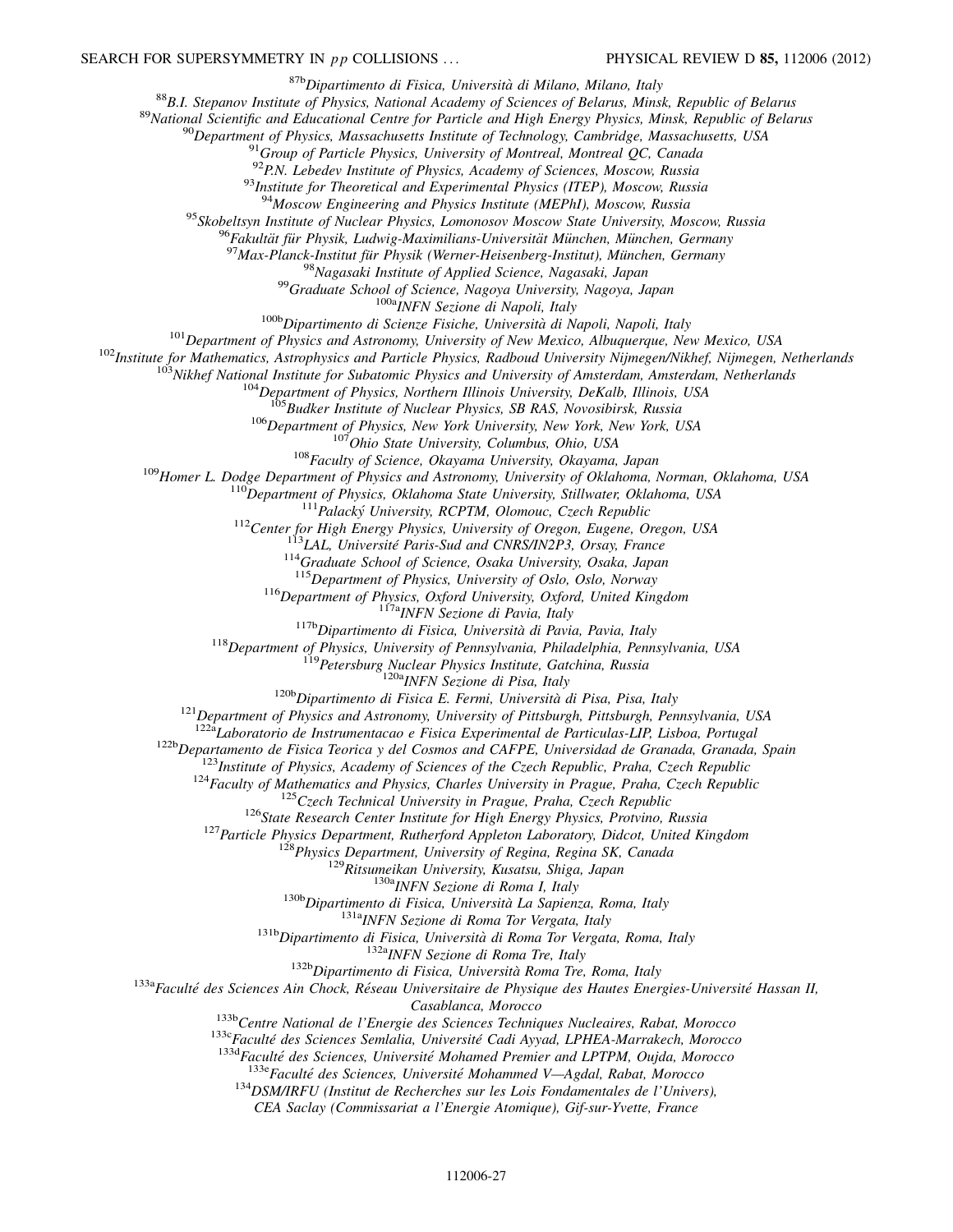<span id="page-28-3"></span><span id="page-28-2"></span><span id="page-28-1"></span><span id="page-28-0"></span><sup>135</sup>*Santa Cruz Institute for Particle Physics, University of California Santa Cruz, Santa Cruz, California, USA*

<sup>136</sup>*Department of Physics, University of Washington, Seattle, Washington, USA*

<sup>137</sup>*Department of Physics and Astronomy, University of Sheffield, Sheffield, United Kingdom*

<sup>138</sup>*Department of Physics, Shinshu University, Nagano, Japan*

<sup>139</sup> Fachbereich Physik, Universität Siegen, Siegen, Germany

<sup>140</sup>*Department of Physics, Simon Fraser University, Burnaby, BC, Canada*

<sup>141</sup>*SLAC National Accelerator Laboratory, Stanford, California, USA*

142a*Faculty of Mathematics, Physics and Informatics, Comenius University, Bratislava, Slovak Republic*

<span id="page-28-11"></span><span id="page-28-10"></span><span id="page-28-9"></span><span id="page-28-8"></span><span id="page-28-7"></span><span id="page-28-6"></span><span id="page-28-5"></span><span id="page-28-4"></span>142b*Department of Subnuclear Physics, Institute of Experimental Physics of the Slovak Academy of Sciences, Kosice, Slovak Republic*

143a*Department of Physics, University of Johannesburg, Johannesburg, South Africa*

143b*School of Physics, University of the Witwatersrand, Johannesburg, South Africa*

144a*Department of Physics, Stockholm University, Sweden*

144b*The Oskar Klein Centre, Stockholm, Sweden*

<sup>145</sup>*Physics Department, Royal Institute of Technology, Stockholm, Sweden*

<span id="page-28-14"></span><span id="page-28-13"></span><span id="page-28-12"></span><sup>146</sup>*Departments of Physics and Astronomy and Chemistry, Stony Brook University, Stony Brook, New York, USA*

<sup>147</sup>*Department of Physics and Astronomy, University of Sussex, Brighton, United Kingdom*

<sup>148</sup>*School of Physics, University of Sydney, Sydney, Australia*

<sup>149</sup>*Institute of Physics, Academia Sinica, Taipei, Taiwan*

<sup>150</sup>*Department of Physics, Technion: Israel Institute of Technology, Haifa, Israel*

<sup>151</sup>*Raymond and Beverly Sackler School of Physics and Astronomy, Tel Aviv University, Tel Aviv, Israel*

<sup>152</sup>*Department of Physics, Aristotle University of Thessaloniki, Thessaloniki, Greece*

<span id="page-28-22"></span><span id="page-28-21"></span><span id="page-28-20"></span><span id="page-28-18"></span><span id="page-28-17"></span><span id="page-28-16"></span><span id="page-28-15"></span><sup>153</sup>*International Center for Elementary Particle Physics and Department of Physics, The University of Tokyo, Tokyo, Japan*

<sup>154</sup>*Graduate School of Science and Technology, Tokyo Metropolitan University, Tokyo, Japan*

<sup>155</sup>*Department of Physics, Tokyo Institute of Technology, Tokyo, Japan*

<sup>156</sup>*Department of Physics, University of Toronto, Toronto ON, Canada*

157a*TRIUMF, Vancouver, BC, Canada*

157b*Department of Physics and Astronomy, York University, Toronto, ON, Canada*

<span id="page-28-25"></span><span id="page-28-24"></span><span id="page-28-23"></span><span id="page-28-19"></span><sup>158</sup>*Institute of Pure and Applied Sciences, University of Tsukuba, 1-1-1 Tennodai,Tsukuba, Ibaraki 305-8571, Japan*

<sup>159</sup>*Science and Technology Center, Tufts University, Medford, Massachusetts, USA*

<sup>160</sup>*Centro de Investigaciones, Universidad Antonio Narino, Bogota, Colombia*

<sup>161</sup>*Department of Physics and Astronomy, University of California Irvine, Irvine, California, USA*

162a*INFN Gruppo Collegato di Udine, Italy*

162b*ICTP, Trieste, Italy*

162c*Dipartimento di Chimica, Fisica e Ambiente, Universita` di Udine, Udine, Italy*

<sup>163</sup>*Department of Physics, University of Illinois, Urbana, Illinois, USA*

<sup>164</sup>*Department of Physics and Astronomy, University of Uppsala, Uppsala, Sweden*

<sup>165</sup>Instituto de Física Corpuscular (IFIC) and Departamento de Física Atómica, Molecular y Nuclear and Departamento de Ingeniería

*Electro´nica and Instituto de Microelectro´nica de Barcelona (IMB-CNM), University of Valencia and CSIC, Valencia, Spain*

<sup>166</sup>*Department of Physics, University of British Columbia, Vancouver BC, Canada*

<sup>167</sup>*Department of Physics and Astronomy, University of Victoria, Victoria, BC, Canada*

<sup>168</sup>*Waseda University, Tokyo, Japan*

<sup>169</sup>*Department of Particle Physics, The Weizmann Institute of Science, Rehovot, Israel*

<sup>170</sup>*Department of Physics, University of Wisconsin, Madison, Wisconsin, USA*

<sup>171</sup> Fakultät für Physik und Astronomie, Julius-Maximilians-Universität, Würzburg, Germany

<sup>172</sup>Fachbereich C Physik, Bergische Universität Wuppertal, Wuppertal, Germany

<sup>173</sup>*Department of Physics, Yale University, New Haven, Connecticut, USA*

<sup>174</sup>*Yerevan Physics Institute, Yerevan, Armenia*

<sup>175</sup>*Domaine scientifique de la Doua, Centre de Calcul CNRS/IN2P3, Villeurbanne Cedex, France*

[a](#page-15-32)Deceased.

[b](#page-15-33)Also at Laboratorio de Instrumentacao e Fisica Experimental de Particulas—LIP, Lisboa, Portugal.

[c](#page-15-34)Also at Faculdade de Ciencias and CFNUL, Universidade de Lisboa, Lisboa, Portugal.

<sup>[d](#page-15-32)</sup>Also at Particle Physics Department, Rutherford Appleton Laboratory, Didcot, United Kingdom.

[e](#page-15-35)Also at TRIUMF, Vancouver, BC, Canada.

[f](#page-16-0)Also at Department of Physics, California State University, Fresno, CA, USA.

 $\frac{g}{g}$  $\frac{g}{g}$  $\frac{g}{g}$ Also at Novosibirsk State University, Novosibirsk, Russia.

[h](#page-16-2)also at Fermilab, Batavia, IL, USA.

<sup>[i](#page-16-3)</sup>Also at Department of Physics, University of Coimbra, Coimbra, Portugal.

<sup>[j](#page-17-0)</sup>Also at Università di Napoli Parthenope, Napoli, Italy.